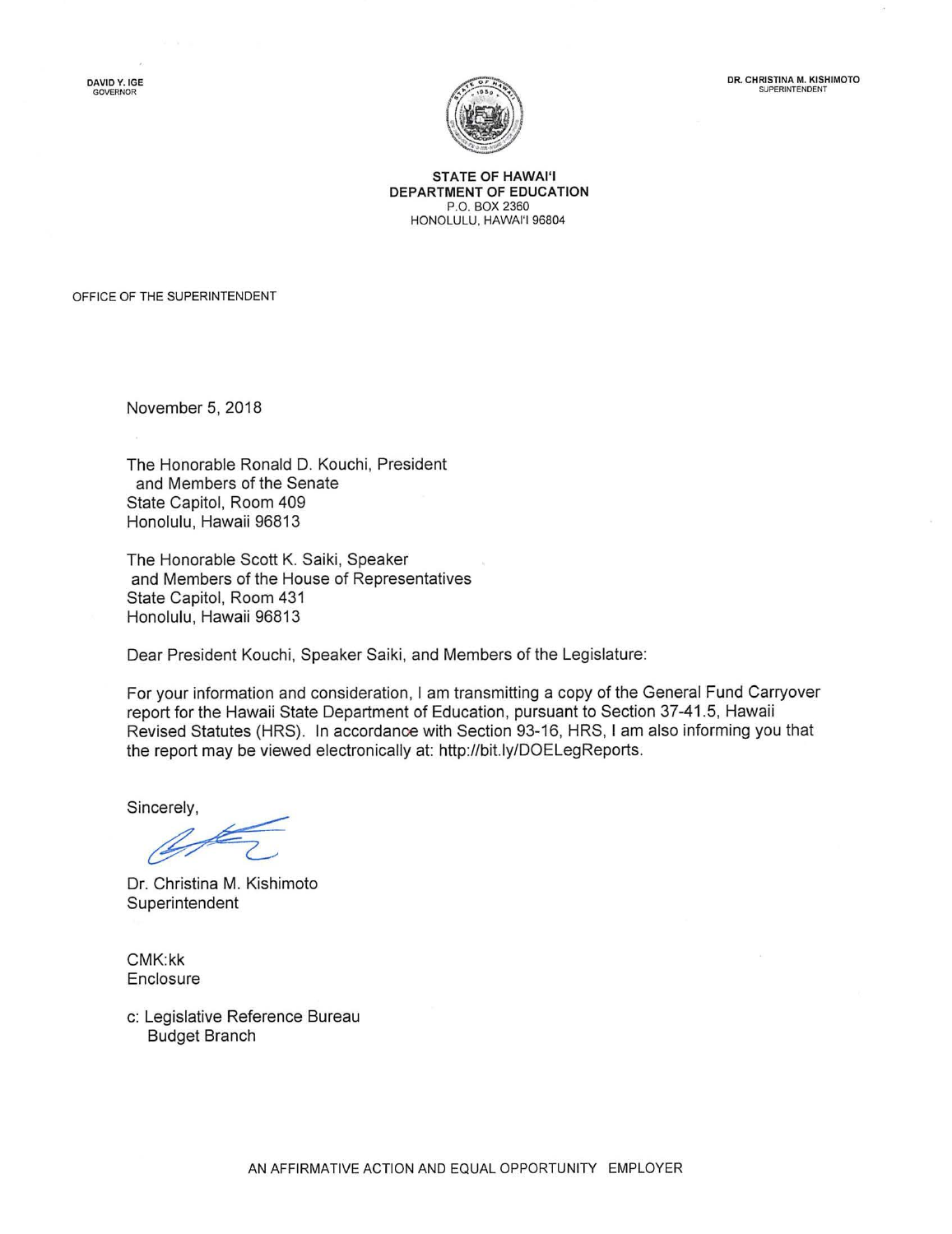

## State of Hawaii Department of Education

# **Annual Report on General Fund Carryover**

## **November 2018**

**Section 37-41.5, Hawaii Revised Statutes,** requires the Hawaii State Department of Education (HIDOE) to transmit the General Fund Carryover Report by Program ID and General Fund Carryover Report by School and Office for Budget Fiscal Year (BFY) 2018 to BFY 2019.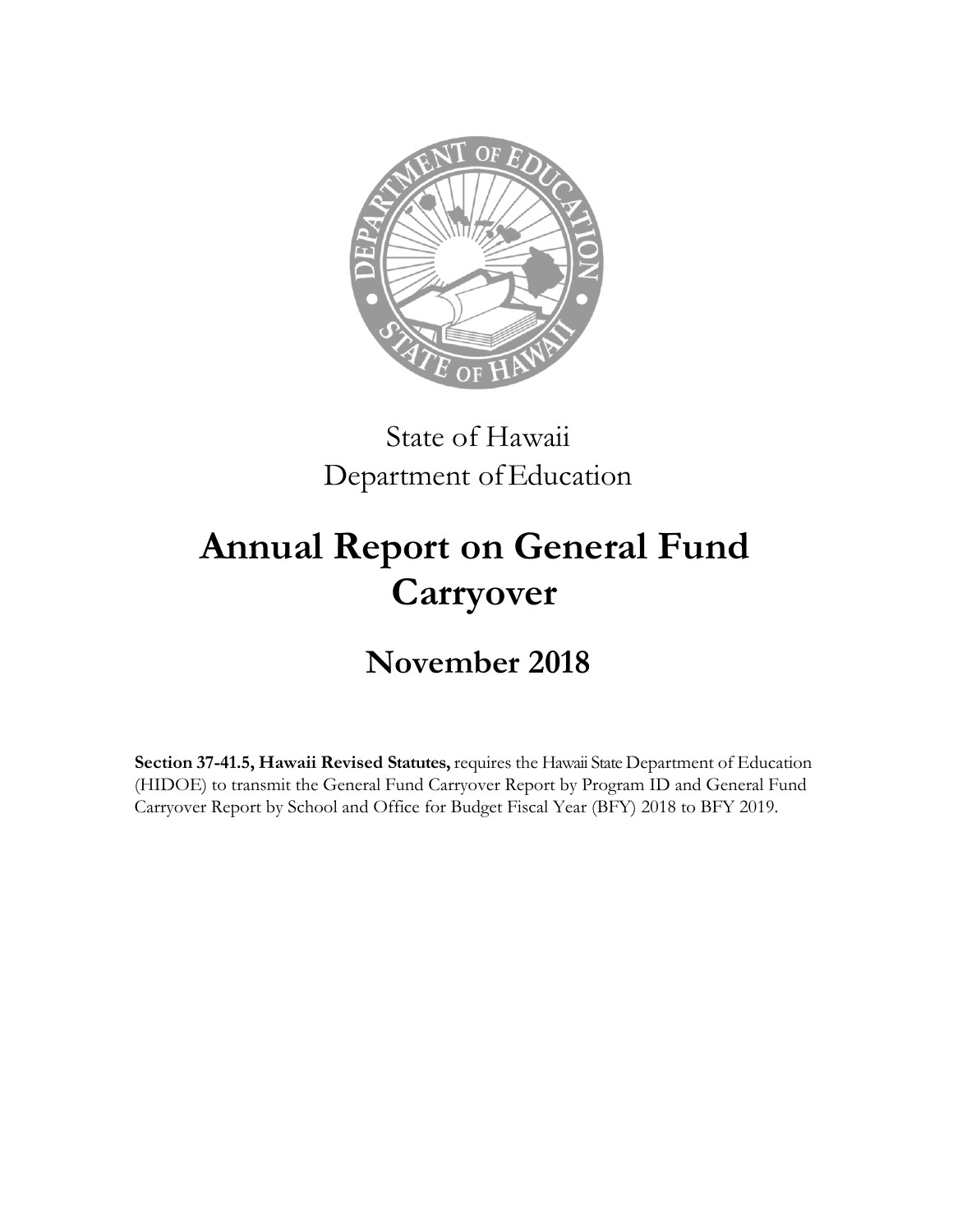### Department of Education General Fund Carryover Report by Program ID BFY 2018 to BFY 2019

| <b>BFY</b> | <b>EDN</b>       | Prgm ID | <b>Program Description</b>                 | <b>Allocation</b> |
|------------|------------------|---------|--------------------------------------------|-------------------|
| 2018       | 100              | 12642   | RESOURCES FOR NEW FACILITIES-REG EDUC      | 3,965,808         |
| 2018       | 100              | 15849   | <b>VOCATIONAL &amp; APPLIED TECHNOLOGY</b> | 284,235           |
| 2018       | $\overline{100}$ | 15997   | <b>HOLDING ACCOUNT - EDN 100</b>           | 958,706           |
| 2018       | 100              | 16158   | <b>JR RES OFFICER TRNG CORP</b>            | 23,699            |
| 2018       | 100              | 16173   | LAHAINALUNA BOARDING DEPT-GEN FUND         | $-774$            |
| 2018       | 100              | 16403   | NIIHAU SCHOOL                              | 8,319             |
| 2018       | 100              | 16732   | HAWAIIAN LANGUAGE IMMERSION PROGRAM        | 252,685           |
| 2018       | 100              | 16770   | <b>LEARNING CENTERS</b>                    | 132,484           |
| 2018       | 100              | 16807   | <b>HAWAIIAN STUDIES</b>                    | 2,394,129         |
| 2018       | 100              | 16817   | <b>EARLY COLLEGE</b>                       | 52,328            |
| 2018       | 100              | 18205   | OLOMANA HALE HOOMALU                       | $-369$            |
| 2018       | 100              | 18206   | OLOMANA SCHOOL                             | 49,883            |
| 2018       | 100              | 18863   | HIGH CORE (STOREFRONT)                     | 2,883             |
| 2018       | 100              | 18864   | <b>ALTERNATIVE PROGRAMS</b>                | 109,442           |
| 2018       | 100              | 18869   | <b>OLOMANA YOUTH CENTER</b>                | 29,258            |
| 2018       | 100              | 23002   | <b>UNEMPLOYMENT INSURANCE</b>              | 547,888           |
| 2018       | 100              | 27000   | ATHLETICS-TRANSPORTATION                   | 70,177            |
| 2018       | 100              | 27100   | <b>ATHLETICS-SALARY</b>                    | 800,475           |
| 2018       | 100              | 27300   | <b>ATHLETICS-GENDER EQUITY</b>             | 78,729            |
| 2018       | 100              | 27400   | <b>ATHLETICS-SUPPLIES &amp; EQUIP</b>      | 173,046           |
| 2018       | 100              | 27480   | <b>ATHLETIC TRAINERS</b>                   | 30,721            |
| 2018       | 100              | 27900   | ATHLETICS-TRANSPORTATION MAUI              | $-721$            |
| 2018       | 100              | 42100   | <b>WEIGHTED STUDENT FORMULA</b>            | 15,955,126        |
| 2018       | 100              | 42101   | <b>WSF-INSTRUCTION</b>                     | 4,262,128         |
| 2018       | 100              | 42102   | <b>WSF-ELL</b>                             | 414,562           |
| 2018       | 100              | 42103   | WSF-INSTRUCTIONAL SUPPORT                  | 325,495           |
| 2018       | 100              | 42104   | <b>WSF-STUDENT SERVICES</b>                | 62,809            |
| 2018       | 100              | 42105   | <b>WSF-STUDENT BODY ACTIVITIES</b>         | 2,173             |
| 2018       | 100              | 42106   | <b>WSF-ENABLING ACTIVITIES I</b>           | 31,050            |
| 2018       | 100              | 42107   | <b>WSF-ENABLING ACTIVITIES II</b>          | 6,073             |
| 2018       | 100              | 42108   | <b>WSF-ENABLING ACTIVITIES III</b>         | 134,814           |
| 2018       | 100              | 42110   | <b>WSF-ENABLING ACTIVITIES V</b>           | 354,830           |
| 2018       | 100              | 42112   | <b>WSF-SCHOOL ADMINISTRATION</b>           | 2,715,481         |
| 2018       | 100              | 42113   | <b>WSF-SCHOOL FACILITY SERVICES</b>        | 313,581           |
| 2018       | 100              | 42114   | <b>WSF-PROTOCOL FUND</b>                   | 5,458             |
| 2018       | 100              | 42122   | <b>WSF BUY BACK SKILLS USA</b>             | 3,070             |
| 2018       | 100              | 42124   | <b>WSF BUY BACK FCCLA</b>                  | 3,069             |
| 2018       | 100              | 42126   | <b>WSF-AT RISK PROGRAMS</b>                | 38,000            |
| 2018       | 100              | 42127   | <b>CAREER &amp; TECHNICAL STUDENT ORGS</b> | 35,100            |
|            | 100 Total        |         |                                            | 34,625,850        |
| 2018       | 150              | 17201   | HAWAII SCHOOL FOR THE DEAF AND BLIND       | 109,388           |
| 2018       | 150              | 17997   | <b>HOLDING ACCOUNT - EDN 150</b>           | 9,240,994         |
|            | 150 Total        |         |                                            | 9,350,382         |
| 2018       | 200              | 25997   | HOLDING ACCOUNT - EDN 200                  | 829,400           |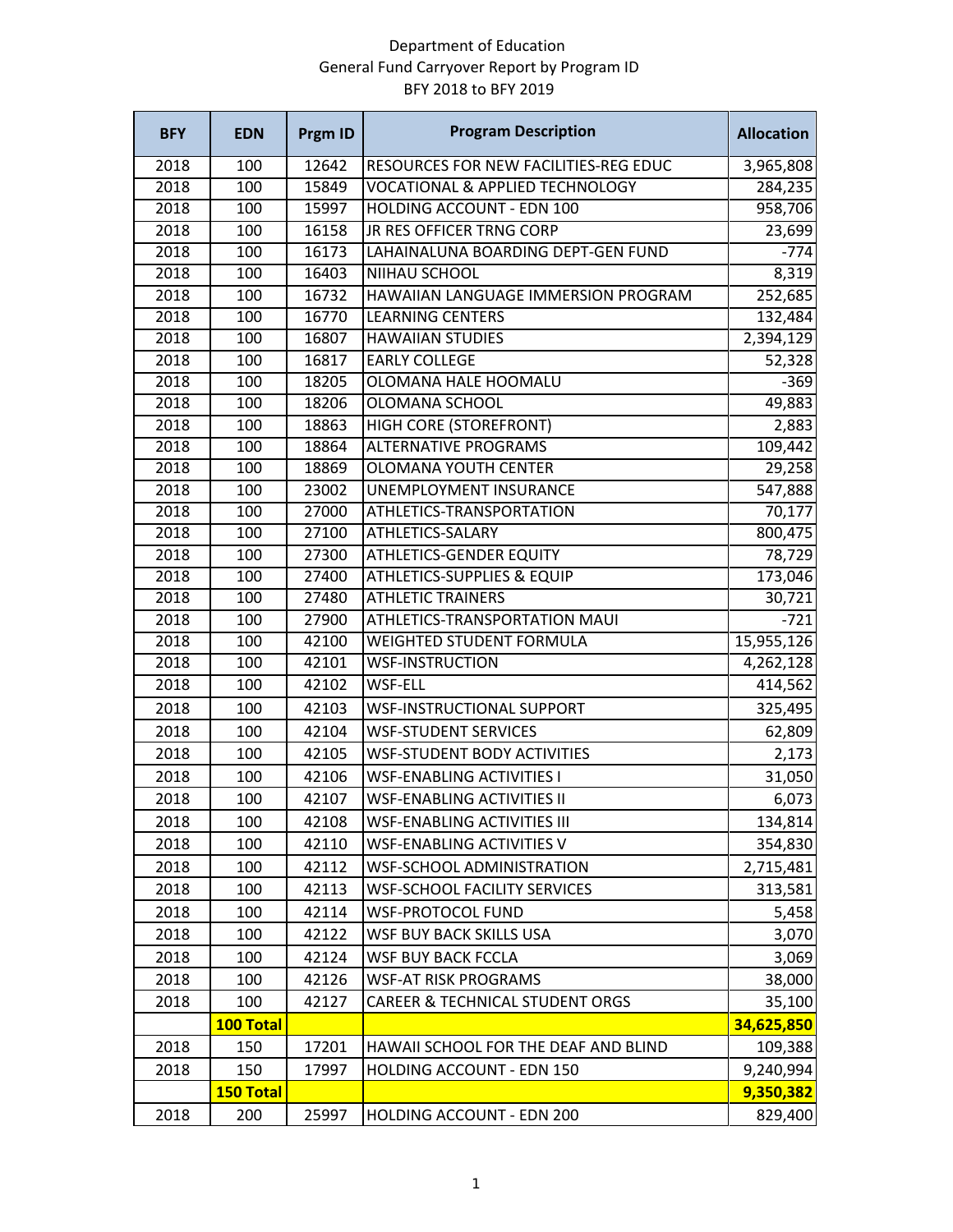### Department of Education General Fund Carryover Report by Program ID BFY 2018 to BFY 2019

| <b>BFY</b> | <b>EDN</b>         | Prgm Id | <b>Program Description</b>            | <b>Allocation</b> |
|------------|--------------------|---------|---------------------------------------|-------------------|
|            | 200 Total          |         |                                       | 829,400           |
| 2018       | 300                | 33997   | <b>HOLDING ACCOUNT - EDN 300</b>      | 978,019           |
|            | <b>300 Total</b>   |         |                                       | 978,019           |
| 2018       | 400                | 35997   | <b>HOLDING ACCOUNT - EDN 400</b>      | 1,979,846         |
|            | 400 Total          |         |                                       | 1,979,846         |
| 2018       | 500                | 45005   | <b>REACH PROGRAM</b>                  | 41,134            |
| 2018       | 500                | 45997   | <b>HOLDING ACCOUNT - EDN 500</b>      | $-163,131$        |
| 2018       | 500                | 46010   | PROTOCOL FUND-ADULT COMMUNITY SCHOOLS | 346               |
| 2018       | 500                | 46403   | ADULT EDUCATION PER PUPIL ALLOCATION  | 101,663           |
| 2018       | 500                | 46411   | <b>ADULT BASIC EDUCATION</b>          | 75,522            |
|            | <b>500 Total</b>   |         |                                       | 55,534            |
| 2018       | 700                | 10301   | <b>PRESCHOOL</b>                      | 147,112           |
| 2018       | 700                | 10304   | <b>EOEL - GENERAL FUNDS</b>           | 18,203            |
|            | 700 Total          |         |                                       | 165,315           |
|            | <b>Grand Total</b> |         |                                       | 47,984,346        |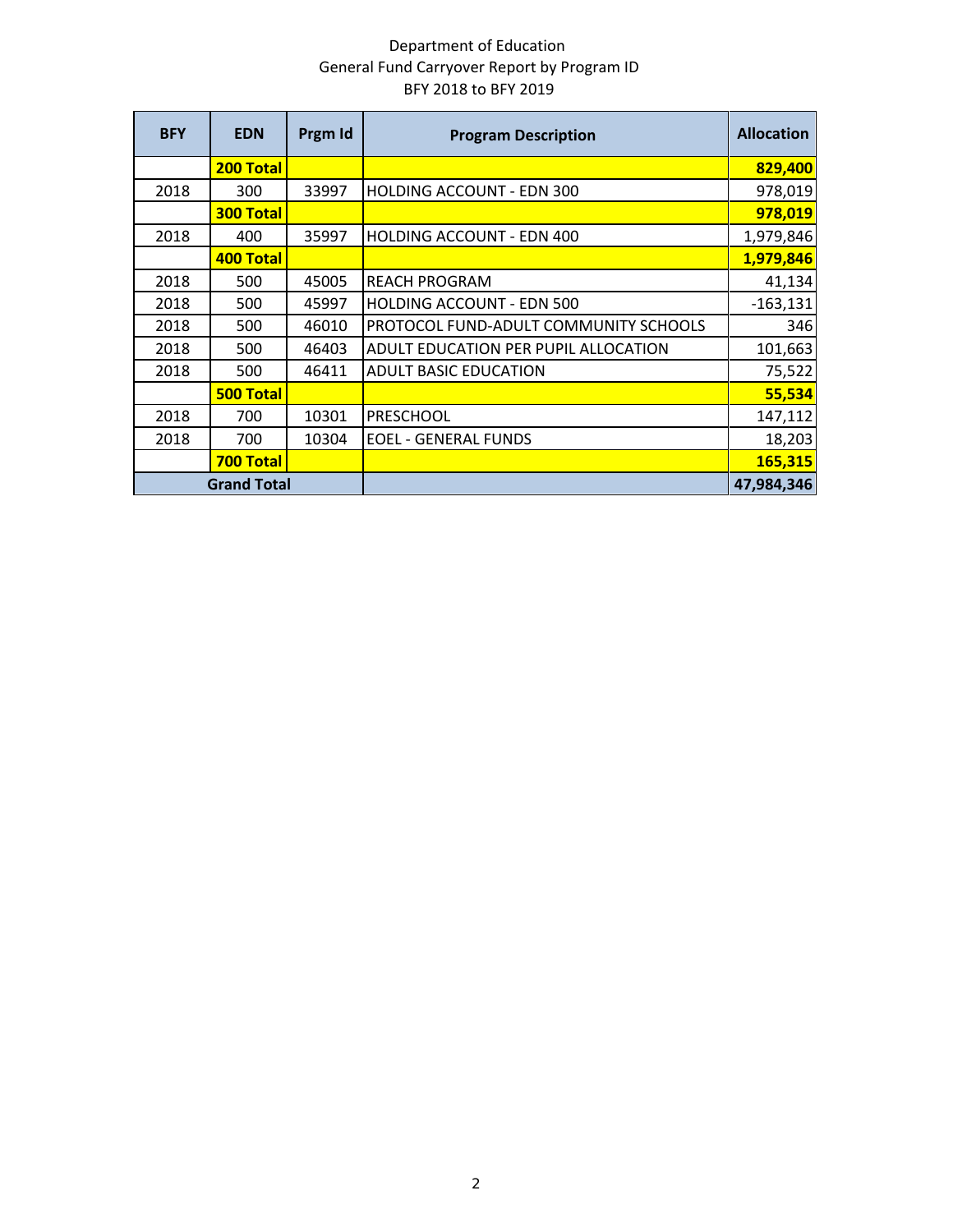| Level         | District | Org ID       | Org ID Description                | EDN | Prgm ID | Program Description                        | Allocation |
|---------------|----------|--------------|-----------------------------------|-----|---------|--------------------------------------------|------------|
| SCHOOL        | 10       | 100000 Total | 100000 AINA HAINA ELEM            | 100 | 42100   | <b>WEIGHTED STUDENT FORMULA</b>            | 286<br>286 |
| SCHOOL        | 10       |              | 101000 ALA WAI ELEM               | 100 | 42100   | WEIGHTED STUDENT FORMULA                   | $-4,471$   |
|               |          | 101000 Total |                                   |     |         |                                            | $-4,471$   |
| SCHOOL        | 10       |              | 102000 ALIIOLANI ELEM             | 100 | 42100   | <b>WEIGHTED STUDENT FORMULA</b>            | 54,032     |
|               |          | 102000 Total |                                   |     |         |                                            | 54,032     |
| SCHOOL        | 10       |              | 103000 ANUENUE-HAWAIIAN IMMERSION | 100 | 15849   | VOCATIONAL & APPLIED TECHNOLOGY            | 2,674      |
| SCHOOL        | 10       | 103000       | ANUENUE-HAWAIIAN IMMERSION        | 100 | 16732   | HAWAIIAN LANGUAGE IMMERSION PROGRAM        | 7,343      |
| SCHOOL        | 10       | 103000       | ANUENUE-HAWAIIAN IMMERSION        | 100 | 27000   | ATHLETICS-TRANSPORTATION                   | 1,709      |
| SCHOOL        | 10       | 103000       | ANUENUE-HAWAIIAN IMMERSION        | 100 | 27100   | ATHLETICS-SALARY                           | 17,923     |
| SCHOOL        | 10       | 103000       | ANUENUE-HAWAIIAN IMMERSION        | 100 | 27300   | <b>ATHLETICS-GENDER EQUITY</b>             | 472        |
| SCHOOL        | 10       | 103000       | ANUENUE-HAWAIIAN IMMERSION        | 100 | 27400   | ATHLETICS-SUPPLIES & EQUIP                 | 38,226     |
| <b>SCHOOL</b> | 10       | 103000       | ANUENUE-HAWAIIAN IMMERSION        | 100 | 27480   | <b>ATHLETIC TRAINERS</b>                   | 1,092      |
| SCHOOL        | 10       | 103000       | ANUENUE-HAWAIIAN IMMERSION        | 100 | 42100   | WEIGHTED STUDENT FORMULA                   | 44,771     |
| SCHOOL        | 10       | 103000       | ANUENUE-HAWAIIAN IMMERSION        | 100 | 42101   | <b>WSF-INSTRUCTION</b>                     | 90,200     |
| SCHOOL        | 10       | 103000       | ANUENUE-HAWAIIAN IMMERSION        | 100 | 42112   | WSF-SCHOOL ADMINISTRATION                  | 11,839     |
| SCHOOL        | 10       | 103000       | ANUENUE-HAWAIIAN IMMERSION        | 100 | 42113   | <b>WSF-SCHOOL FACILITY SERVICES</b>        | 7,364      |
|               |          | 103000 Total |                                   |     |         |                                            | 223,613    |
| SCHOOL        | 10       | 104000       | <b>CENTRAL MIDDLE</b>             | 100 | 42100   | WEIGHTED STUDENT FORMULA                   | $-437$     |
| SCHOOL        | 10       | 104000       | <b>CENTRAL MIDDLE</b>             | 100 | 42101   | <b>WSF-INSTRUCTION</b>                     | 20,655     |
| SCHOOL        | 10       | 104000       | <b>CENTRAL MIDDLE</b>             | 100 | 42102   | <b>WSF-ELL</b>                             | 4,931      |
| SCHOOL        | 10       | 104000       | <b>CENTRAL MIDDLE</b>             | 100 | 42112   | WSF-SCHOOL ADMINISTRATION                  | 14,739     |
| SCHOOL        | 10       | 104000       | <b>CENTRAL MIDDLE</b>             | 100 | 42113   | <b>WSF-SCHOOL FACILITY SERVICES</b>        | 3,740      |
|               |          | 104000 Total |                                   |     |         |                                            | 43,628     |
| SCHOOL        | 10       |              | 105000 DOLE MIDDLE                | 100 | 42100   | WEIGHTED STUDENT FORMULA                   | 5,278      |
| SCHOOL        | 10       |              | 105000 DOLE MIDDLE                | 100 | 42101   | <b>WSF-INSTRUCTION</b>                     | 12,000     |
|               |          | 105000 Total |                                   |     |         |                                            | 17,278     |
| SCHOOL        | 10       | 106000       | <b>FARRINGTON HIGH</b>            | 100 | 15849   | VOCATIONAL & APPLIED TECHNOLOGY            | 10,893     |
| SCHOOL        | 10       |              | 106000 FARRINGTON HIGH            | 100 | 16158   | JR RES OFFICER TRNG CORP                   | 500        |
| SCHOOL        | 10       | 106000       | <b>FARRINGTON HIGH</b>            | 100 | 27000   | ATHLETICS-TRANSPORTATION                   | 3,724      |
| SCHOOL        | 10       | 106000       | <b>FARRINGTON HIGH</b>            | 100 | 27100   | ATHLETICS-SALARY                           | 40,119     |
| SCHOOL        | 10       | 106000       | <b>FARRINGTON HIGH</b>            | 100 | 27300   | ATHLETICS-GENDER EQUITY                    | 4,625      |
| SCHOOL        | 10       | 106000       | <b>FARRINGTON HIGH</b>            | 100 | 27400   | ATHLETICS-SUPPLIES & EQUIP                 | 3,817      |
| SCHOOL        | 10       | 106000       | <b>FARRINGTON HIGH</b>            | 100 | 27480   | <b>ATHLETIC TRAINERS</b>                   | 3,597      |
| SCHOOL        | 10       | 106000       | <b>FARRINGTON HIGH</b>            | 100 | 42100   | WEIGHTED STUDENT FORMULA                   | 67,853     |
| SCHOOL        | 10       | 106000       | <b>FARRINGTON HIGH</b>            | 100 | 42101   | <b>WSF-INSTRUCTION</b>                     | 45,000     |
| SCHOOL        | 10       | 106000       | <b>FARRINGTON HIGH</b>            | 100 | 42112   | WSF-SCHOOL ADMINISTRATION                  | 22,076     |
|               |          | 106000 Total |                                   |     |         |                                            | 202,204    |
| SCHOOL        | 10       |              | 107000 FERN ELEM                  | 100 | 42100   | WEIGHTED STUDENT FORMULA                   | 193,241    |
|               |          | 107000 Total |                                   |     |         |                                            | 193,241    |
| SCHOOL        | 10       |              | 108000 HAHAIONE ELEM              | 100 | 42100   | <b>WEIGHTED STUDENT FORMULA</b>            | $-247$     |
|               |          | 108000 Total |                                   |     |         |                                            | $-247$     |
| SCHOOL        | 10       | 109000       | <b>HOKULANI ELEM</b>              | 100 | 42100   | WEIGHTED STUDENT FORMULA                   | $-63,817$  |
| SCHOOL        | 10       | 109000       | <b>HOKULANI ELEM</b>              | 100 | 42101   | <b>WSF-INSTRUCTION</b>                     | 31,170     |
| SCHOOL        | 10       | 109000       | <b>HOKULANI ELEM</b>              | 100 | 42102   | WSF-ELL                                    | 48,977     |
| <b>SCHOOL</b> | 10       |              | 109000 HOKULANI ELEM              | 100 | 42104   | <b>WSF-STUDENT SERVICES</b>                | 8,169      |
| SCHOOL        | 10       |              | 109000 HOKULANI ELEM              | 100 | 42108   | <b>WSF-ENABLING ACTIVITIES III</b>         | 13,969     |
| SCHOOL        | 10       |              | 109000 HOKULANI ELEM              | 100 | 42113   | <b>WSF-SCHOOL FACILITY SERVICES</b>        | 2,251      |
|               |          | 109000 Total |                                   |     |         |                                            | 40,719     |
| SCHOOL        | 10       |              | 110000 JARRETT MIDDLE             | 100 | 42100   | WEIGHTED STUDENT FORMULA                   | 100,810    |
| SCHOOL        | 10       |              | 110000 JARRETT MIDDLE             | 100 | 42104   | <b>WSF-STUDENT SERVICES</b>                | 1,825      |
| SCHOOL        | 10       |              | 110000 JARRETT MIDDLE             | 100 | 42112   | WSF-SCHOOL ADMINISTRATION                  | 66,000     |
|               |          | 110000 Total |                                   |     |         |                                            | 168,635    |
| SCHOOL        | 10       |              | 111000 JEFFERSON ELEM             | 100 | 42100   | WEIGHTED STUDENT FORMULA                   | $-63,497$  |
| SCHOOL        | 10       | 111000       | JEFFERSON ELEM                    | 100 | 42101   | <b>WSF-INSTRUCTION</b>                     | 68,604     |
| SCHOOL        | 10       |              | 111000 JEFFERSON ELEM             | 100 | 42102   | WSF-ELL                                    | 19,224     |
| SCHOOL        | 10       |              | 111000 JEFFERSON ELEM             | 100 | 42112   | <b>WSF-SCHOOL ADMINISTRATION</b>           | 131,501    |
| SCHOOL        |          |              | 111000 JEFFERSON ELEM             |     |         |                                            |            |
|               | 10       |              |                                   | 100 | 42113   | WSF-SCHOOL FACILITY SERVICES               | 3,640      |
|               |          | 111000 Total |                                   |     |         |                                            | 159,472    |
| SCHOOL        | 10       |              | 112000 KAAHUMANU ELEM             | 100 | 42100   | WEIGHTED STUDENT FORMULA                   | 23,452     |
|               |          | 112000 Total |                                   |     |         |                                            | 23,452     |
| SCHOOL        | 10       |              | 113000 KAEWAI ELEM                | 100 | 42100   | WEIGHTED STUDENT FORMULA                   | 289        |
|               |          | 113000 Total |                                   |     |         |                                            | 289        |
| SCHOOL        | 10       |              | 114000 KAHALA ELEM                | 100 | 42100   | WEIGHTED STUDENT FORMULA                   | 17,559     |
|               |          | 114000 Total |                                   |     |         |                                            | 17,559     |
| SCHOOL        | 10       |              | 115000 KAIMUKI HIGH               | 100 | 15849   | <b>VOCATIONAL &amp; APPLIED TECHNOLOGY</b> | 4,808      |
| SCHOOL        | 10       | 115000       | <b>KAIMUKI HIGH</b>               | 100 | 16158   | JR RES OFFICER TRNG CORP                   | 927        |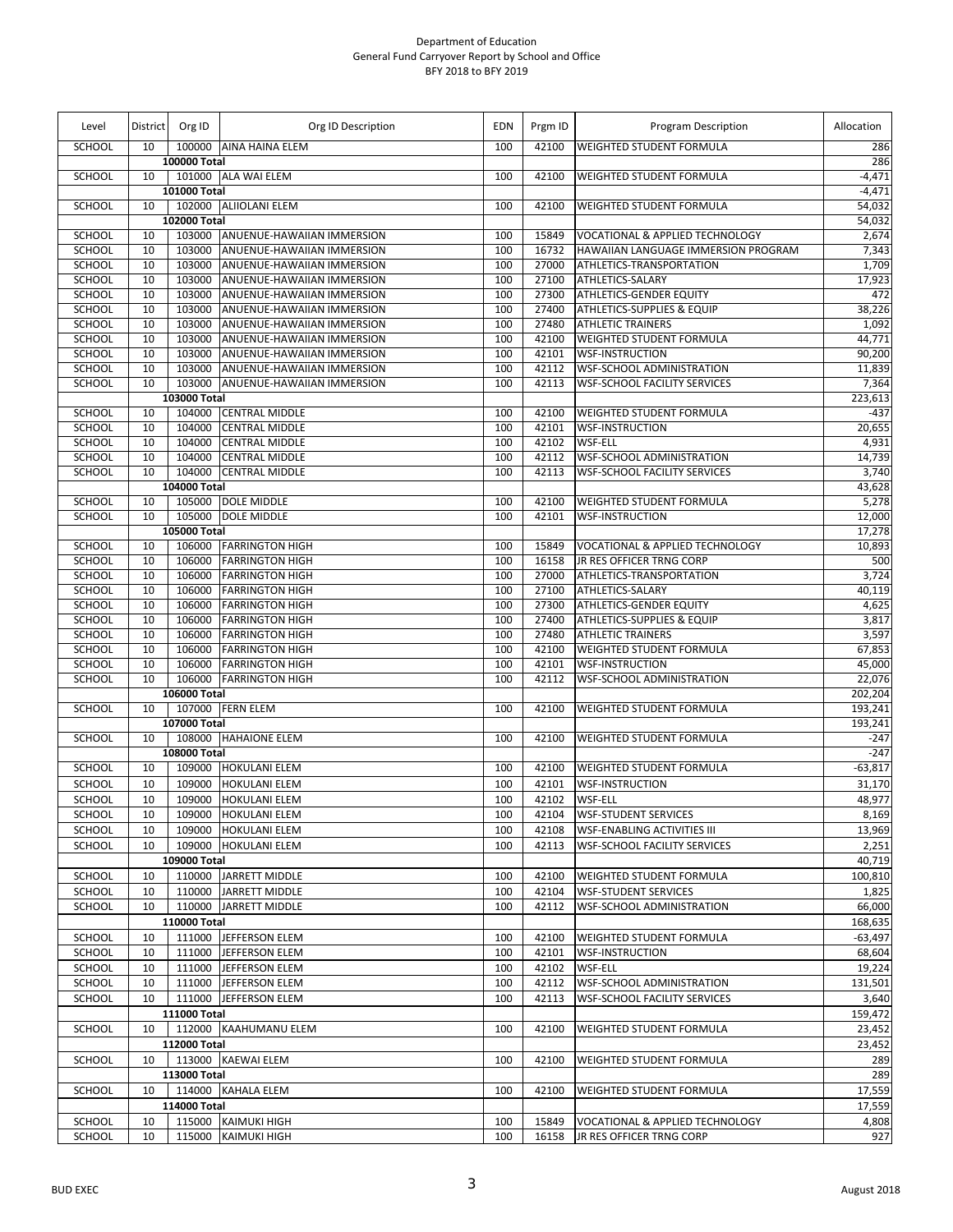| Level         | <b>District</b> | Org ID       | Org ID Description        | <b>EDN</b> | Prgm ID | Program Description                   | Allocation              |
|---------------|-----------------|--------------|---------------------------|------------|---------|---------------------------------------|-------------------------|
| <b>SCHOOL</b> | 10              | 115000       | <b>KAIMUKI HIGH</b>       | 100        | 16770   | <b>LEARNING CENTERS</b>               | 3,579                   |
| SCHOOL        | 10              | 115000       | <b>KAIMUKI HIGH</b>       | 100        | 27100   | ATHLETICS-SALARY                      | 33,902                  |
| SCHOOL        | 10              | 115000       | <b>KAIMUKI HIGH</b>       | 100        | 27300   | ATHLETICS-GENDER EQUITY               | 12,624                  |
| SCHOOL        | 10              | 115000       | <b>KAIMUKI HIGH</b>       | 100        | 27400   | <b>ATHLETICS-SUPPLIES &amp; EQUIP</b> | $\overline{2}$          |
| SCHOOL        | 10              | 115000       | <b>KAIMUKI HIGH</b>       | 100        | 27480   | <b>ATHLETIC TRAINERS</b>              | 271                     |
| SCHOOL        | 10              |              | 115000 KAIMUKI HIGH       | 100        | 42100   | WEIGHTED STUDENT FORMULA              | 4,882                   |
|               |                 | 115000 Total |                           |            |         |                                       | 60,995                  |
| SCHOOL        | 10              |              | 116000 KAIMUKI MIDDLE     | 100        | 42100   | WEIGHTED STUDENT FORMULA              | 135,582                 |
|               |                 | 116000 Total |                           |            |         |                                       | 135,582                 |
| SCHOOL        | 10              |              | 117000 KAIULANI ELEM      | 100        | 42100   | WEIGHTED STUDENT FORMULA              | 191,157                 |
|               |                 | 117000 Total |                           |            |         |                                       | 191,157                 |
| SCHOOL        | 10              |              | 118000 KALAKAUA MIDDLE    | 100        | 42100   | <b>WEIGHTED STUDENT FORMULA</b>       | 323,567                 |
|               |                 | 118000 Total |                           |            |         |                                       | 323,567                 |
| SCHOOL        | 10              |              | 119000 KALANI HIGH        | 100        | 15849   | VOCATIONAL & APPLIED TECHNOLOGY       | 1,540                   |
| SCHOOL        | 10              | 119000       | <b>KALANI HIGH</b>        | 100        | 27000   | ATHLETICS-TRANSPORTATION              | 1,850                   |
| SCHOOL        | 10              | 119000       | <b>KALANI HIGH</b>        | 100        | 27100   | ATHLETICS-SALARY                      | 26,539                  |
| SCHOOL        | 10              | 119000       | <b>KALANI HIGH</b>        | 100        | 27300   | ATHLETICS-GENDER EQUITY               | 11,739                  |
| SCHOOL        | 10              | 119000       | <b>KALANI HIGH</b>        | 100        | 27400   | ATHLETICS-SUPPLIES & EQUIP            | 11,767                  |
| SCHOOL        | 10              | 119000       | <b>KALANI HIGH</b>        | 100        | 27480   | <b>ATHLETIC TRAINERS</b>              | 3,380                   |
| SCHOOL        | 10              |              | 119000 KALANI HIGH        | 100        | 42100   | WEIGHTED STUDENT FORMULA              | 131,720                 |
|               |                 | 119000 Total |                           |            |         |                                       | 188,535                 |
| SCHOOL        | 10              |              | 120000 KALIHI ELEM        | 100        | 42100   | WEIGHTED STUDENT FORMULA              | 57,542                  |
|               |                 | 120000 Total |                           |            |         |                                       | 57,542                  |
| SCHOOL        | 10              |              | 121000 KALIHI KAI ELEM    | 100        | 42100   | WEIGHTED STUDENT FORMULA              | 75,561                  |
|               |                 | 121000 Total |                           |            |         |                                       | 75,561                  |
| SCHOOL        | 10              |              | 122000 KALIHI UKA ELEM    | 100        | 42100   | <b>WEIGHTED STUDENT FORMULA</b>       | 37,248                  |
| SCHOOL        | 10              |              | 122000 KALIHI UKA ELEM    | 700        | 10301   | PRESCHOOL                             | $\overline{\mathbf{3}}$ |
|               |                 | 122000 Total |                           |            |         |                                       | 37,251                  |
| SCHOOL        | 10              |              | 123000 KALIHI WAENA ELEM  | 100        | 42100   | <b>WEIGHTED STUDENT FORMULA</b>       | 7,998                   |
|               |                 | 123000 Total |                           |            |         |                                       | 7,998                   |
| SCHOOL        | 10              |              | 124000 KAPALAMA ELEM      | 100        | 42100   | WEIGHTED STUDENT FORMULA              | 200,290                 |
|               |                 | 124000 Total |                           |            |         |                                       | 200,290                 |
| SCHOOL        | 10              |              | 125000 KAULUWELA ELEM     | 100        | 42100   | <b>WEIGHTED STUDENT FORMULA</b>       | $-16,922$               |
| SCHOOL        | 10              | 125000       | KAULUWELA ELEM            | 100        | 42101   | <b>WSF-INSTRUCTION</b>                | 205,289                 |
| SCHOOL        | 10              |              | 125000 KAULUWELA ELEM     | 100        | 42112   | WSF-SCHOOL ADMINISTRATION             | 3,268                   |
|               |                 | 125000 Total |                           |            |         |                                       | 191,635                 |
| SCHOOL        | 10              |              | 126000 KAWANANAKOA MIDDLE | 100        | 42100   | WEIGHTED STUDENT FORMULA              | 366,504                 |
| SCHOOL        | 10              | 126000       | KAWANANAKOA MIDDLE        | 100        | 42101   | <b>WSF-INSTRUCTION</b>                | 20,000                  |
|               |                 | 126000 Total |                           |            |         |                                       | 386,504                 |
| SCHOOL        | 10              |              | 127000 KOKO HEAD ELEM     | 100        | 42100   | <b>WEIGHTED STUDENT FORMULA</b>       | $-6,192$                |
| SCHOOL        | 10              | 127000       | <b>KOKO HEAD ELEM</b>     | 100        | 42101   | <b>WSF-INSTRUCTION</b>                | 9,400                   |
| SCHOOL        | 10              | 127000       | KOKO HEAD ELEM            | 100        | 42112   | <b>WSF-SCHOOL ADMINISTRATION</b>      | 600                     |
|               |                 |              |                           |            |         |                                       | 3,808                   |
|               | 10              | 127000 Total | 128000 KUHIO ELEM         | 100        |         |                                       |                         |
| SCHOOL        |                 |              |                           |            |         | 42100 WEIGHTED STUDENT FORMULA        | 115,235                 |
|               |                 | 128000 Total |                           |            |         |                                       | 115,235                 |
| SCHOOL        | 10              |              | 129000 LANAKILA ELEM      | 100        | 42100   | <b>WEIGHTED STUDENT FORMULA</b>       | 279                     |
| SCHOOL        | 10              | 129000       | <b>LANAKILA ELEM</b>      | 100        | 42101   | <b>WSF-INSTRUCTION</b>                | 10,751                  |
|               |                 | 129000 Total |                           |            |         |                                       | 11,030                  |
| SCHOOL        | 10              |              | 130000 LIHOLIHO ELEM      | 100        | 42100   | WEIGHTED STUDENT FORMULA              | 98,681                  |
| SCHOOL        | 10              | 130000       | LIHOLIHO ELEM             | 100        | 42101   | <b>WSF-INSTRUCTION</b>                | 99,931                  |
| SCHOOL        | 10              | 130000       | LIHOLIHO ELEM             | 100        | 42102   | <b>WSF-ELL</b>                        | 20,941                  |
| SCHOOL        | 10              | 130000       | LIHOLIHO ELEM             | 100        | 42103   | WSF-INSTRUCTIONAL SUPPORT             | 8,814                   |
| SCHOOL        | 10              | 130000       | LIHOLIHO ELEM             | 100        | 42106   | <b>WSF-ENABLING ACTIVITIES I</b>      | 2,000                   |
| SCHOOL        | 10              | 130000       | LIHOLIHO ELEM             | 100        | 42113   | <b>WSF-SCHOOL FACILITY SERVICES</b>   | 21,800                  |
| SCHOOL        | 10              |              | 130000 LIHOLIHO ELEM      | 100        | 42114   | <b>WSF-PROTOCOL FUND</b>              | 415                     |
|               |                 | 130000 Total |                           |            |         |                                       | 252,582                 |
| SCHOOL        | 10              |              | 131000 LIKELIKE ELEM      | 100        | 42100   | WEIGHTED STUDENT FORMULA              | 2,962                   |
|               |                 | 131000 Total |                           |            |         |                                       | 2,962                   |
| SCHOOL        | 10              |              | 133000 LINAPUNI ELEM      | 100        | 42100   | <b>WEIGHTED STUDENT FORMULA</b>       | 104,847                 |
|               |                 | 133000 Total |                           |            |         |                                       | 104,847                 |
| SCHOOL        | 10              |              | 134000 LINCOLN ELEM       | 100        | 42100   | <b>WEIGHTED STUDENT FORMULA</b>       | 92,940                  |
|               |                 | 134000 Total |                           |            |         |                                       | 92,940                  |
| SCHOOL        | 10              |              | 135000 LUNALILO ELEM      | 100        | 42100   | <b>WEIGHTED STUDENT FORMULA</b>       | 43,150                  |
| SCHOOL        | 10              | 135000       | LUNALILO ELEM             | 100        | 42101   | <b>WSF-INSTRUCTION</b>                | 5,470                   |
| SCHOOL        | 10              | 135000       | LUNALILO ELEM             | 100        | 42102   | WSF-ELL                               | 74,781                  |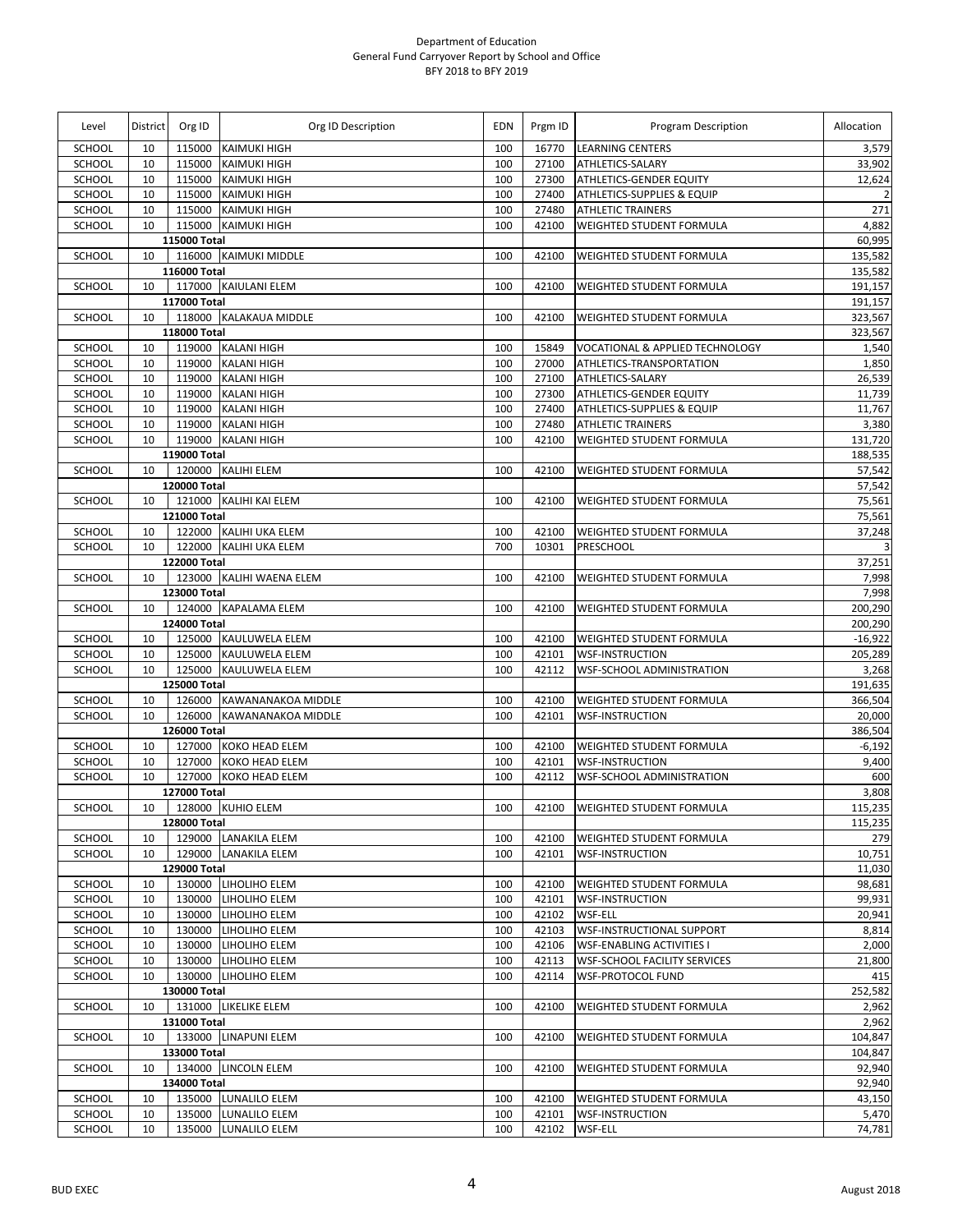| Level            | District                  | Org ID                 | Org ID Description                       | <b>EDN</b> | Prgm ID        | Program Description                                         | Allocation              |
|------------------|---------------------------|------------------------|------------------------------------------|------------|----------------|-------------------------------------------------------------|-------------------------|
| SCHOOL           | 10                        |                        | 135000 LUNALILO ELEM                     | 100        | 42112          | <b>WSF-SCHOOL ADMINISTRATION</b>                            | 100                     |
|                  |                           | 135000 Total           |                                          |            |                |                                                             | 123,501                 |
| SCHOOL           | 10                        |                        | 136000 MAEMAE ELEM                       | 100        | 42100          | WEIGHTED STUDENT FORMULA                                    | 273,540                 |
|                  |                           | 136000 Total           |                                          |            |                |                                                             | 273,540                 |
| SCHOOL           | 10                        |                        | 137000 MANOA ELEM                        | 100        | 42100          | WEIGHTED STUDENT FORMULA                                    | 40,863                  |
| SCHOOL           | 10                        | 137000 Total<br>138000 | <b>MCKINLEY HIGH</b>                     | 100        | 15849          | VOCATIONAL & APPLIED TECHNOLOGY                             | 40,863<br>5,741         |
| SCHOOL           | 10                        | 138000                 | <b>MCKINLEY HIGH</b>                     | 100        | 16158          | JR RES OFFICER TRNG CORP                                    | 508                     |
| SCHOOL           | 10                        | 138000                 | <b>MCKINLEY HIGH</b>                     | 100        | 16770          | <b>LEARNING CENTERS</b>                                     | 7,299                   |
| SCHOOL           | 10                        | 138000                 | <b>MCKINLEY HIGH</b>                     | 100        | 27100          | ATHLETICS-SALARY                                            | 16,982                  |
| SCHOOL           | 10                        | 138000                 | <b>MCKINLEY HIGH</b>                     | 100        | 27300          | <b>ATHLETICS-GENDER EQUITY</b>                              | 313                     |
| SCHOOL           | 10                        | 138000                 | <b>MCKINLEY HIGH</b>                     | 100        | 42100          | WEIGHTED STUDENT FORMULA                                    | 47,572                  |
| SCHOOL           | 10                        | 138000                 | <b>MCKINLEY HIGH</b>                     | 100        | 42101          | <b>WSF-INSTRUCTION</b>                                      | 80,000                  |
| SCHOOL           | 10                        | 138000                 | <b>MCKINLEY HIGH</b>                     | 100        | 42112          | <b>WSF-SCHOOL ADMINISTRATION</b>                            | 60,000                  |
| SCHOOL           | 10                        | 138000                 | <b>MCKINLEY HIGH</b>                     | 100        | 42127          | <b>CAREER &amp; TECHNICAL STUDENT ORGS</b>                  | $-2,700$                |
|                  |                           | 138000 Total           |                                          |            |                |                                                             | 215,715                 |
| SCHOOL           | 10                        |                        | 139000 NIU VALLEY MIDDLE                 | 100        | 42100          | <b>WEIGHTED STUDENT FORMULA</b>                             | 390,780                 |
| SCHOOL           | 10                        |                        | 139000 NIU VALLEY MIDDLE                 | 100        | 42112          | <b>WSF-SCHOOL ADMINISTRATION</b>                            | 30,000                  |
|                  |                           | 139000 Total           |                                          |            |                |                                                             | 420,780                 |
| SCHOOL           | 10                        |                        | 140000 NOELANI ELEM                      | 100        | 42100          | <b>WEIGHTED STUDENT FORMULA</b>                             | 81,516                  |
| SCHOOL           | 10                        | 140000                 | <b>NOELANI ELEM</b>                      | 100        | 42101          | <b>WSF-INSTRUCTION</b>                                      | 100,000                 |
|                  |                           | 140000 Total           |                                          |            |                |                                                             | 181,516                 |
| SCHOOL<br>SCHOOL | 10<br>10                  | 141000                 | 141000 NUUANU ELEM<br><b>NUUANU ELEM</b> | 100<br>100 | 42100<br>42101 | <b>WEIGHTED STUDENT FORMULA</b><br><b>WSF-INSTRUCTION</b>   | 155,186<br>160          |
| SCHOOL           | 10                        |                        | 141000 NUUANU ELEM                       | 100        | 42113          | <b>WSF-SCHOOL FACILITY SERVICES</b>                         | 401                     |
|                  |                           | 141000 Total           |                                          |            |                |                                                             | 155,747                 |
| SCHOOL           | 10                        |                        | 142000 PALOLO ELEM                       | 100        | 42100          | WEIGHTED STUDENT FORMULA                                    | 109,280                 |
|                  |                           | 142000 Total           |                                          |            |                |                                                             | 109,280                 |
| SCHOOL           | 10                        |                        | 143000 PAUOA ELEM                        | 100        | 42100          | <b>WEIGHTED STUDENT FORMULA</b>                             | 15,535                  |
| SCHOOL           | 10                        |                        | 143000 PAUOA ELEM                        | 100        | 42101          | <b>WSF-INSTRUCTION</b>                                      | 8,877                   |
|                  |                           | 143000 Total           |                                          |            |                |                                                             | 24,412                  |
| <b>SCHOOL</b>    | 145000 PUUHALE ELEM<br>10 |                        |                                          |            | 42100          | <b>WEIGHTED STUDENT FORMULA</b>                             | 16,538                  |
|                  |                           | 145000 Total           |                                          |            |                |                                                             | 16,538                  |
| SCHOOL           | 10                        | 146000                 | <b>ROOSEVELT HIGH</b>                    | 100        | 15849          | VOCATIONAL & APPLIED TECHNOLOGY                             | 8,976                   |
| SCHOOL           | 10                        | 146000                 | ROOSEVELT HIGH                           | 100        | 16158          | JR RES OFFICER TRNG CORP                                    | 500                     |
| SCHOOL           | 10                        | 146000                 | ROOSEVELT HIGH                           | 100        | 16770          | LEARNING CENTERS                                            | 12,889                  |
| SCHOOL           | 10                        | 146000                 | ROOSEVELT HIGH                           | 100        | 27000          | ATHLETICS-TRANSPORTATION                                    | 194                     |
| SCHOOL           | 10                        | 146000                 | ROOSEVELT HIGH                           | 100        | 27100          | ATHLETICS-SALARY                                            | 9,448                   |
| SCHOOL           | 10                        | 146000                 | ROOSEVELT HIGH                           | 100        | 27300          | <b>ATHLETICS-GENDER EQUITY</b>                              | 2,628                   |
| SCHOOL<br>SCHOOL | 10<br>10                  | 146000<br>146000       | ROOSEVELT HIGH                           | 100        | 27400<br>27480 | ATHLETICS-SUPPLIES & EQUIP                                  | 3,286<br>$\overline{2}$ |
| SCHOOL           | 10                        | 146000                 | <b>ROOSEVELT HIGH</b><br>ROOSEVELT HIGH  | 100<br>100 | 42100          | <b>ATHLETIC TRAINERS</b><br><b>WEIGHTED STUDENT FORMULA</b> | 215,343                 |
| SCHOOL           | 10                        | 146000                 | ROOSEVELT HIGH                           | 100        | 42101          | <b>WSF-INSTRUCTION</b>                                      | 200,369                 |
| SCHOOL           | 10                        | 146000                 | <b>ROOSEVELT HIGH</b>                    | 100        | 42113          | <b>WSF-SCHOOL FACILITY SERVICES</b>                         | 25,000                  |
|                  |                           | 146000 Total           |                                          |            |                |                                                             | 478,635                 |
| SCHOOL           | 10                        |                        | 147000 ROYAL ELEM                        | 100        | 42100          | <b>WEIGHTED STUDENT FORMULA</b>                             | 155,161                 |
| SCHOOL           | 10                        |                        | 147000 ROYAL ELEM                        | 100        | 42101          | <b>WSF-INSTRUCTION</b>                                      | 11,392                  |
|                  |                           | 147000 Total           |                                          |            |                |                                                             | 166,553                 |
| SCHOOL           | 10                        |                        | 148000 STEVENSON MIDDLE                  | 100        | 42100          | <b>WEIGHTED STUDENT FORMULA</b>                             | 74,958                  |
|                  |                           | 148000 Total           |                                          |            |                |                                                             | 74,958                  |
| SCHOOL           | 10                        |                        | 150000 WAIKIKI ELEM                      | 100        | 42100          | <b>WEIGHTED STUDENT FORMULA</b>                             | 307,622                 |
| SCHOOL           | 10                        | 150000                 | <b>WAIKIKI ELEM</b>                      | 100        | 42101          | <b>WSF-INSTRUCTION</b>                                      | 600                     |
|                  |                           | 150000 Total           |                                          |            |                |                                                             | 308,222                 |
| SCHOOL           | 10                        |                        | 152000 WASHINGTON MIDDLE                 | 100        | 42100          | <b>WEIGHTED STUDENT FORMULA</b>                             | 11,095                  |
| SCHOOL           | 10                        | 152000                 | <b>WASHINGTON MIDDLE</b>                 | 100        | 42101          | <b>WSF-INSTRUCTION</b>                                      | 33,905                  |
| SCHOOL           | 10                        | 152000                 | <b>WASHINGTON MIDDLE</b>                 | 100        | 42112          | <b>WSF-SCHOOL ADMINISTRATION</b>                            | 70,000                  |
| SCHOOL           | 10                        | 152000                 | <b>WASHINGTON MIDDLE</b>                 | 100        | 42113          | <b>WSF-SCHOOL FACILITY SERVICES</b>                         | 24,490                  |
|                  |                           | 152000 Total           |                                          |            |                |                                                             | 139,490                 |
| SCHOOL<br>SCHOOL | 10<br>10                  | 153000                 | 153000 WILSON ELEM<br><b>WILSON ELEM</b> | 100<br>100 | 42100<br>42101 | <b>WEIGHTED STUDENT FORMULA</b><br><b>WSF-INSTRUCTION</b>   | 34,828<br>10,000        |
| SCHOOL           | 10                        | 153000                 | <b>WILSON ELEM</b>                       | 100        | 42104          | <b>WSF-STUDENT SERVICES</b>                                 | 173                     |
| SCHOOL           | 10                        | 153000                 | <b>WILSON ELEM</b>                       | 100        | 42112          | <b>WSF-SCHOOL ADMINISTRATION</b>                            | 5,000                   |
| SCHOOL           | 10                        | 153000                 | <b>WILSON ELEM</b>                       | 100        | 42113          | <b>WSF-SCHOOL FACILITY SERVICES</b>                         | 10,000                  |
|                  |                           | 153000 Total           |                                          |            |                |                                                             | 60,001                  |
| <b>SCHOOL</b>    | 10                        |                        | 154000 KAISER HIGH                       | 100        | 15849          | VOCATIONAL & APPLIED TECHNOLOGY                             | 659                     |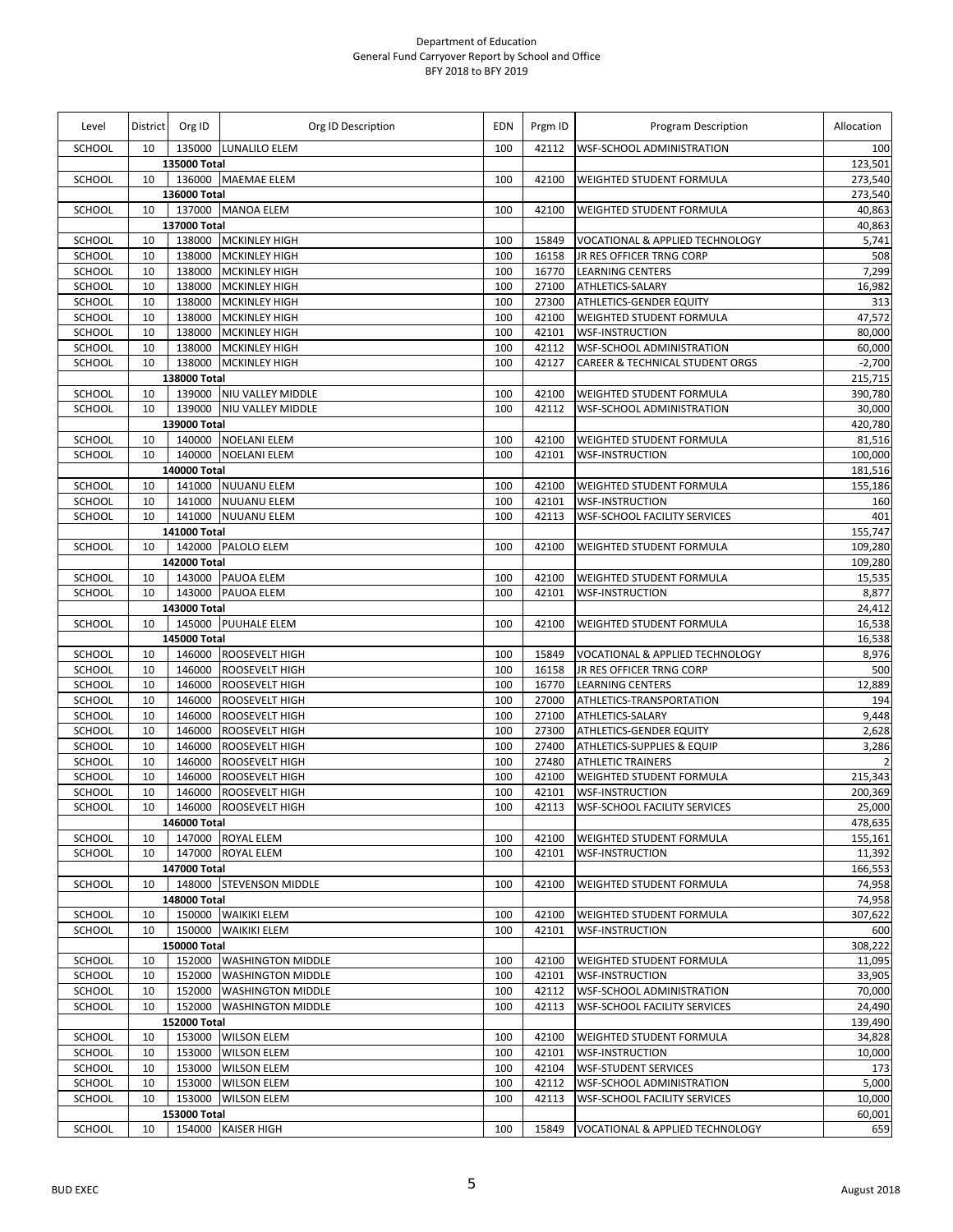| Level            | District | Org ID       | Org ID Description                            | EDN        | Prgm ID        | Program Description                                                     | Allocation         |
|------------------|----------|--------------|-----------------------------------------------|------------|----------------|-------------------------------------------------------------------------|--------------------|
| <b>SCHOOL</b>    | 10       | 154000       | <b>KAISER HIGH</b>                            | 100        | 16158          | JR RES OFFICER TRNG CORP                                                | $\overline{2}$     |
| SCHOOL           | 10       | 154000       | <b>KAISER HIGH</b>                            | 100        | 16770          | <b>LEARNING CENTERS</b>                                                 | 7,700              |
| SCHOOL           | 10       | 154000       | <b>KAISER HIGH</b>                            | 100        | 27000          | ATHLETICS-TRANSPORTATION                                                | 364                |
| SCHOOL           | 10       | 154000       | <b>KAISER HIGH</b>                            | 100        | 27100          | ATHLETICS-SALARY                                                        | 14,419             |
| SCHOOL           | 10       | 154000       | <b>KAISER HIGH</b>                            | 100        | 27300          | ATHLETICS-GENDER EQUITY                                                 | 3,629              |
| SCHOOL           | 10       | 154000       | <b>KAISER HIGH</b>                            | 100        | 42100          | WEIGHTED STUDENT FORMULA                                                | 1,749              |
| SCHOOL           | 10       | 154000       | <b>KAISER HIGH</b>                            | 100        | 42101          | <b>WSF-INSTRUCTION</b>                                                  | 53,413             |
|                  |          | 154000 Total |                                               |            |                |                                                                         | 81,935             |
| SCHOOL           | 10       | 155000       | <b>KAMILOIKI ELEM</b>                         | 100        | 42100          | <b>WEIGHTED STUDENT FORMULA</b>                                         | 1,817              |
| SCHOOL           | 10       | 155000       | <b>KAMILOIKI ELEM</b>                         | 100        | 42101          | <b>WSF-INSTRUCTION</b>                                                  | 9,000              |
| SCHOOL           | 10       | 155000       | <b>KAMILOIKI ELEM</b>                         | 100        | 42112          | WSF-SCHOOL ADMINISTRATION                                               | 2,500              |
|                  |          | 155000 Total | 470000 HAWAII SCHOOL FOR THE DEAF & THE BLIND | 100        | 27000          |                                                                         | 13,317             |
| SCHOOL<br>SCHOOL | 10<br>10 | 470000       | HAWAII SCHOOL FOR THE DEAF & THE BLIND        | 100        | 27100          | ATHLETICS-TRANSPORTATION<br>ATHLETICS-SALARY                            | 563<br>1,180       |
| SCHOOL           | 10       | 470000       | HAWAII SCHOOL FOR THE DEAF & THE BLIND        | 100        | 27400          | ATHLETICS-SUPPLIES & EQUIP                                              | 562                |
| SCHOOL           | 10       | 470000       | HAWAII SCHOOL FOR THE DEAF & THE BLIND        | 100        | 42100          | WEIGHTED STUDENT FORMULA                                                | $-1,980$           |
| SCHOOL           | 10       | 470000       | HAWAII SCHOOL FOR THE DEAF & THE BLIND        | 150        | 17201          | HAWAII SCHOOL FOR THE DEAF AND BLIND                                    | 109,388            |
|                  |          | 470000 Total |                                               |            |                |                                                                         | 109,713            |
| COMPLEX/CA       | 10       |              | 917000 CA-FARRINGTON-KAISER-KALANI            | 100        | 42100          | WEIGHTED STUDENT FORMULA                                                | 10,434             |
|                  |          | 917000 Total |                                               |            |                |                                                                         | 10,434             |
| COMPLEX/CA       | 10       |              | 919000 CA-KAIMUKI-MCKINLEY-ROOSEVELT          | 100        | 15849          | VOCATIONAL & APPLIED TECHNOLOGY                                         | 7,574              |
| COMPLEX/CA       | 10       | 919000       | CA-KAIMUKI-MCKINLEY-ROOSEVELT                 | 100        | 18864          | <b>ALTERNATIVE PROGRAMS</b>                                             | 45,907             |
|                  |          | 919000 Total |                                               |            |                |                                                                         | 53,481             |
| SCHOOL           | 20       |              | 200000 AIEA ELEM                              | 100        | 42100          | WEIGHTED STUDENT FORMULA                                                | 84,752             |
| SCHOOL           | 20       | 200000       | AIEA ELEM                                     | 100        | 42102          | <b>WSF-ELL</b>                                                          | 17,807             |
| SCHOOL           | 20       |              | 200000 AIEA ELEM                              | 100        | 42108          | <b>WSF-ENABLING ACTIVITIES III</b>                                      | 1,200              |
|                  |          | 200000 Total |                                               |            |                |                                                                         | 103,759            |
| SCHOOL           | 20       | 201000       | <b>AIEA INTER</b>                             | 100        | 42100          | <b>WEIGHTED STUDENT FORMULA</b>                                         | 191,831            |
| SCHOOL           | 20       |              | 201000 AIEA INTER                             | 100        | 42105          | <b>WSF-STUDENT BODY ACTIVITIES</b>                                      | 173                |
|                  |          | 201000 Total |                                               |            |                |                                                                         | 192,004            |
| SCHOOL           | 20       | 202000       | <b>AIEA HIGH</b>                              | 100        | 15849          | VOCATIONAL & APPLIED TECHNOLOGY                                         | 6,447              |
| SCHOOL           | 20       | 202000       | AIEA HIGH                                     | 100        | 27000          | ATHLETICS-TRANSPORTATION                                                | 50                 |
| SCHOOL           | 20       | 202000       | AIEA HIGH                                     | 100        | 27100          | ATHLETICS-SALARY                                                        | 30,042             |
| SCHOOL           | 20       | 202000       | AIEA HIGH                                     | 100        | 27300          | ATHLETICS-GENDER EQUITY                                                 | 5,268              |
| SCHOOL           | 20       | 202000       | <b>AIEA HIGH</b>                              | 100        | 27400          | <b>ATHLETICS-SUPPLIES &amp; EQUIP</b>                                   | 884                |
| SCHOOL           | 20       | 202000       | AIEA HIGH                                     | 100        | 27480          | <b>ATHLETIC TRAINERS</b>                                                | 721                |
| SCHOOL           | 20       | 202000       | AIEA HIGH                                     | 100        | 42100          | WEIGHTED STUDENT FORMULA                                                | 104,100            |
| SCHOOL           | 20       | 202000       | <b>AIEA HIGH</b>                              | 100        | 42112          | WSF-SCHOOL ADMINISTRATION                                               | 83,500             |
|                  |          | 202000 Total |                                               |            |                |                                                                         | 231,012            |
| SCHOOL<br>SCHOOL | 20<br>20 |              | 203000 ALIAMANU ELEM<br>203000 ALIAMANU ELEM  | 100<br>100 | 42100<br>42101 | <b>WEIGHTED STUDENT FORMULA</b><br><b>WSF-INSTRUCTION</b>               | 196,960<br>24,400  |
|                  |          | 203000 Total |                                               |            |                |                                                                         |                    |
| SCHOOL           | 20       |              | 204000 ALIAMANU MIDDLE                        | 100        | 42100          | <b>WEIGHTED STUDENT FORMULA</b>                                         | 221,360<br>384,676 |
|                  |          | 204000 Total |                                               |            |                |                                                                         | 384,676            |
| SCHOOL           | 20       |              | 206000 HALEIWA ELEM                           | 100        | 42100          | <b>WEIGHTED STUDENT FORMULA</b>                                         | $-1,121$           |
| SCHOOL           | 20       |              | 206000 HALEIWA ELEM                           | 100        | 42101          | <b>WSF-INSTRUCTION</b>                                                  | 4,923              |
|                  |          | 206000 Total |                                               |            |                |                                                                         | 3,802              |
| SCHOOL           | 20       |              | 207000 INOUYE ELEM                            | 100        | 42100          | <b>WEIGHTED STUDENT FORMULA</b>                                         | 23,739             |
| SCHOOL           | 20       |              | 207000 INOUYE ELEM                            | 100        | 42101          | <b>WSF-INSTRUCTION</b>                                                  | 25,000             |
|                  |          | 207000 Total |                                               |            |                |                                                                         | 48,739             |
| SCHOOL           | 20       |              | 208000 HELEMANO ELEM                          | 100        | 42100          | <b>WEIGHTED STUDENT FORMULA</b>                                         | 42,813             |
|                  |          | 208000 Total |                                               |            |                |                                                                         | 42,813             |
| SCHOOL           | 20       |              | 209000 HICKAM ELEM                            | 100        | 42100          | <b>WEIGHTED STUDENT FORMULA</b>                                         | 340,243            |
|                  |          | 209000 Total |                                               |            |                |                                                                         | 340,243            |
| SCHOOL           | 20       |              | 210000 ILIAHI ELEM                            | 100        | 42100          | WEIGHTED STUDENT FORMULA                                                | 25,213             |
| SCHOOL           | 20       |              | 210000 ILIAHI ELEM                            | 100        | 42101          | <b>WSF-INSTRUCTION</b>                                                  | 50,000             |
| SCHOOL           | 20       |              | 210000 ILIAHI ELEM                            | 100        | 42113          | <b>WSF-SCHOOL FACILITY SERVICES</b>                                     | 2,500              |
|                  |          | 210000 Total |                                               |            |                |                                                                         | 77,713             |
| SCHOOL           | 20       |              | 211000 KAALA ELEM                             | 100        | 42100          | <b>WEIGHTED STUDENT FORMULA</b>                                         | 551                |
| SCHOOL           | 20       |              | 211000 KAALA ELEM                             | 100        | 42101          | <b>WSF-INSTRUCTION</b>                                                  | 64,900             |
| SCHOOL           | 20       | 211000       | <b>KAALA ELEM</b>                             | 100        | 42102          | WSF-ELL                                                                 | 5,500              |
| SCHOOL           | 20       | 211000       | <b>KAALA ELEM</b>                             | 100        | 42104          | <b>WSF-STUDENT SERVICES</b>                                             | 4,800              |
| SCHOOL<br>SCHOOL | 20<br>20 | 211000       | 211000 KAALA ELEM<br><b>KAALA ELEM</b>        | 100<br>100 | 42112<br>42113 | <b>WSF-SCHOOL ADMINISTRATION</b><br><b>WSF-SCHOOL FACILITY SERVICES</b> | 100<br>3,870       |
|                  |          | 211000 Total |                                               |            |                |                                                                         | 79,721             |
|                  |          |              |                                               |            |                |                                                                         |                    |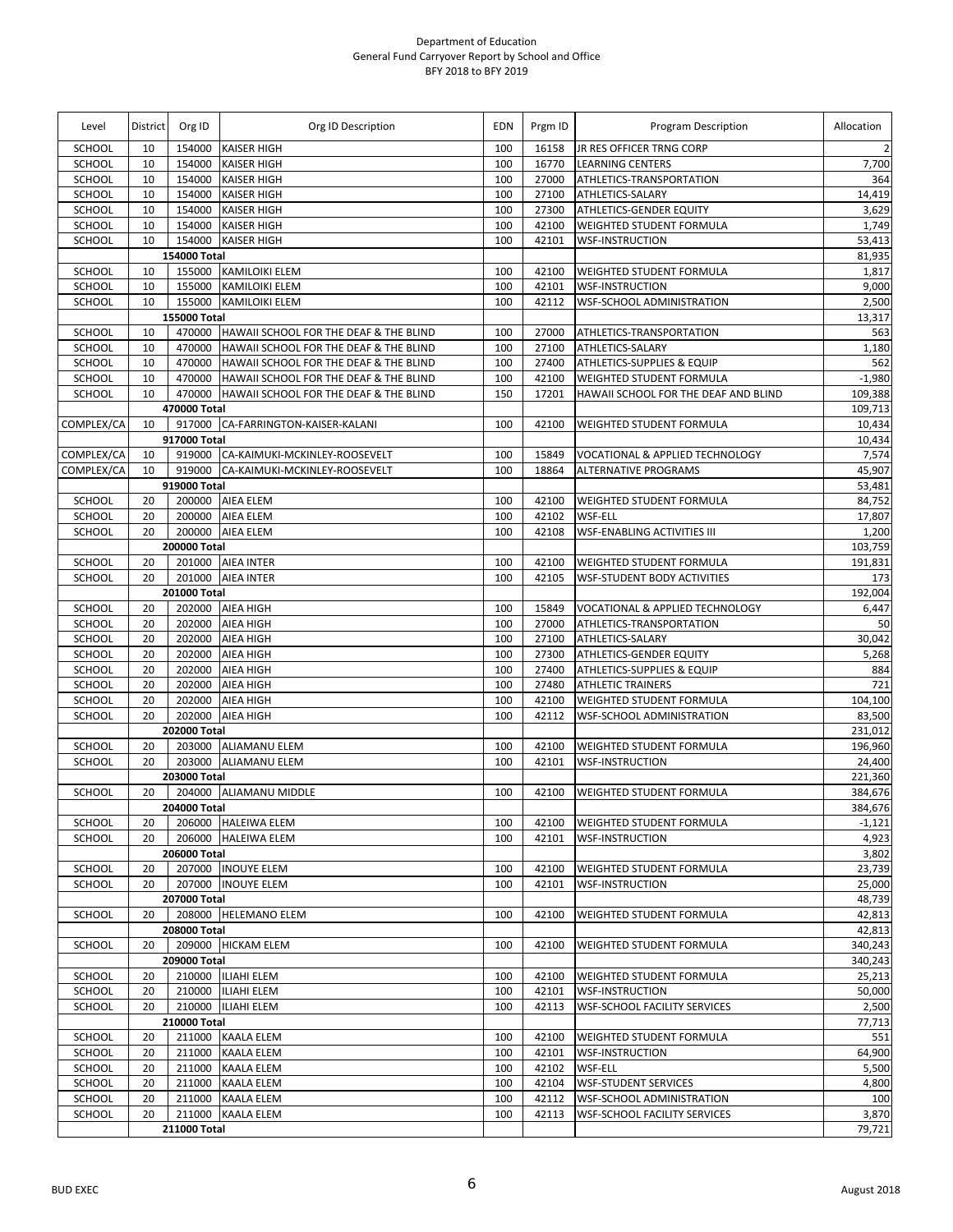| Level            | District | Org ID           | Org ID Description                           | EDN        | Prgm ID        | Program Description                                         | Allocation             |
|------------------|----------|------------------|----------------------------------------------|------------|----------------|-------------------------------------------------------------|------------------------|
| <b>SCHOOL</b>    | 20       |                  | 212000 KIPAPA ELEM                           | 100        | 42100          | <b>WEIGHTED STUDENT FORMULA</b>                             | 88,822                 |
|                  |          | 212000 Total     |                                              |            |                |                                                             | 88,822                 |
| SCHOOL           | 20       |                  | 214000 LEILEHUA HIGH                         | 100        | 15849          | VOCATIONAL & APPLIED TECHNOLOGY                             | 9,553                  |
| <b>SCHOOL</b>    | 20       | 214000           | LEILEHUA HIGH                                | 100        | 16158          | JR RES OFFICER TRNG CORP                                    | 500                    |
| SCHOOL<br>SCHOOL | 20<br>20 | 214000<br>214000 | LEILEHUA HIGH<br>LEILEHUA HIGH               | 100<br>100 | 16770<br>27100 | <b>LEARNING CENTERS</b><br>ATHLETICS-SALARY                 | 12,165<br>$\mathbf{1}$ |
| SCHOOL           | 20       | 214000           | LEILEHUA HIGH                                | 100        | 27480          | <b>ATHLETIC TRAINERS</b>                                    | $\overline{3}$         |
| SCHOOL           | 20       | 214000           | LEILEHUA HIGH                                | 100        | 42100          | WEIGHTED STUDENT FORMULA                                    | 22,223                 |
| SCHOOL           | 20       | 214000           | LEILEHUA HIGH                                | 100        | 42101          | <b>WSF-INSTRUCTION</b>                                      | 211,861                |
| SCHOOL           | 20       | 214000           | LEILEHUA HIGH                                | 100        | 42102          | WSF-ELL                                                     | 42,616                 |
| <b>SCHOOL</b>    | 20       | 214000           | LEILEHUA HIGH                                | 100        | 42112          | <b>WSF-SCHOOL ADMINISTRATION</b>                            | 13,407                 |
| SCHOOL           | 20       | 214000           | <b>LEILEHUA HIGH</b>                         | 100        | 42113          | WSF-SCHOOL FACILITY SERVICES                                | 8,455                  |
|                  |          | 214000 Total     |                                              |            |                |                                                             | 320,784                |
| SCHOOL           | 20       |                  | 215000 MAKALAPA ELEM                         | 100        | 42100          | WEIGHTED STUDENT FORMULA                                    | 229,206                |
|                  |          | 215000 Total     |                                              |            |                |                                                             | 229,206                |
| SCHOOL           | 20       | 216000           | <b>MILILANI HIGH</b>                         | 100        | 15849          | VOCATIONAL & APPLIED TECHNOLOGY                             | 6,531                  |
| SCHOOL           | 20       | 216000           | <b>MILILANI HIGH</b>                         | 100        | 16158          | JR RES OFFICER TRNG CORP                                    | 1,289                  |
| SCHOOL           | 20       | 216000           | <b>MILILANI HIGH</b>                         | 100        | 16770          | <b>LEARNING CENTERS</b>                                     | 205                    |
| SCHOOL           | 20       | 216000           | <b>MILILANI HIGH</b>                         | 100        | 27000          | ATHLETICS-TRANSPORTATION                                    | 2,291                  |
| SCHOOL           | 20       | 216000           | <b>MILILANI HIGH</b>                         | 100        | 27100          | ATHLETICS-SALARY                                            | 38,832                 |
| SCHOOL           | 20       | 216000           | <b>MILILANI HIGH</b>                         | 100        | 27300          | <b>ATHLETICS-GENDER EQUITY</b>                              | 2,252                  |
| SCHOOL           | 20       | 216000           | <b>MILILANI HIGH</b>                         | 100<br>100 | 27400          | ATHLETICS-SUPPLIES & EQUIP                                  | 8,370<br>5             |
| SCHOOL<br>SCHOOL | 20<br>20 | 216000<br>216000 | <b>MILILANI HIGH</b><br><b>MILILANI HIGH</b> | 100        | 27480<br>42100 | <b>ATHLETIC TRAINERS</b><br>WEIGHTED STUDENT FORMULA        | 100,963                |
| <b>SCHOOL</b>    | 20       | 216000           | <b>MILILANI HIGH</b>                         | 100        | 42101          | <b>WSF-INSTRUCTION</b>                                      | 180,617                |
| SCHOOL           | 20       | 216000           | <b>MILILANI HIGH</b>                         | 100        | 42103          | <b>WSF-INSTRUCTIONAL SUPPORT</b>                            | 752                    |
| SCHOOL           | 20       | 216000           | <b>MILILANI HIGH</b>                         | 100        | 42112          | WSF-SCHOOL ADMINISTRATION                                   | 77,437                 |
| SCHOOL           | 20       | 216000           | <b>MILILANI HIGH</b>                         | 100        | 42113          | <b>WSF-SCHOOL FACILITY SERVICES</b>                         | 4,030                  |
| SCHOOL           | 20       | 216000           | <b>MILILANI HIGH</b>                         | 100        | 42114          | <b>WSF-PROTOCOL FUND</b>                                    | 2,379                  |
|                  |          | 216000 Total     |                                              |            |                |                                                             | 425,953                |
| SCHOOL           | 20       |                  | 217000 MOANALUA ELEM                         | 100        | 42100          | <b>WEIGHTED STUDENT FORMULA</b>                             | 178,592                |
| SCHOOL           | 20       | 217000           | <b>MOANALUA ELEM</b>                         | 100        | 42101          | <b>WSF-INSTRUCTION</b>                                      | 17,800                 |
| SCHOOL           | 20       | 217000           | <b>MOANALUA ELEM</b>                         | 100        | 42103          | <b>WSF-INSTRUCTIONAL SUPPORT</b>                            | 28,995                 |
| SCHOOL           | 20       | 217000           | MOANALUA ELEM                                | 100        | 42113          | <b>WSF-SCHOOL FACILITY SERVICES</b>                         | 1,479                  |
|                  |          | 217000 Total     |                                              |            |                |                                                             | 226,866                |
| SCHOOL           | 20       | 218000           | <b>MOANALUA HIGH</b>                         | 100        | 15849          | VOCATIONAL & APPLIED TECHNOLOGY                             | 7,170                  |
| SCHOOL           | 20       | 218000           | MOANALUA HIGH                                | 100        | 16158          | JR RES OFFICER TRNG CORP                                    | 2,000                  |
| SCHOOL           | 20       | 218000           | MOANALUA HIGH                                | 100        | 16770          | <b>LEARNING CENTERS</b>                                     | 7,782                  |
| SCHOOL           | 20       | 218000           | MOANALUA HIGH                                | 100        | 27100          | ATHLETICS-SALARY                                            | 16,707                 |
| SCHOOL<br>SCHOOL | 20       | 218000           | MOANALUA HIGH                                | 100        | 27300          | ATHLETICS-GENDER EQUITY                                     | $-150$                 |
| SCHOOL           | 20<br>20 | 218000<br>218000 | <b>MOANALUA HIGH</b>                         | 100<br>100 | 27480<br>42100 | <b>ATHLETIC TRAINERS</b><br><b>WEIGHTED STUDENT FORMULA</b> | 1<br>1,004             |
| <b>SCHOOL</b>    | 20       | 218000           | MOANALUA HIGH<br><b>MOANALUA HIGH</b>        | 100        | 42101          | <b>WSF-INSTRUCTION</b>                                      | 40,000                 |
| SCHOOL           | 20       | 218000           | MOANALUA HIGH                                | 100        | 42114          | <b>WSF-PROTOCOL FUND</b>                                    | 1,200                  |
|                  |          | 218000 Total     |                                              |            |                |                                                             | 75,714                 |
| SCHOOL           | 20       |                  | 219000 MOANALUA MIDDLE                       | 100        | 42100          | <b>WEIGHTED STUDENT FORMULA</b>                             | 108,076                |
| SCHOOL           | 20       | 219000           | MOANALUA MIDDLE                              | 100        | 42101          | <b>WSF-INSTRUCTION</b>                                      | 25,000                 |
|                  |          | 219000 Total     |                                              |            |                |                                                             | 133,076                |
| SCHOOL           | 20       |                  | 220000 MOKULELE ELEM                         | 100        | 42100          | WEIGHTED STUDENT FORMULA                                    | 12,473                 |
| SCHOOL           | 20       | 220000           | <b>MOKULELE ELEM</b>                         | 100        | 42101          | <b>WSF-INSTRUCTION</b>                                      | 18,118                 |
| SCHOOL           | 20       | 220000           | <b>MOKULELE ELEM</b>                         | 100        | 42102          | WSF-ELL                                                     | 1,112                  |
| SCHOOL           | 20       | 220000           | <b>MOKULELE ELEM</b>                         | 100        | 42103          | <b>WSF-INSTRUCTIONAL SUPPORT</b>                            | 11,095                 |
| SCHOOL           | 20       | 220000           | <b>MOKULELE ELEM</b>                         | 100        | 42112          | <b>WSF-SCHOOL ADMINISTRATION</b>                            | 20,237                 |
| SCHOOL           | 20       |                  | 220000 MOKULELE ELEM                         | 100        | 42113          | <b>WSF-SCHOOL FACILITY SERVICES</b>                         | 9,488                  |
|                  |          | 220000 Total     |                                              |            |                |                                                             | 72,523                 |
| SCHOOL           | 20       |                  | 221000 NIMITZ ELEM                           | 100        | 42100          | WEIGHTED STUDENT FORMULA                                    | 536,014                |
|                  |          | 221000 Total     |                                              |            |                |                                                             | 536,014                |
| SCHOOL           | 20       |                  | 222000 PEARL HARBOR ELEM                     | 100        | 42100          | WEIGHTED STUDENT FORMULA                                    | 67,216                 |
|                  |          | 222000 Total     |                                              |            |                |                                                             | 67,216                 |
| SCHOOL           | 20       |                  | 223000 PEARL HARBOR KAI ELEM                 | 100        | 42100          | <b>WEIGHTED STUDENT FORMULA</b>                             | 108,299                |
| SCHOOL           | 20       | 223000 Total     | 224000 RADFORD HIGH                          | 100        |                | <b>RESOURCES FOR NEW FACILITIES-REG EDUC</b>                | 108,299                |
| SCHOOL           | 20       | 224000           | <b>RADFORD HIGH</b>                          | 100        | 12642<br>15849 | VOCATIONAL & APPLIED TECHNOLOGY                             | 41,424<br>8,672        |
| SCHOOL           | 20       | 224000           | <b>RADFORD HIGH</b>                          | 100        | 16158          | JR RES OFFICER TRNG CORP                                    | 1,000                  |
| SCHOOL           | 20       | 224000           | <b>RADFORD HIGH</b>                          | 100        | 27100          | ATHLETICS-SALARY                                            | 10,951                 |
|                  |          |                  |                                              |            |                |                                                             |                        |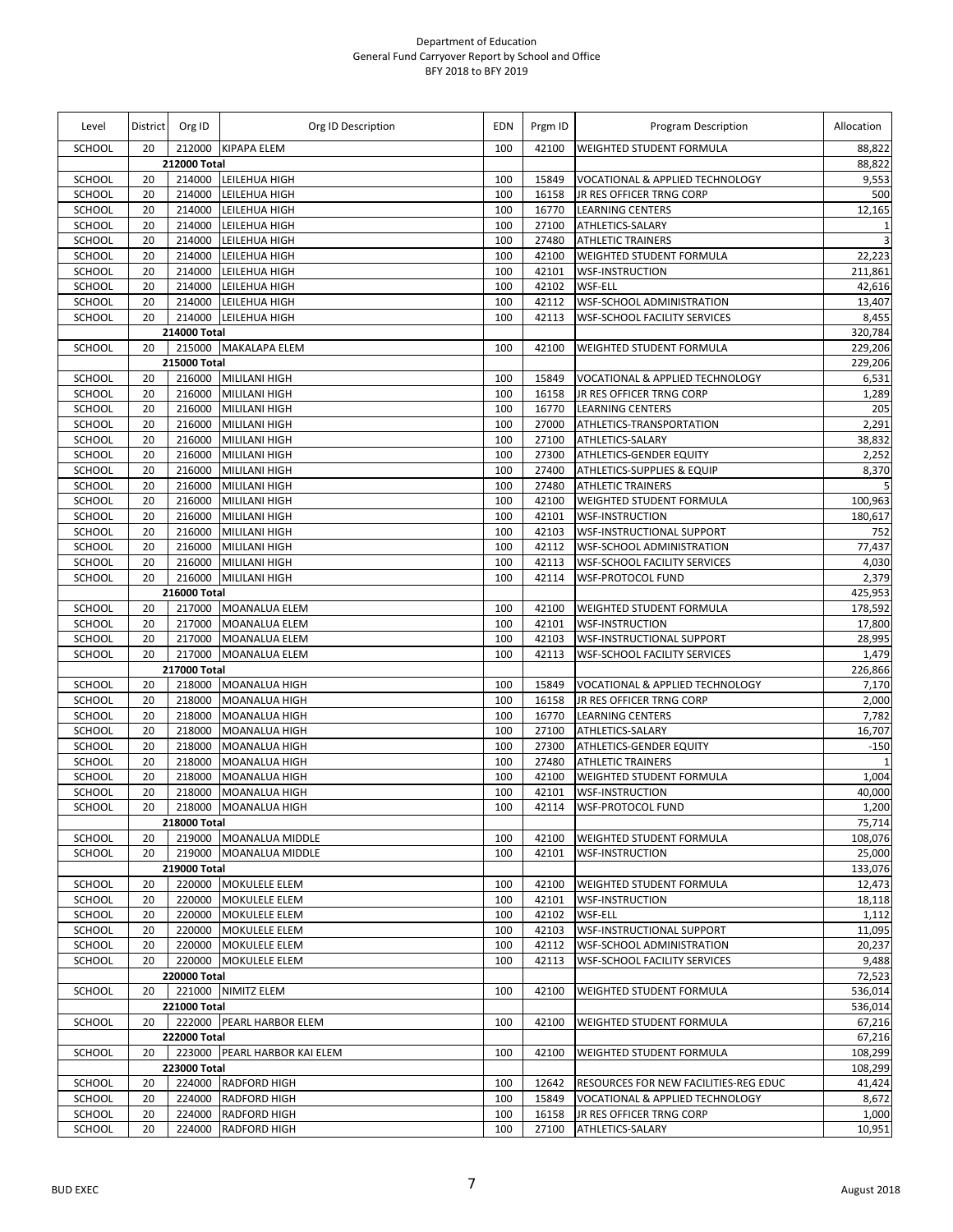| Level            | District | Org ID                 | Org ID Description                    | EDN        | Prgm ID        | Program Description                                                     | Allocation        |
|------------------|----------|------------------------|---------------------------------------|------------|----------------|-------------------------------------------------------------------------|-------------------|
| SCHOOL           | 20       | 224000                 | <b>RADFORD HIGH</b>                   | 100        | 27300          | <b>ATHLETICS-GENDER EQUITY</b>                                          | -8,029            |
| SCHOOL           | 20       | 224000                 | <b>RADFORD HIGH</b>                   | 100        | 27400          | <b>ATHLETICS-SUPPLIES &amp; EQUIP</b>                                   | 230               |
| SCHOOL           | 20       | 224000                 | <b>RADFORD HIGH</b>                   | 100        | 27480          | <b>ATHLETIC TRAINERS</b>                                                | $\overline{a}$    |
| SCHOOL           | 20       | 224000                 | <b>RADFORD HIGH</b>                   | 100        | 42100          | WEIGHTED STUDENT FORMULA                                                | 27,085            |
| SCHOOL           | 20       | 224000                 | <b>RADFORD HIGH</b>                   | 100        | 42101          | <b>WSF-INSTRUCTION</b>                                                  | 1,080             |
| SCHOOL           | 20       | 224000                 | <b>RADFORD HIGH</b>                   | 100        | 42127          | <b>CAREER &amp; TECHNICAL STUDENT ORGS</b>                              | $-900$            |
|                  |          | 224000 Total           |                                       |            |                |                                                                         | 81,517            |
| SCHOOL           | 20       | 225000                 | <b>RED HILL ELEM</b>                  | 100        | 42100          | WEIGHTED STUDENT FORMULA                                                | 41,900            |
| SCHOOL<br>SCHOOL | 20<br>20 | 225000                 | RED HILL ELEM<br>225000 RED HILL ELEM | 100<br>100 | 42101<br>42102 | <b>WSF-INSTRUCTION</b><br><b>WSF-ELL</b>                                | 67,000<br>15,217  |
| <b>SCHOOL</b>    | 20       | 225000                 | RED HILL ELEM                         | 100        | 42113          | <b>WSF-SCHOOL FACILITY SERVICES</b>                                     | 2,154             |
|                  |          | 225000 Total           |                                       |            |                |                                                                         | 126,271           |
| SCHOOL           | 20       |                        | 226000 SOLOMON ELEM                   | 100        | 42100          | <b>WEIGHTED STUDENT FORMULA</b>                                         | $-4,285$          |
| SCHOOL           | 20       | 226000                 | <b>SOLOMON ELEM</b>                   | 100        | 42101          | <b>WSF-INSTRUCTION</b>                                                  | 3,500             |
| SCHOOL           | 20       | 226000                 | <b>SOLOMON ELEM</b>                   | 100        | 42103          | <b>WSF-INSTRUCTIONAL SUPPORT</b>                                        | 3,000             |
| SCHOOL           | 20       | 226000                 | <b>SOLOMON ELEM</b>                   | 100        | 42112          | WSF-SCHOOL ADMINISTRATION                                               | 6,000             |
|                  |          | 226000 Total           |                                       |            |                |                                                                         | 8,215             |
| SCHOOL           | 20       |                        | 227000 SCOTT ELEM                     | 100        | 42100          | WEIGHTED STUDENT FORMULA                                                | $-18,064$         |
|                  |          | 227000 Total           |                                       |            |                |                                                                         | $-18,064$         |
| SCHOOL           | 20       |                        | 228000 SHAFTER ELEM                   | 100        | 42100          | <b>WEIGHTED STUDENT FORMULA</b>                                         | 111,460           |
| SCHOOL           | 20       |                        | 228000 SHAFTER ELEM                   | 100        | 42101          | <b>WSF-INSTRUCTION</b>                                                  | 15,876            |
| SCHOOL           | 20       |                        | 228000 SHAFTER ELEM                   | 100        | 42112          | WSF-SCHOOL ADMINISTRATION                                               | 60,000            |
|                  |          | 228000 Total           |                                       |            |                |                                                                         | 187,336           |
| SCHOOL           | 20       |                        | 229000 WAHIAWA ELEM                   | 100        | 42100          | <b>WEIGHTED STUDENT FORMULA</b>                                         | 45,966            |
| SCHOOL           | 20       | 229000                 | <b>WAHIAWA ELEM</b>                   | 100        | 42101          | <b>WSF-INSTRUCTION</b>                                                  | 87,230            |
| SCHOOL           | 20       | 229000                 | <b>WAHIAWA ELEM</b>                   | 100        | 42102          | <b>WSF-ELL</b>                                                          | 2,000             |
| SCHOOL           | 20       | 229000                 | <b>WAHIAWA ELEM</b>                   | 100        | 42112          | <b>WSF-SCHOOL ADMINISTRATION</b><br><b>WSF-SCHOOL FACILITY SERVICES</b> | 57,372            |
| SCHOOL           | 20       | 229000<br>229000 Total | <b>WAHIAWA ELEM</b>                   | 100        | 42113          |                                                                         | 20,000<br>212,568 |
| SCHOOL           | 20       | 230000                 | WAHIAWA MIDDLE                        | 100        | 42100          | <b>WEIGHTED STUDENT FORMULA</b>                                         | $-19,011$         |
| SCHOOL           | 20       | 230000                 | <b>WAHIAWA MIDDLE</b>                 | 100        | 42101          | <b>WSF-INSTRUCTION</b>                                                  | 39,548            |
| SCHOOL           | 20       | 230000                 | <b>WAHIAWA MIDDLE</b>                 | 100        | 42102          | <b>WSF-ELL</b>                                                          | 26,235            |
| SCHOOL           | 20       | 230000                 | WAHIAWA MIDDLE                        | 100        | 42103          | <b>WSF-INSTRUCTIONAL SUPPORT</b>                                        | 19,000            |
| SCHOOL           | 20       | 230000                 | <b>WAHIAWA MIDDLE</b>                 | 100        | 42112          | <b>WSF-SCHOOL ADMINISTRATION</b>                                        | 6,586             |
| SCHOOL           | 20       | 230000                 | <b>WAHIAWA MIDDLE</b>                 | 100        | 42113          | <b>WSF-SCHOOL FACILITY SERVICES</b>                                     | 8,631             |
|                  |          | 230000 Total           |                                       |            |                |                                                                         | 80,989            |
| SCHOOL           | 20       | 231000                 | <b>WAIALUA ELEM</b>                   | 100        | 42100          | <b>WEIGHTED STUDENT FORMULA</b>                                         | 1,645             |
| SCHOOL           | 20       | 231000                 | <b>WAIALUA ELEM</b>                   | 100        | 42101          | <b>WSF-INSTRUCTION</b>                                                  | 55,200            |
| <b>SCHOOL</b>    | 20       | 231000                 | <b>WAIALUA ELEM</b>                   | 100        | 42126          | <b>WSF-AT RISK PROGRAMS</b>                                             | 38,000            |
|                  |          | 231000 Total           |                                       |            |                |                                                                         | 94,845            |
| SCHOOL           | 20       |                        | 232000 WAIALUA HIGH & INTER           | 100        | 16770          | <b>LEARNING CENTERS</b>                                                 | 5                 |
| SCHOOL           | 20       | 232000                 | <b>WAIALUA HIGH &amp; INTER</b>       | 100        | 27000          | ATHLETICS-TRANSPORTATION                                                | 2,293             |
| SCHOOL           | 20       | 232000                 | <b>WAIALUA HIGH &amp; INTER</b>       | 100        | 27100          | ATHLETICS-SALARY                                                        | 12,208            |
| <b>SCHOOL</b>    | 20       |                        | 232000 WAIALUA HIGH & INTER           | 100        | 27300          | <b>ATHLETICS-GENDER EQUITY</b>                                          | 3,650             |
| SCHOOL           | 20       |                        | 232000 WAIALUA HIGH & INTER           | 100        | 27400          | <b>ATHLETICS-SUPPLIES &amp; EQUIP</b>                                   | 1,044             |
| SCHOOL           | 20       |                        | 232000 WAIALUA HIGH & INTER           | 100        | 42100          | <b>WEIGHTED STUDENT FORMULA</b>                                         | 348               |
| SCHOOL           | 20       | 232000 Total           | 233000 WAIMALU ELEM                   | 100        | 42100          |                                                                         | 19,548<br>8,723   |
| SCHOOL           | 20       |                        | 233000 WAIMALU ELEM                   | 100        | 42101          | <b>WEIGHTED STUDENT FORMULA</b><br><b>WSF-INSTRUCTION</b>               | 600               |
|                  |          | 233000 Total           |                                       |            |                |                                                                         | 9,323             |
| SCHOOL           | 20       |                        | 234000 MILILANI WAENA ELEM            | 100        | 42100          | <b>WEIGHTED STUDENT FORMULA</b>                                         | 10,445            |
| SCHOOL           | 20       | 234000                 | MILILANI WAENA ELEM                   | 100        | 42101          | <b>WSF-INSTRUCTION</b>                                                  | 60,000            |
| SCHOOL           | 20       |                        | 234000 MILILANI WAENA ELEM            | 100        | 42103          | <b>WSF-INSTRUCTIONAL SUPPORT</b>                                        | 1,031             |
| SCHOOL           | 20       |                        | 234000 MILILANI WAENA ELEM            | 100        | 42112          | <b>WSF-SCHOOL ADMINISTRATION</b>                                        | 466               |
|                  |          | 234000 Total           |                                       |            |                |                                                                         | 71,942            |
| SCHOOL           | 20       |                        | 235000 WEBLING ELEM                   | 100        | 42100          | <b>WEIGHTED STUDENT FORMULA</b>                                         | 47,671            |
| SCHOOL           | 20       |                        | 235000 WEBLING ELEM                   | 100        | 42101          | <b>WSF-INSTRUCTION</b>                                                  | 65,631            |
| SCHOOL           | 20       |                        | 235000 WEBLING ELEM                   | 100        | 42102          | WSF-ELL                                                                 | 6,325             |
|                  |          | 235000 Total           |                                       |            |                |                                                                         | 119,627           |
| SCHOOL           | 20       |                        | 236000 WHEELER ELEM                   | 100        | 42100          | <b>WEIGHTED STUDENT FORMULA</b>                                         | 10,900            |
| SCHOOL           | 20       | 236000                 | <b>WHEELER ELEM</b>                   | 100        | 42101          | <b>WSF-INSTRUCTION</b>                                                  | 156,696           |
| SCHOOL           | 20       | 236000                 | <b>WHEELER ELEM</b>                   | 100        | 42112          | <b>WSF-SCHOOL ADMINISTRATION</b>                                        | 65,000            |
| SCHOOL           | 20       | 236000                 | <b>WHEELER ELEM</b>                   | 100        | 42113          | <b>WSF-SCHOOL FACILITY SERVICES</b>                                     | 19,466            |
| SCHOOL           | 20       | 236000                 | <b>WHEELER ELEM</b>                   | 100        | 42114          | WSF-PROTOCOL FUND                                                       | 1,000             |
|                  |          | 236000 Total           |                                       |            |                |                                                                         | 253,062           |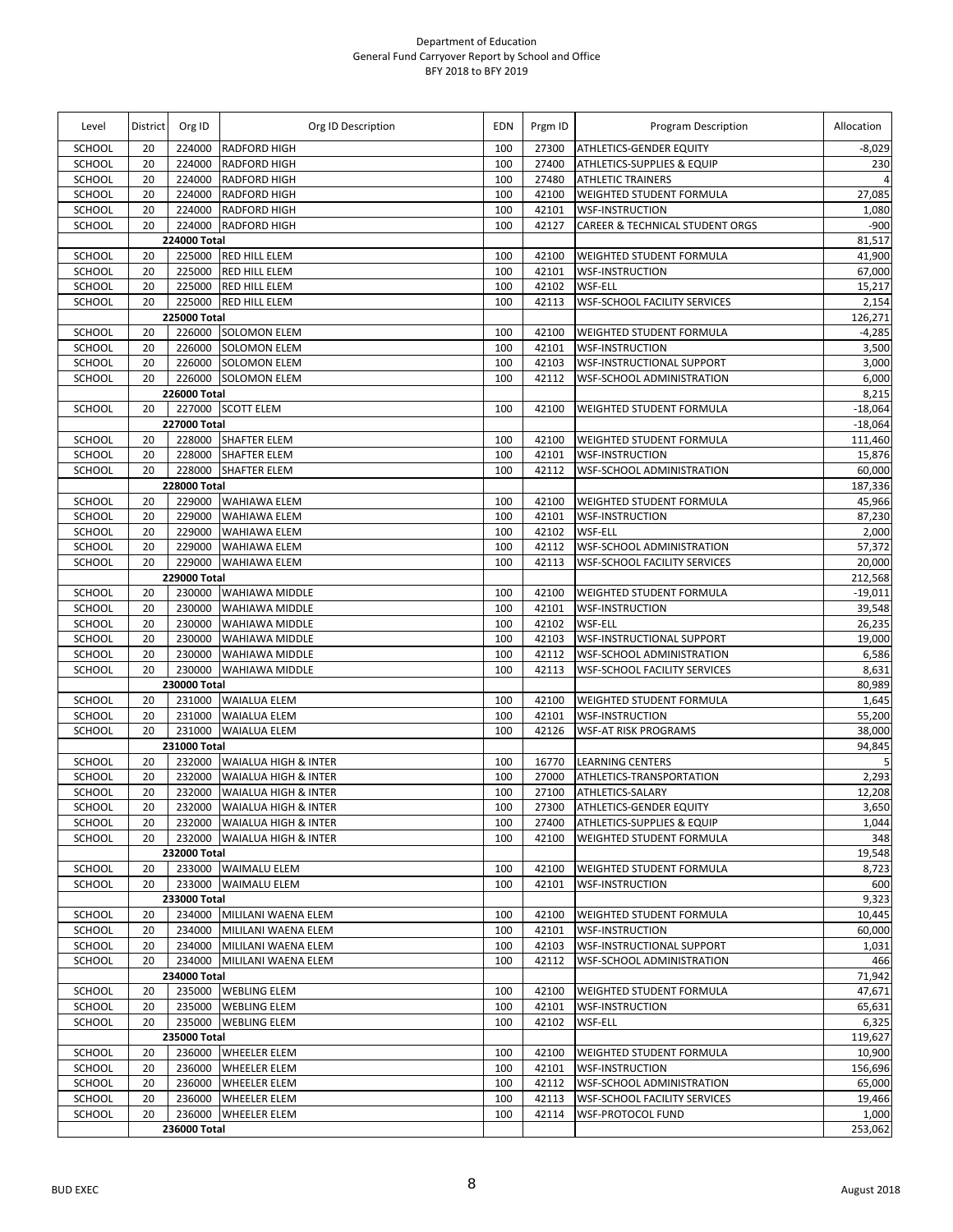| Level            | District | Org ID                 | Org ID Description                     | EDN        | Prgm ID        | Program Description                   | Allocation         |
|------------------|----------|------------------------|----------------------------------------|------------|----------------|---------------------------------------|--------------------|
| SCHOOL           | 20       |                        | 237000 WHEELER MIDDLE                  | 100        | 42100          | <b>WEIGHTED STUDENT FORMULA</b>       | 282,575            |
| SCHOOL           | 20       |                        | 237000 WHEELER MIDDLE                  | 100        | 42101          | <b>WSF-INSTRUCTION</b>                | 172                |
|                  |          | 237000 Total           |                                        |            |                |                                       | 282,747            |
| SCHOOL           | 20       |                        | 238000 MILILANI MIDDLE                 | 100        | 42100          | WEIGHTED STUDENT FORMULA              | 156,147            |
| SCHOOL           | 20       | 238000<br>238000 Total | <b>MILILANI MIDDLE</b>                 | 100        | 42112          | <b>WSF-SCHOOL ADMINISTRATION</b>      | 750,000<br>906,147 |
| SCHOOL           | 20       |                        | 239000 SALT LAKE ELEM                  | 100        | 42100          | WEIGHTED STUDENT FORMULA              | 21,713             |
| SCHOOL           | 20       |                        | 239000 SALT LAKE ELEM                  | 100        | 42101          | <b>WSF-INSTRUCTION</b>                | 80,000             |
| SCHOOL           | 20       |                        | 239000 SALT LAKE ELEM                  | 100        | 42112          | WSF-SCHOOL ADMINISTRATION             | 20,000             |
|                  |          | 239000 Total           |                                        |            |                |                                       | 121,713            |
| <b>SCHOOL</b>    | 20       |                        | 240000 MILILANI IKE ELEM               | 100        | 42100          | <b>WEIGHTED STUDENT FORMULA</b>       | 67,530             |
|                  |          | 240000 Total           |                                        |            |                |                                       | 67,530             |
| SCHOOL           | 20       |                        | 241000 MILILANI MAUKA ELEM             | 100        | 42100          | WEIGHTED STUDENT FORMULA              | 86,858             |
| SCHOOL           | 20       |                        | 241000 MILILANI MAUKA ELEM             | 100        | 42101          | <b>WSF-INSTRUCTION</b>                | 50,000             |
|                  |          | 241000 Total           |                                        |            |                |                                       | 136,858            |
| SCHOOL<br>SCHOOL | 20<br>20 | 242000                 | 242000 MILILANI UKA ELEM               | 100<br>100 | 42100<br>42101 | WEIGHTED STUDENT FORMULA              | 72,896<br>19,000   |
| SCHOOL           | 20       | 242000                 | MILILANI UKA ELEM<br>MILILANI UKA ELEM | 100        | 42102          | <b>WSF-INSTRUCTION</b><br>WSF-ELL     | 8,000              |
| SCHOOL           | 20       | 242000                 | MILILANI UKA ELEM                      | 100        | 42112          | <b>WSF-SCHOOL ADMINISTRATION</b>      | 2,000              |
| SCHOOL           | 20       | 242000                 | MILILANI UKA ELEM                      | 100        | 42113          | <b>WSF-SCHOOL FACILITY SERVICES</b>   | 4,000              |
|                  |          | 242000 Total           |                                        |            |                |                                       | 105,896            |
| SCHOOL           | 20       | 243000                 | PEARL RIDGE ELEM                       | 100        | 42100          | <b>WEIGHTED STUDENT FORMULA</b>       | 38,872             |
| SCHOOL           | 20       | 243000                 | <b>PEARL RIDGE ELEM</b>                | 100        | 42101          | <b>WSF-INSTRUCTION</b>                | 21,473             |
| SCHOOL           | 20       | 243000                 | PEARL RIDGE ELEM                       | 100        | 42102          | WSF-ELL                               | 5,000              |
| SCHOOL           | 20       | 243000                 | PEARL RIDGE ELEM                       | 100        | 42103          | <b>WSF-INSTRUCTIONAL SUPPORT</b>      | 10,500             |
| SCHOOL           | 20       | 243000                 | PEARL RIDGE ELEM                       | 100        | 42104          | <b>WSF-STUDENT SERVICES</b>           | 1,000              |
| SCHOOL           | 20       | 243000                 | PEARL RIDGE ELEM                       | 100        | 42108          | <b>WSF-ENABLING ACTIVITIES III</b>    | 8,651              |
| SCHOOL           | 20       |                        | 243000 PEARL RIDGE ELEM                | 100        | 42113          | <b>WSF-SCHOOL FACILITY SERVICES</b>   | 8,000              |
|                  |          | 243000 Total           |                                        |            |                |                                       | 93,496             |
| COMPLEX/CA       | 20       | 824000 Total           | 824000 COMPLEX-RADFORD                 | 100        | 42100          | WEIGHTED STUDENT FORMULA              | 636                |
| COMPLEX/CA       | 20       |                        | 921000 CA-AIEA-MOANALUA-RADFORD        | 100        | 42100          | WEIGHTED STUDENT FORMULA              | 636<br>14          |
|                  |          | 921000 Total           |                                        |            |                |                                       | 14                 |
| COMPLEX/CA       | 20       |                        | 922000 CA-LEILEHUA-MILILANI-WAIALUA    | 100        | 15849          | VOCATIONAL & APPLIED TECHNOLOGY       | 1,353              |
| COMPLEX/CA       | 20       |                        | 922000 CA-LEILEHUA-MILILANI-WAIALUA    | 100        | 18863          | HIGH CORE (STOREFRONT)                | 2,883              |
| COMPLEX/CA       | 20       | 922000                 | CA-LEILEHUA-MILILANI-WAIALUA           | 100        | 42100          | WEIGHTED STUDENT FORMULA              | 11,364             |
| COMPLEX/CA       | 20       |                        | 922000 CA-LEILEHUA-MILILANI-WAIALUA    | 100        | 42101          | <b>WSF-INSTRUCTION</b>                | 17,718             |
|                  |          | 922000 Total           |                                        |            |                |                                       | 33,318             |
| <b>SCHOOL</b>    | 30       |                        | 250000 AHRENS ELEM                     | 100        | 42100          | <b>WEIGHTED STUDENT FORMULA</b>       | $-15,961$          |
| SCHOOL           | 30       |                        | 250000 AHRENS ELEM                     | 100        | 42113          | <b>WSF-SCHOOL FACILITY SERVICES</b>   | 21,000             |
|                  |          | 250000 Total           | 251000 BARBERS POINT ELEM              |            |                |                                       | 5,039              |
| SCHOOL           | 30       | 251000 Total           |                                        | 100        | 42100          | WEIGHTED STUDENT FORMULA              | 29,819<br>29,819   |
| SCHOOL           | 30       |                        | 252000 CAMPBELL HIGH                   | 100        | 15849          | VOCATIONAL & APPLIED TECHNOLOGY       | 17,483             |
| SCHOOL           | 30       | 252000                 | <b>CAMPBELL HIGH</b>                   | 100        | 16158          | JR RES OFFICER TRNG CORP              | 500                |
| SCHOOL           | 30       | 252000                 | <b>CAMPBELL HIGH</b>                   | 100        | 16770          | <b>LEARNING CENTERS</b>               | 7,889              |
| SCHOOL           | 30       | 252000                 | <b>CAMPBELL HIGH</b>                   | 100        | 16817          | <b>EARLY COLLEGE</b>                  | 4,500              |
| SCHOOL           | 30       | 252000                 | <b>CAMPBELL HIGH</b>                   | 100        | 27000          | ATHLETICS-TRANSPORTATION              | 1                  |
| SCHOOL           | 30       | 252000                 | <b>CAMPBELL HIGH</b>                   | 100        | 27100          | ATHLETICS-SALARY                      | 17,823             |
| SCHOOL           | 30       | 252000                 | <b>CAMPBELL HIGH</b>                   | 100        | 27300          | ATHLETICS-GENDER EQUITY               | 5,663              |
| SCHOOL           | 30       | 252000                 | <b>CAMPBELL HIGH</b>                   | 100        | 27400          | <b>ATHLETICS-SUPPLIES &amp; EQUIP</b> | 3,881              |
| SCHOOL           | 30       | 252000                 | <b>CAMPBELL HIGH</b>                   | 100        | 27480          | <b>ATHLETIC TRAINERS</b>              | 62                 |
| SCHOOL           | 30       | 252000                 | <b>CAMPBELL HIGH</b>                   | 100        | 42100          | <b>WEIGHTED STUDENT FORMULA</b>       | 45,011             |
| SCHOOL           | 30       | 252000 Total           | 252000 CAMPBELL HIGH                   | 100        | 42101          | <b>WSF-INSTRUCTION</b>                | 100,000<br>202,813 |
| SCHOOL           | 30       |                        | 253000 EWA ELEM                        | 100        | 42100          | <b>WEIGHTED STUDENT FORMULA</b>       | 54,289             |
| SCHOOL           | 30       | 253000                 | <b>EWA ELEM</b>                        | 100        | 42112          | <b>WSF-SCHOOL ADMINISTRATION</b>      | 25,000             |
|                  |          | 253000 Total           |                                        |            |                |                                       | 79,289             |
| SCHOOL           | 30       |                        | 254000 EWA BEACH ELEM                  | 100        | 42100          | <b>WEIGHTED STUDENT FORMULA</b>       | 8,851              |
| SCHOOL           | 30       |                        | 254000 EWA BEACH ELEM                  | 100        | 42101          | <b>WSF-INSTRUCTION</b>                | 10,000             |
| SCHOOL           | 30       |                        | 254000 EWA BEACH ELEM                  | 100        | 42112          | WSF-SCHOOL ADMINISTRATION             | 10,000             |
|                  |          | 254000 Total           |                                        |            |                |                                       | 28,851             |
| SCHOOL           | 30       |                        | 255000 HIGHLANDS INTER                 | 100        | 42100          | WEIGHTED STUDENT FORMULA              | $-3,347$           |
| SCHOOL           | 30       | 255000                 | <b>HIGHLANDS INTER</b>                 | 100        | 42101          | <b>WSF-INSTRUCTION</b>                | 1,700              |
| SCHOOL           | 30       | 255000                 | <b>HIGHLANDS INTER</b>                 | 100        | 42104          | <b>WSF-STUDENT SERVICES</b>           | 6,000              |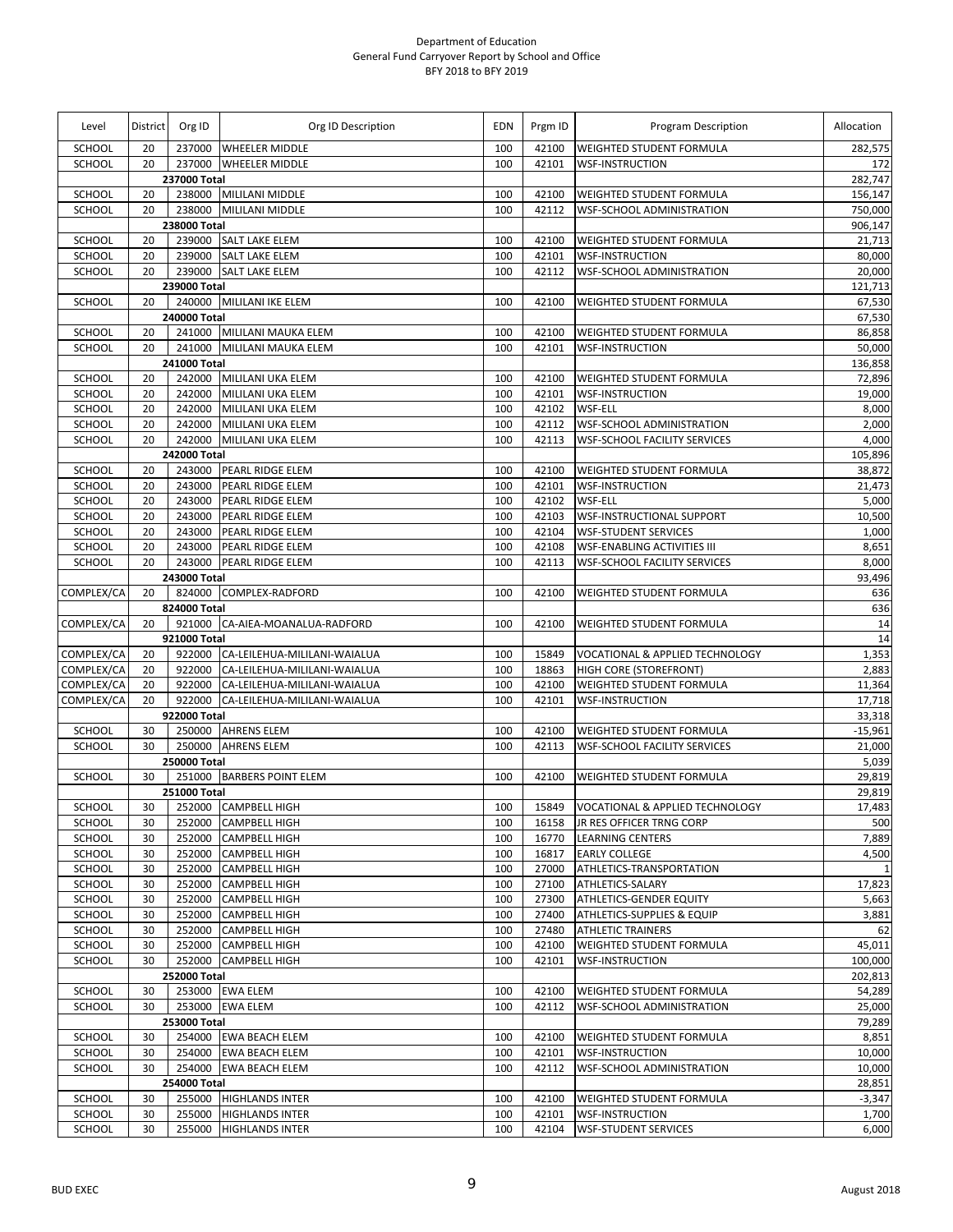| Level            | <b>District</b> | Org ID                 | Org ID Description                                       | EDN        | Prgm ID        | Program Description                                                 | Allocation       |
|------------------|-----------------|------------------------|----------------------------------------------------------|------------|----------------|---------------------------------------------------------------------|------------------|
| SCHOOL           | 30              |                        | 255000 HIGHLANDS INTER                                   | 100        | 42112          | <b>WSF-SCHOOL ADMINISTRATION</b>                                    | 1,600            |
| SCHOOL           | 30              |                        | 255000 HIGHLANDS INTER                                   | 100        | 42113          | <b>WSF-SCHOOL FACILITY SERVICES</b>                                 | 248              |
|                  |                 | 255000 Total           |                                                          |            |                |                                                                     | 6,201            |
| SCHOOL           | 30              |                        | 256000   IROQUOIS POINT ELEM                             | 100        | 42100          | <b>WEIGHTED STUDENT FORMULA</b>                                     | 40,446           |
| SCHOOL           | 30              | 256000                 | <b>IROQUOIS POINT ELEM</b>                               | 100        | 42102          | <b>WSF-ELL</b>                                                      | 1,434            |
| SCHOOL           | 30              | 256000                 | <b>IROQUOIS POINT ELEM</b>                               | 100        | 42103          | <b>WSF-INSTRUCTIONAL SUPPORT</b>                                    | 20,000           |
| SCHOOL<br>SCHOOL | 30<br>30        | 256000<br>256000       | <b>IROQUOIS POINT ELEM</b><br><b>IROQUOIS POINT ELEM</b> | 100<br>100 | 42108<br>42112 | <b>WSF-ENABLING ACTIVITIES III</b><br>WSF-SCHOOL ADMINISTRATION     | 11,246<br>442    |
| SCHOOL           | 30              | 256000                 | <b>IROQUOIS POINT ELEM</b>                               | 100        | 42113          | <b>WSF-SCHOOL FACILITY SERVICES</b>                                 | 5,062            |
|                  |                 | 256000 Total           |                                                          |            |                |                                                                     | 78,630           |
| SCHOOL           | 30              |                        | 257000 MAILI ELEM                                        | 100        | 42100          | <b>WEIGHTED STUDENT FORMULA</b>                                     | 34,587           |
| SCHOOL           | 30              |                        | 257000 MAILI ELEM                                        | 100        | 42101          | <b>WSF-INSTRUCTION</b>                                              | 6,000            |
|                  |                 | 257000 Total           |                                                          |            |                |                                                                     | 40,587           |
| SCHOOL           | 30              |                        | 258000 MAKAHA ELEM                                       | 100        | 42100          | <b>WEIGHTED STUDENT FORMULA</b>                                     | 12,518           |
|                  |                 | 258000 Total           |                                                          |            |                |                                                                     | 12,518           |
| SCHOOL           | 30              |                        | 259000 MAKAKILO ELEM                                     | 100        | 42100          | <b>WEIGHTED STUDENT FORMULA</b>                                     | $-18,190$        |
| SCHOOL           | 30              |                        | 259000 MAKAKILO ELEM                                     | 100        | 42102          | <b>WSF-ELL</b>                                                      | 4,792            |
| SCHOOL           | 30              |                        | 259000 MAKAKILO ELEM                                     | 100        | 42113          | <b>WSF-SCHOOL FACILITY SERVICES</b>                                 | 5,504            |
|                  |                 | 259000 Total           |                                                          |            |                |                                                                     | $-7,894$         |
| SCHOOL           | 30              |                        | 260000 MANANA ELEM                                       | 100        | 42100          | <b>WEIGHTED STUDENT FORMULA</b>                                     | 10,576           |
| SCHOOL           | 30              | 260000                 | <b>MANANA ELEM</b>                                       | 100        | 42101          | <b>WSF-INSTRUCTION</b>                                              | 7,000            |
| SCHOOL           | 30              | 260000                 | <b>MANANA ELEM</b>                                       | 100        | 42103          | <b>WSF-INSTRUCTIONAL SUPPORT</b>                                    | 775              |
| SCHOOL           | 30              | 260000                 | <b>MANANA ELEM</b>                                       | 100        | 42106          | <b>WSF-ENABLING ACTIVITIES I</b>                                    | 557              |
| SCHOOL           | 30              | 260000                 | <b>MANANA ELEM</b>                                       | 100        | 42112          | <b>WSF-SCHOOL ADMINISTRATION</b>                                    | 13,000           |
| SCHOOL           | 30              | 260000<br>260000 Total | <b>MANANA ELEM</b>                                       | 100        | 42113          | <b>WSF-SCHOOL FACILITY SERVICES</b>                                 | 1,685<br>33,593  |
| SCHOOL           | 30              |                        | 261000 NANAIKAPONO ELEM                                  | 100        | 42100          | <b>WEIGHTED STUDENT FORMULA</b>                                     | 130,659          |
| SCHOOL           | 30              | 261000                 | NANAIKAPONO ELEM                                         | 100        | 42101          | <b>WSF-INSTRUCTION</b>                                              | 30,126           |
| SCHOOL           | 30              |                        | 261000 NANAIKAPONO ELEM                                  | 700        | 10301          | PRESCHOOL                                                           | $-599$           |
|                  |                 | 261000 Total           |                                                          |            |                |                                                                     | 160,186          |
| SCHOOL           | 30              |                        | 262000 NANAKULI ELEM                                     | 100        | 42100          | <b>WEIGHTED STUDENT FORMULA</b>                                     | 61,155           |
| SCHOOL           | 30              | 262000                 | <b>NANAKULI ELEM</b>                                     | 100        | 42112          | <b>WSF-SCHOOL ADMINISTRATION</b>                                    | 40,000           |
| SCHOOL           | 30              |                        | 262000 NANAKULI ELEM                                     | 700        | 10301          | PRESCHOOL                                                           | 1,754            |
|                  |                 | 262000 Total           |                                                          |            |                |                                                                     | 102,909          |
| SCHOOL           | 30              |                        | 263000 NANAKULI HIGH & INTER                             | 100        | 15849          | VOCATIONAL & APPLIED TECHNOLOGY                                     | 4,756            |
| SCHOOL           | 30              | 263000                 | <b>NANAKULI HIGH &amp; INTER</b>                         | 100        | 16158          | JR RES OFFICER TRNG CORP                                            | 518              |
| SCHOOL           | 30              | 263000                 | <b>NANAKULI HIGH &amp; INTER</b>                         | 100        | 16770          | <b>LEARNING CENTERS</b>                                             | 1,903            |
| SCHOOL           | 30              | 263000                 | <b>NANAKULI HIGH &amp; INTER</b>                         | 100        | 27100          | ATHLETICS-SALARY                                                    | 1,849            |
| SCHOOL           | 30              | 263000                 | <b>NANAKULI HIGH &amp; INTER</b>                         | 100        | 27300          | ATHLETICS-GENDER EQUITY                                             | $\mathbf{1}$     |
| SCHOOL           | 30              | 263000                 | <b>NANAKULI HIGH &amp; INTER</b>                         | 100        | 27400          | <b>ATHLETICS-SUPPLIES &amp; EQUIP</b>                               | 14,440           |
| SCHOOL           | 30              | 263000                 | <b>NANAKULI HIGH &amp; INTER</b>                         | 100        | 27480          | <b>ATHLETIC TRAINERS</b>                                            | 10               |
| SCHOOL           | 30              | 263000<br>263000 Total | <b>NANAKULI HIGH &amp; INTER</b>                         | 100        | 42100          | WEIGHTED STUDENT FORMULA                                            | $-9,075$         |
| SCHOOL           | 30              |                        | 264000 PALISADES ELEM                                    | 100        |                | 42100 WEIGHTED STUDENT FORMULA                                      | 14,402<br>58,715 |
| SCHOOL           | 30              |                        | 264000 PALISADES ELEM                                    | 100        | 42101          | <b>WSF-INSTRUCTION</b>                                              | 15,500           |
|                  |                 | 264000 Total           |                                                          |            |                |                                                                     | 74,215           |
| SCHOOL           | 30              |                        | 265000 PEARL CITY ELEM                                   | 100        | 42100          | WEIGHTED STUDENT FORMULA                                            | 41,318           |
|                  |                 | 265000 Total           |                                                          |            |                |                                                                     | 41,318           |
| SCHOOL           | 30              | 266000                 | PEARL CITY HIGH                                          | 100        | 15849          | <b>VOCATIONAL &amp; APPLIED TECHNOLOGY</b>                          | 1,138            |
| SCHOOL           | 30              | 266000                 | <b>PEARL CITY HIGH</b>                                   | 100        | 16770          | <b>LEARNING CENTERS</b>                                             |                  |
| SCHOOL           | 30              | 266000                 | PEARL CITY HIGH                                          | 100        | 16817          | <b>EARLY COLLEGE</b>                                                | 10,528           |
| SCHOOL           | 30              | 266000                 | PEARL CITY HIGH                                          | 100        | 27000          | ATHLETICS-TRANSPORTATION                                            | 1,416            |
| SCHOOL           | 30              | 266000                 | PEARL CITY HIGH                                          | 100        | 27100          | ATHLETICS-SALARY                                                    | 21,392           |
| SCHOOL           | 30              | 266000                 | PEARL CITY HIGH                                          | 100        | 27300          | <b>ATHLETICS-GENDER EQUITY</b>                                      | $-282$           |
| SCHOOL           | 30              | 266000                 | PEARL CITY HIGH                                          | 100        | 27400          | <b>ATHLETICS-SUPPLIES &amp; EQUIP</b>                               | 8,036            |
| SCHOOL           | 30              | 266000                 | PEARL CITY HIGH                                          | 100        | 27480          | <b>ATHLETIC TRAINERS</b>                                            | $\mathbf{1}$     |
| SCHOOL           | 30              | 266000                 | PEARL CITY HIGH                                          | 100        | 42100          | <b>WEIGHTED STUDENT FORMULA</b>                                     | 132,793          |
| SCHOOL           | 30              | 266000                 | PEARL CITY HIGH                                          | 100        | 42127          | CAREER & TECHNICAL STUDENT ORGS                                     | $-1,800$         |
|                  |                 | 266000 Total           |                                                          |            |                |                                                                     | 173,223          |
| SCHOOL           | 30              |                        | 267000 PEARL CITY HIGHLANDS ELEM                         | 100        | 42100          | <b>WEIGHTED STUDENT FORMULA</b>                                     | 19,520           |
| SCHOOL           | 30              |                        | 267000 PEARL CITY HIGHLANDS ELEM                         | 100        | 42101          | <b>WSF-INSTRUCTION</b>                                              | 10,000           |
| SCHOOL           |                 | 267000 Total           |                                                          |            |                |                                                                     | 29,520<br>17,622 |
| SCHOOL           | 30<br>30        | 268000                 | 268000 LEHUA ELEM<br>LEHUA ELEM                          | 100<br>100 | 42100<br>42112 | <b>WEIGHTED STUDENT FORMULA</b><br><b>WSF-SCHOOL ADMINISTRATION</b> | 1,038            |
|                  |                 | 268000 Total           |                                                          |            |                |                                                                     | 18,660           |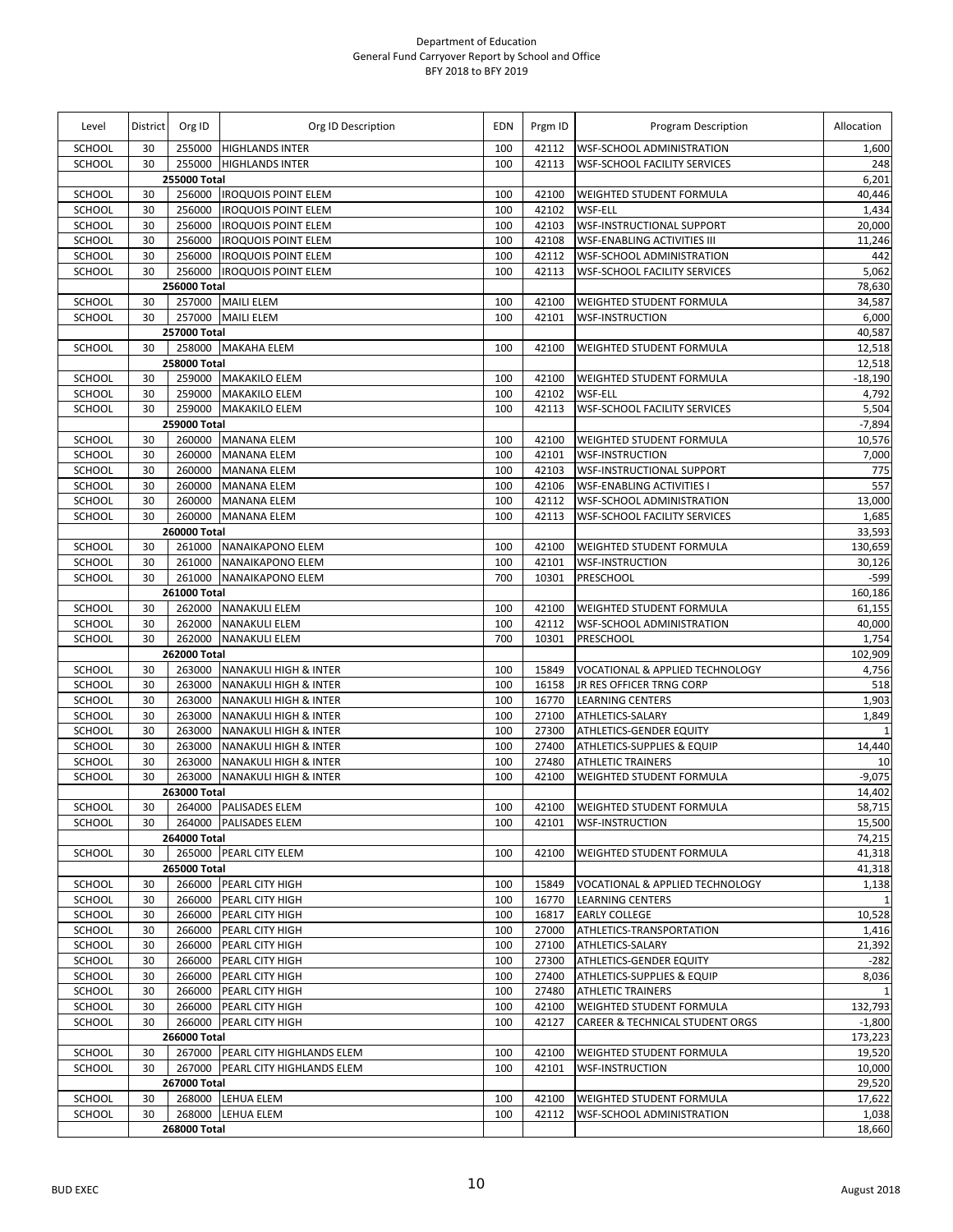| Level            | District | Org ID           | Org ID Description                         | <b>EDN</b> | Prgm ID        | Program Description                                              | Allocation       |
|------------------|----------|------------------|--------------------------------------------|------------|----------------|------------------------------------------------------------------|------------------|
| <b>SCHOOL</b>    | 30       | 269000           | POHAKEA ELEM                               | 100        | 42100          | <b>WEIGHTED STUDENT FORMULA</b>                                  | 16,694           |
| SCHOOL           | 30       | 269000           | <b>POHAKEA ELEM</b>                        | 100        | 42102          | WSF-ELL                                                          | 28,000           |
| SCHOOL           | 30       |                  | 269000 POHAKEA ELEM                        | 100        | 42108          | <b>WSF-ENABLING ACTIVITIES III</b>                               | 9,025            |
|                  |          | 269000 Total     |                                            |            |                |                                                                  | 53,719           |
| SCHOOL           | 30       |                  | 270000 WAIANAE ELEM                        | 100        | 42100          | WEIGHTED STUDENT FORMULA                                         | 225,560          |
| SCHOOL           | 30       |                  | 270000 WAIANAE ELEM                        | 100        | 42101          | <b>WSF-INSTRUCTION</b>                                           | 21,180           |
|                  |          | 270000 Total     |                                            |            |                |                                                                  | 246,740          |
| SCHOOL           | 30       |                  | 271000 LEIHOKU ELEM                        | 100        | 42100          | <b>WEIGHTED STUDENT FORMULA</b>                                  | 8,067            |
| SCHOOL           | 30       | 271000           | LEIHOKU ELEM                               | 100        | 42112          | WSF-SCHOOL ADMINISTRATION                                        | 57,000           |
|                  |          | 271000 Total     |                                            |            |                |                                                                  | 65,067           |
| SCHOOL           | 30       | 272000           | <b>WAIANAE HIGH</b>                        | 100        | 15849          | VOCATIONAL & APPLIED TECHNOLOGY                                  | 9,493            |
| SCHOOL           | 30       | 272000           | <b>WAIANAE HIGH</b>                        | 100        | 16158          | JR RES OFFICER TRNG CORP                                         | 17               |
| SCHOOL           | 30       | 272000           | <b>WAIANAE HIGH</b>                        | 100        | 16770          | <b>LEARNING CENTERS</b>                                          | 11,580           |
| SCHOOL<br>SCHOOL | 30<br>30 | 272000<br>272000 | <b>WAIANAE HIGH</b>                        | 100<br>100 | 27000<br>27100 | ATHLETICS-TRANSPORTATION<br>ATHLETICS-SALARY                     | 544<br>$-11,475$ |
| SCHOOL           | 30       | 272000           | <b>WAIANAE HIGH</b>                        | 100        | 27300          |                                                                  | 3,604            |
| SCHOOL           | 30       | 272000           | <b>WAIANAE HIGH</b><br><b>WAIANAE HIGH</b> | 100        | 27400          | ATHLETICS-GENDER EQUITY<br><b>ATHLETICS-SUPPLIES &amp; EQUIP</b> | 29,867           |
| SCHOOL           | 30       | 272000           | <b>WAIANAE HIGH</b>                        | 100        | 27480          | <b>ATHLETIC TRAINERS</b>                                         | 336              |
| SCHOOL           | 30       | 272000           | <b>WAIANAE HIGH</b>                        | 100        | 42100          | <b>WEIGHTED STUDENT FORMULA</b>                                  | 91,259           |
| SCHOOL           | 30       |                  | 272000 WAIANAE HIGH                        | 100        | 42112          | WSF-SCHOOL ADMINISTRATION                                        | 60,000           |
|                  |          | 272000 Total     |                                            |            |                |                                                                  | 195,225          |
| SCHOOL           | 30       |                  | 273000 WAIANAE INTER                       | 100        | 42100          | WEIGHTED STUDENT FORMULA                                         | 4,632            |
|                  |          | 273000 Total     |                                            |            |                |                                                                  | 4,632            |
| SCHOOL           | 30       |                  | 274000 WAIPAHU ELEM                        | 100        | 42100          | WEIGHTED STUDENT FORMULA                                         | 4,977            |
| SCHOOL           | 30       |                  | 274000 WAIPAHU ELEM                        | 100        | 42101          | <b>WSF-INSTRUCTION</b>                                           | 38,000           |
|                  |          | 274000 Total     |                                            |            |                |                                                                  | 42,977           |
| SCHOOL           | 30       |                  | 276000 HONOWAI ELEM                        | 100        | 42100          | <b>WEIGHTED STUDENT FORMULA</b>                                  | $-213,436$       |
|                  |          | 276000 Total     |                                            |            |                |                                                                  | $-213,436$       |
| SCHOOL           | 30       |                  | 277000 WAIPAHU HIGH                        | 100        | 15849          | VOCATIONAL & APPLIED TECHNOLOGY                                  | 4,423            |
| SCHOOL           | 30       | 277000           | <b>WAIPAHU HIGH</b>                        | 100        | 16158          | JR RES OFFICER TRNG CORP                                         | 2,001            |
| SCHOOL           | 30       | 277000           | <b>WAIPAHU HIGH</b>                        | 100        | 16770          | <b>LEARNING CENTERS</b>                                          | 9,012            |
| SCHOOL           | 30       | 277000           | <b>WAIPAHU HIGH</b>                        | 100        | 16817          | <b>EARLY COLLEGE</b>                                             | 1,000            |
| SCHOOL           | 30       | 277000           | <b>WAIPAHU HIGH</b>                        | 100        | 27100          | ATHLETICS-SALARY                                                 | 16,342           |
| SCHOOL           | 30       | 277000           | <b>WAIPAHU HIGH</b>                        | 100        | 27300          | <b>ATHLETICS-GENDER EQUITY</b>                                   | 1,479            |
| SCHOOL           | 30       | 277000           | <b>WAIPAHU HIGH</b>                        | 100        | 27400          | <b>ATHLETICS-SUPPLIES &amp; EQUIP</b>                            | 29               |
| SCHOOL           | 30       | 277000           | <b>WAIPAHU HIGH</b>                        | 100        | 27480          | <b>ATHLETIC TRAINERS</b>                                         | 1,191            |
| SCHOOL           | 30       | 277000           | <b>WAIPAHU HIGH</b>                        | 100        | 42100          | WEIGHTED STUDENT FORMULA                                         | 593,925          |
| SCHOOL           | 30       | 277000           | <b>WAIPAHU HIGH</b>                        | 100        | 42110          | <b>WSF-ENABLING ACTIVITIES V</b>                                 | 349,830          |
| <b>SCHOOL</b>    | 30       | 277000           | <b>WAIPAHU HIGH</b>                        | 100        | 42127          | <b>CAREER &amp; TECHNICAL STUDENT ORGS</b>                       | $-4,500$         |
|                  |          | 277000 Total     |                                            |            |                |                                                                  | 974,732          |
| SCHOOL           | 30       |                  | 278000 WAIPAHU INTER                       | 100        | 42100          | <b>WEIGHTED STUDENT FORMULA</b>                                  | 91,837           |
| SCHOOL           | 30       | 278000           | <b>WAIPAHU INTER</b>                       | 100        | 42103          | <b>WSF-INSTRUCTIONAL SUPPORT</b>                                 | 43,000           |
| SCHOOL           | 30       | 278000           | <b>WAIPAHU INTER</b>                       | 100        | 42112          | <b>WSF-SCHOOL ADMINISTRATION</b>                                 | 18,000           |
| SCHOOL           | 30       |                  | 278000 WAIPAHU INTER                       | 100        | 42113          | <b>WSF-SCHOOL FACILITY SERVICES</b>                              | 12,000           |
|                  |          | 278000 Total     |                                            |            |                |                                                                  | 164,837          |
| SCHOOL           | 30       |                  | 279000 ILIMA INTER                         | 100        | 42100          | <b>WEIGHTED STUDENT FORMULA</b>                                  | 7,751            |
| <b>SCHOOL</b>    | 30       |                  | 279000 ILIMA INTER                         | 100        | 42112          | <b>WSF-SCHOOL ADMINISTRATION</b>                                 | 10,000           |
|                  |          | 279000 Total     |                                            |            |                |                                                                  | 17,751           |
| SCHOOL           | 30       |                  | 280000 HOLOMUA ELEM                        | 100        | 42100          | WEIGHTED STUDENT FORMULA                                         | 3,106            |
| SCHOOL           | 30       | 280000           | <b>HOLOMUA ELEM</b>                        | 100        | 42101          | <b>WSF-INSTRUCTION</b>                                           | 8,420            |
| SCHOOL           | 30       |                  | 280000 HOLOMUA ELEM                        | 100        | 42112          | WSF-SCHOOL ADMINISTRATION                                        | 61,160           |
| SCHOOL           | 30       | 280000 Total     | 281000 KAIMILOA ELEM                       | 100        | 42100          | <b>WEIGHTED STUDENT FORMULA</b>                                  | 72,686<br>28,814 |
| SCHOOL           | 30       |                  | 281000 KAIMILOA ELEM                       | 100        | 42108          | <b>WSF-ENABLING ACTIVITIES III</b>                               | 690              |
| SCHOOL           | 30       |                  | 281000 KAIMILOA ELEM                       | 100        | 42112          | WSF-SCHOOL ADMINISTRATION                                        | 1,400            |
|                  |          | 281000 Total     |                                            |            |                |                                                                  | 30,904           |
| SCHOOL           | 30       |                  | 282000 KAPOLEI ELEM                        | 100        | 42100          | <b>WEIGHTED STUDENT FORMULA</b>                                  | 83,388           |
|                  |          | 282000 Total     |                                            |            |                |                                                                  | 83,388           |
| SCHOOL           | 30       |                  | 283000 KANOELANI ELEM                      | 100        | 42100          | WEIGHTED STUDENT FORMULA                                         | 26,686           |
|                  |          | 283000 Total     |                                            |            |                |                                                                  | 26,686           |
| SCHOOL           | 30       |                  | 285000 MOMILANI ELEM                       | 100        | 42100          | WEIGHTED STUDENT FORMULA                                         | 40,723           |
|                  |          | 285000 Total     |                                            |            |                |                                                                  | 40,723           |
| SCHOOL           | 30       |                  | 286000 MAUKA LANI ELEM                     | 100        | 42100          | WEIGHTED STUDENT FORMULA                                         | 5,230            |
|                  |          | 286000 Total     |                                            |            |                |                                                                  | 5,230            |
| SCHOOL           | 30       |                  | 287000 KALEIOPUU ELEM                      | 100        | 42100          | <b>WEIGHTED STUDENT FORMULA</b>                                  | 13,351           |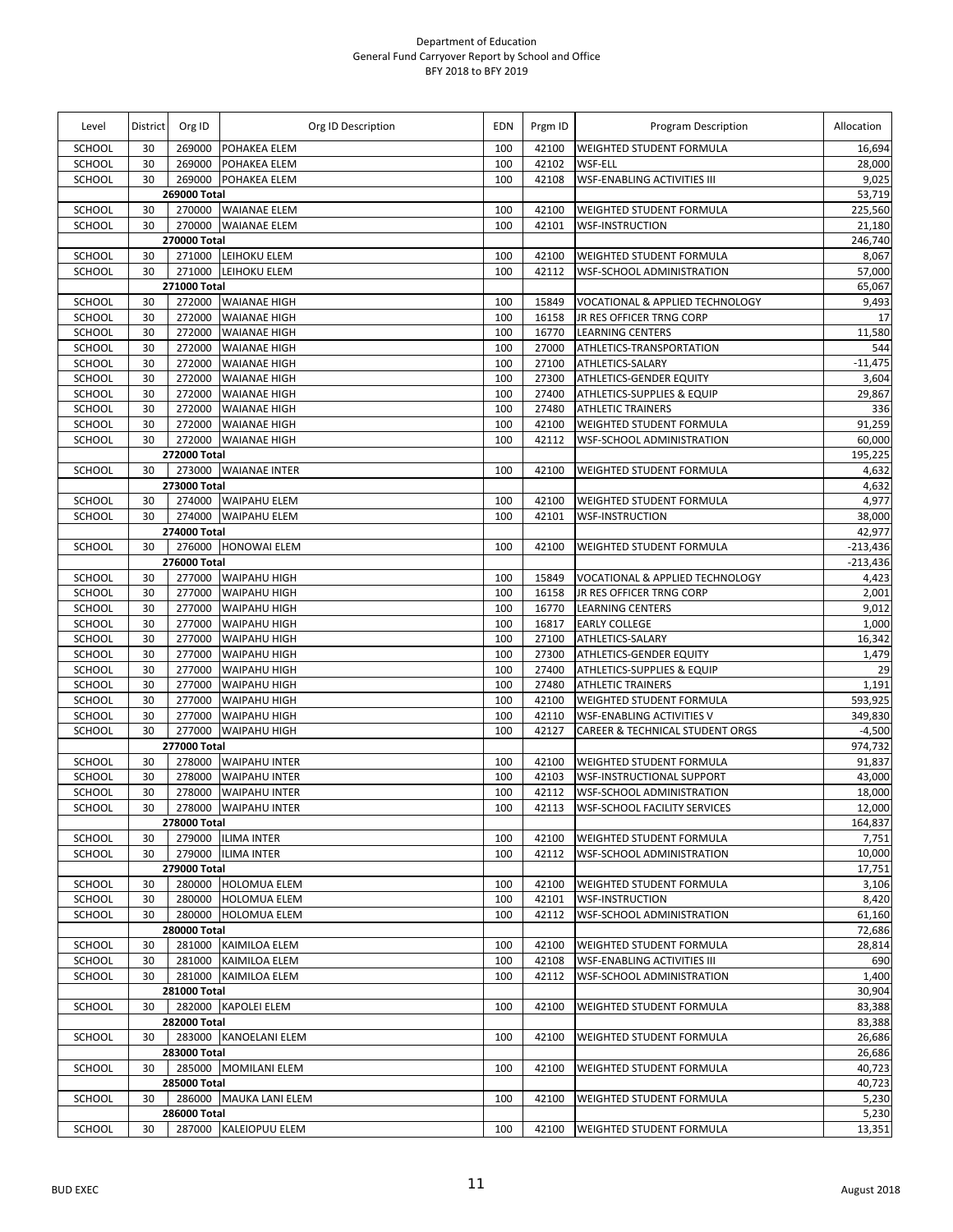| Level         | <b>District</b> | Org ID       | Org ID Description           | <b>EDN</b> | Prgm ID | Program Description                 | Allocation  |
|---------------|-----------------|--------------|------------------------------|------------|---------|-------------------------------------|-------------|
| <b>SCHOOL</b> | 30              | 287000       | <b>KALEIOPUU ELEM</b>        | 100        | 42101   | <b>WSF-INSTRUCTION</b>              | 5,000       |
| SCHOOL        | 30              | 287000       | <b>KALEIOPUU ELEM</b>        | 100        | 42102   | <b>WSF-ELL</b>                      | 11,735      |
| SCHOOL        | 30              | 287000       | <b>KALEIOPUU ELEM</b>        | 100        | 42103   | <b>WSF-INSTRUCTIONAL SUPPORT</b>    | 85,813      |
| SCHOOL        | 30              | 287000       | <b>KALEIOPUU ELEM</b>        | 100        | 42104   | <b>WSF-STUDENT SERVICES</b>         | 12,299      |
| SCHOOL        | 30              | 287000       | <b>KALEIOPUU ELEM</b>        | 100        | 42108   | <b>WSF-ENABLING ACTIVITIES III</b>  | 38,001      |
| SCHOOL        | 30              | 287000       | <b>KALEIOPUU ELEM</b>        | 100        | 42112   | <b>WSF-SCHOOL ADMINISTRATION</b>    | 40,553      |
| SCHOOL        | 30              | 287000       | <b>KALEIOPUU ELEM</b>        | 100        | 42113   | <b>WSF-SCHOOL FACILITY SERVICES</b> | 20,000      |
|               |                 | 287000 Total |                              |            |         |                                     | 226,752     |
| SCHOOL        | 30              |              | 288000 WAIAU ELEM            | 100        | 42100   | <b>WEIGHTED STUDENT FORMULA</b>     | 58,378      |
| SCHOOL        | 30              | 288000       | <b>WAIAU ELEM</b>            | 100        | 42101   | <b>WSF-INSTRUCTION</b>              | 41,760      |
| SCHOOL        | 30              | 288000       | <b>WAIAU ELEM</b>            | 100        | 42107   | <b>WSF-ENABLING ACTIVITIES II</b>   | 6,073       |
| SCHOOL        | 30              | 288000       | <b>WAIAU ELEM</b>            | 100        | 42112   | <b>WSF-SCHOOL ADMINISTRATION</b>    | 5,530       |
| SCHOOL        | 30              | 288000       | <b>WAIAU ELEM</b>            | 100        | 42113   | <b>WSF-SCHOOL FACILITY SERVICES</b> | 5,000       |
|               |                 | 288000 Total |                              |            |         |                                     | 116,741     |
| SCHOOL        | 30              |              | 290000 WAIKELE ELEM          | 100        | 42100   | <b>WEIGHTED STUDENT FORMULA</b>     | 20,012      |
| SCHOOL        | 30              | 290000       | <b>WAIKELE ELEM</b>          | 100        | 42101   | <b>WSF-INSTRUCTION</b>              | 30,355      |
| SCHOOL        | 30              | 290000       | <b>WAIKELE ELEM</b>          | 100        | 42102   | WSF-ELL                             | 23,553      |
| SCHOOL        | 30              | 290000       | <b>WAIKELE ELEM</b>          | 100        | 42103   | <b>WSF-INSTRUCTIONAL SUPPORT</b>    | 16,411      |
| SCHOOL        | 30              | 290000       | <b>WAIKELE ELEM</b>          | 100        | 42106   | <b>WSF-ENABLING ACTIVITIES I</b>    | 28,493      |
| SCHOOL        | 30              | 290000       | <b>WAIKELE ELEM</b>          | 100        | 42112   | WSF-SCHOOL ADMINISTRATION           | 25,007      |
| SCHOOL        | 30              | 290000       | <b>WAIKELE ELEM</b>          | 100        | 42113   | <b>WSF-SCHOOL FACILITY SERVICES</b> | 5           |
|               |                 | 290000 Total |                              |            |         |                                     | 143,836     |
| SCHOOL        | 30              |              | 291000 KAPOLEI MIDDLE        | 100        | 42100   | <b>WEIGHTED STUDENT FORMULA</b>     | 182,034     |
| SCHOOL        | 30              | 291000       | <b>KAPOLEI MIDDLE</b>        | 100        | 42101   | <b>WSF-INSTRUCTION</b>              | 55,000      |
| <b>SCHOOL</b> | 30              | 291000       | <b>KAPOLEI MIDDLE</b>        | 100        | 42110   | <b>WSF-ENABLING ACTIVITIES V</b>    | 5,000       |
| SCHOOL        | 30              | 291000       | <b>KAPOLEI MIDDLE</b>        | 100        | 42112   | WSF-SCHOOL ADMINISTRATION           | 65,000      |
|               |                 | 291000 Total |                              |            |         |                                     | 307,034     |
| SCHOOL        | 30              | 292000       | <b>KAPOLEI HIGH</b>          | 100        | 15849   | VOCATIONAL & APPLIED TECHNOLOGY     | 9,119       |
| SCHOOL        | 30              | 292000       | <b>KAPOLEI HIGH</b>          | 100        | 16770   | <b>LEARNING CENTERS</b>             | 440         |
| SCHOOL        | 30              | 292000       | <b>KAPOLEI HIGH</b>          | 100        | 16817   | <b>EARLY COLLEGE</b>                | 9,300       |
| SCHOOL        | 30              | 292000       | <b>KAPOLEI HIGH</b>          | 100        | 27100   | ATHLETICS-SALARY                    | 11,520      |
| SCHOOL        | 30              | 292000       | <b>KAPOLEI HIGH</b>          | 100        | 27300   | <b>ATHLETICS-GENDER EQUITY</b>      | 922         |
| SCHOOL        | 30              | 292000       | <b>KAPOLEI HIGH</b>          | 100        | 42100   | WEIGHTED STUDENT FORMULA            | 60,388      |
| SCHOOL        | 30              | 292000       | <b>KAPOLEI HIGH</b>          | 100        | 42101   | <b>WSF-INSTRUCTION</b>              | 10,000      |
| SCHOOL        | 30              | 292000       | <b>KAPOLEI HIGH</b>          | 100        | 42112   | <b>WSF-SCHOOL ADMINISTRATION</b>    | 10,000      |
| SCHOOL        | 30              | 292000       | <b>KAPOLEI HIGH</b>          | 100        | 42113   | <b>WSF-SCHOOL FACILITY SERVICES</b> | 8,000       |
|               |                 | 292000 Total |                              |            |         |                                     | 119,689     |
| SCHOOL        | 30              |              | 293000 HO'OKELE ELEM         | 100        | 42100   | WEIGHTED STUDENT FORMULA            | 8,812       |
|               |                 | 293000 Total |                              |            |         |                                     | 8,812       |
| SCHOOL        | 30              |              | 294000 KEONEULA ELEM         | 100        | 42100   | <b>WEIGHTED STUDENT FORMULA</b>     | 3,256       |
| SCHOOL        | 30              |              | 294000 KEONEULA ELEM         | 100        | 42112   | <b>WSF-SCHOOL ADMINISTRATION</b>    | 33,426      |
|               |                 | 294000 Total |                              |            |         |                                     | 36,682      |
| <b>SCHOOL</b> | 30              |              | 296000 EWA MAKAI MIDDLE      | 100        | 42100   | <b>WEIGHTED STUDENT FORMULA</b>     | 13,504      |
| SCHOOL        | 30              |              | 296000 EWA MAKAI MIDDLE      | 100        | 42101   | <b>WSF-INSTRUCTION</b>              | 76,158      |
|               |                 | 296000 Total |                              |            |         |                                     | 89,662      |
| COMPLEX/CA    | 30              |              | 832000 COMPLEX-PEARL CITY    | 100        | 42100   | <b>WEIGHTED STUDENT FORMULA</b>     | 445         |
|               |                 | 832000 Total |                              |            |         |                                     | 445         |
| COMPLEX/CA    | 30              |              | 835000 COMPLEX-KAPOLEI       | 100        | 15849   | VOCATIONAL & APPLIED TECHNOLOGY     | 3           |
|               |                 | 835000 Total |                              |            |         |                                     | $\mathsf 3$ |
| COMPLEX/CA    | 30              |              | 932000 CA-PEARL CITY-WAIPAHU | 100        | 42100   | <b>WEIGHTED STUDENT FORMULA</b>     | 22,948      |
| COMPLEX/CA    | 30              | 932000       | <b>CA-PEARL CITY-WAIPAHU</b> | 100        | 42112   | <b>WSF-SCHOOL ADMINISTRATION</b>    | 60,116      |
|               |                 | 932000 Total |                              |            |         |                                     | 83,064      |
| COMPLEX/CA    | 30              | 933000       | CA-NANAKULI-WAIANAE          | 100        | 42100   | <b>WEIGHTED STUDENT FORMULA</b>     | 24,106      |
| COMPLEX/CA    | 30              | 933000       | CA-NANAKULI-WAIANAE          | 100        | 42101   | <b>WSF-INSTRUCTION</b>              | 522         |
| COMPLEX/CA    | 30              | 933000       | CA-NANAKULI-WAIANAE          | 100        | 42112   | WSF-SCHOOL ADMINISTRATION           | 1,142       |
|               |                 | 933000 Total |                              |            |         |                                     | 25,770      |
| SCHOOL        | 40              |              | 300000 AIKAHI ELEM           | 100        | 42100   | <b>WEIGHTED STUDENT FORMULA</b>     | 60,623      |
| SCHOOL        | 40              | 300000       | <b>AIKAHI ELEM</b>           | 100        | 42112   | WSF-SCHOOL ADMINISTRATION           | 20,000      |
|               |                 | 300000 Total |                              |            |         |                                     | 80,623      |
| SCHOOL        | 40              | 301000       | <b>CASTLE HIGH</b>           | 100        | 15849   | VOCATIONAL & APPLIED TECHNOLOGY     | 1,743       |
| SCHOOL        | 40              | 301000       | <b>CASTLE HIGH</b>           | 100        | 16770   | <b>LEARNING CENTERS</b>             | 562         |
| SCHOOL        | 40              | 301000       | <b>CASTLE HIGH</b>           | 100        | 16817   | <b>EARLY COLLEGE</b>                | 4,500       |
| SCHOOL        | 40              | 301000       | <b>CASTLE HIGH</b>           | 100        | 27000   | ATHLETICS-TRANSPORTATION            | 667         |
| SCHOOL        | 40              | 301000       | <b>CASTLE HIGH</b>           | 100        | 27100   | ATHLETICS-SALARY                    | 9,466       |
| SCHOOL        | 40              | 301000       | <b>CASTLE HIGH</b>           | 100        | 27300   | ATHLETICS-GENDER EQUITY             | 4,823       |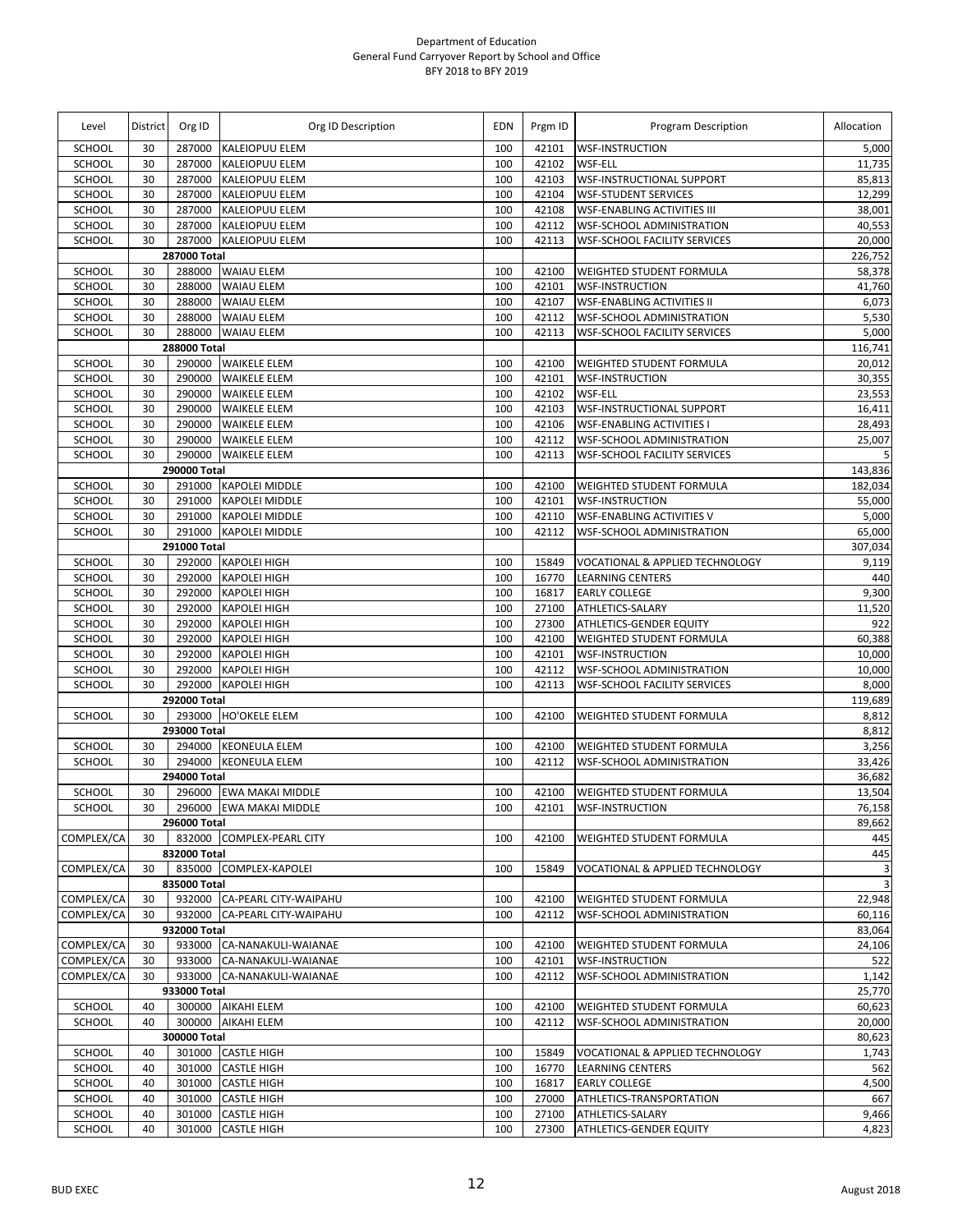| Level            | <b>District</b> | Org ID           | Org ID Description                                       | <b>EDN</b> | Prgm ID        | Program Description                                           | Allocation         |
|------------------|-----------------|------------------|----------------------------------------------------------|------------|----------------|---------------------------------------------------------------|--------------------|
| <b>SCHOOL</b>    | 40              | 301000           | <b>CASTLE HIGH</b>                                       | 100        | 27400          | ATHLETICS-SUPPLIES & EQUIP                                    | 4,462              |
| SCHOOL           | 40              | 301000           | <b>CASTLE HIGH</b>                                       | 100        | 42100          | <b>WEIGHTED STUDENT FORMULA</b>                               | 69,274             |
| SCHOOL           | 40              | 301000           | <b>CASTLE HIGH</b>                                       | 100        | 42127          | CAREER & TECHNICAL STUDENT ORGS                               | $-2,700$           |
|                  |                 | 301000 Total     |                                                          |            |                |                                                               | 92,797             |
| SCHOOL           | 40              | 302000           | <b>ENCHANTED LAKE ELEM</b>                               | 100        | 42100          | WEIGHTED STUDENT FORMULA                                      | $-8,112$           |
| SCHOOL           | 40              | 302000           | <b>ENCHANTED LAKE ELEM</b>                               | 100        | 42101          | <b>WSF-INSTRUCTION</b>                                        | 5,636              |
| SCHOOL           | 40              | 302000           | <b>ENCHANTED LAKE ELEM</b>                               | 100        | 42102          | WSF-ELL                                                       | 913                |
| SCHOOL<br>SCHOOL | 40<br>40        | 302000<br>302000 | <b>ENCHANTED LAKE ELEM</b><br><b>ENCHANTED LAKE ELEM</b> | 100<br>100 | 42103<br>42112 | <b>WSF-INSTRUCTIONAL SUPPORT</b><br>WSF-SCHOOL ADMINISTRATION | 378<br>2,096       |
| SCHOOL           | 40              | 302000           | <b>ENCHANTED LAKE ELEM</b>                               | 100        | 42113          | <b>WSF-SCHOOL FACILITY SERVICES</b>                           | 7,949              |
|                  |                 | 302000 Total     |                                                          |            |                |                                                               | 8,860              |
| SCHOOL           | 40              |                  | 303000 HAUULA ELEM                                       | 100        | 16732          | HAWAIIAN LANGUAGE IMMERSION PROGRAM                           | $-1,552$           |
| SCHOOL           | 40              |                  | 303000 HAUULA ELEM                                       | 100        | 42100          | WEIGHTED STUDENT FORMULA                                      | 14,535             |
|                  |                 | 303000 Total     |                                                          |            |                |                                                               | 12,983             |
| SCHOOL           | 40              |                  | 304000 HEEIA ELEM                                        | 100        | 42100          | WEIGHTED STUDENT FORMULA                                      | 64,370             |
|                  |                 | 304000 Total     |                                                          |            |                |                                                               | 64,370             |
| SCHOOL           | 40              |                  | 305000 KAAAWA ELEM                                       | 100        | 42100          | <b>WEIGHTED STUDENT FORMULA</b>                               | 5,271              |
| SCHOOL           | 40              |                  | 305000 KAAAWA ELEM                                       | 100        | 42112          | <b>WSF-SCHOOL ADMINISTRATION</b>                              | 162                |
|                  |                 | 305000 Total     |                                                          |            |                |                                                               | 5,433              |
| SCHOOL           | 40              |                  | 306000 KAHALUU ELEM                                      | 100        | 42100          | WEIGHTED STUDENT FORMULA                                      | 14,636             |
|                  |                 | 306000 Total     |                                                          |            |                |                                                               | 14,636             |
| SCHOOL           | 40              |                  | 307000 KAHUKU HIGH & INTER                               | 100        | 15849          | VOCATIONAL & APPLIED TECHNOLOGY                               | 2,757              |
| SCHOOL           | 40              | 307000           | <b>KAHUKU HIGH &amp; INTER</b>                           | 100        | 16158          | JR RES OFFICER TRNG CORP                                      | 500                |
| SCHOOL           | 40              | 307000           | KAHUKU HIGH & INTER                                      | 100        | 16770          | <b>LEARNING CENTERS</b>                                       | 9,924              |
| SCHOOL           | 40              | 307000           | KAHUKU HIGH & INTER                                      | 100        | 16817          | <b>EARLY COLLEGE</b>                                          | 9,000              |
| SCHOOL           | 40<br>40        | 307000<br>307000 | KAHUKU HIGH & INTER                                      | 100<br>100 | 27100          | ATHLETICS-SALARY                                              | 13,430<br>$-1,171$ |
| SCHOOL<br>SCHOOL | 40              | 307000           | KAHUKU HIGH & INTER<br>KAHUKU HIGH & INTER               | 100        | 27300<br>27400 | ATHLETICS-GENDER EQUITY<br>ATHLETICS-SUPPLIES & EQUIP         | 24                 |
| SCHOOL           | 40              | 307000           | KAHUKU HIGH & INTER                                      | 100        | 27480          | <b>ATHLETIC TRAINERS</b>                                      | 177                |
| SCHOOL           | 40              | 307000           | KAHUKU HIGH & INTER                                      | 100        | 42100          | WEIGHTED STUDENT FORMULA                                      | 31,471             |
|                  |                 | 307000 Total     |                                                          |            |                |                                                               | 66,112             |
| SCHOOL           | 40              |                  | 308000 KAILUA ELEM                                       | 100        | 42100          | WEIGHTED STUDENT FORMULA                                      | 163                |
| SCHOOL           | 40              | 308000           | <b>KAILUA ELEM</b>                                       | 100        | 42101          | <b>WSF-INSTRUCTION</b>                                        | 49,602             |
|                  |                 | 308000 Total     |                                                          |            |                |                                                               | 49,765             |
| SCHOOL           | 40              | 309000           | KAILUA HIGH                                              | 100        | 15849          | VOCATIONAL & APPLIED TECHNOLOGY                               | 1,952              |
| SCHOOL           | 40              | 309000           | <b>KAILUA HIGH</b>                                       | 100        | 16158          | JR RES OFFICER TRNG CORP                                      | 120                |
| SCHOOL           | 40              | 309000           | <b>KAILUA HIGH</b>                                       | 100        | 16770          | <b>LEARNING CENTERS</b>                                       | 2,298              |
| SCHOOL           | 40              | 309000           | <b>KAILUA HIGH</b>                                       | 100        | 27000          | ATHLETICS-TRANSPORTATION                                      | 3,517              |
| SCHOOL           | 40              | 309000           | <b>KAILUA HIGH</b>                                       | 100        | 27100          | ATHLETICS-SALARY                                              | 8,671              |
| SCHOOL           | 40              | 309000           | <b>KAILUA HIGH</b>                                       | 100        | 27300          | ATHLETICS-GENDER EQUITY                                       | 1,317              |
| SCHOOL           | 40              | 309000           | KAILUA HIGH                                              | 100        | 27480          | <b>ATHLETIC TRAINERS</b>                                      | 176                |
| SCHOOL           | 40              | 309000           | <b>KAILUA HIGH</b>                                       | 100        | 42100          | WEIGHTED STUDENT FORMULA                                      | 58,338             |
| SCHOOL           | 40              | 309000           | <b>KAILUA HIGH</b>                                       | 100        | 42101          | <b>WSF-INSTRUCTION</b>                                        | 22,384             |
|                  |                 | 309000 Total     |                                                          |            |                |                                                               | 98,773             |
| SCHOOL           | 40              |                  | 310000 KAILUA INTER                                      | 100        | 42100          | <b>WEIGHTED STUDENT FORMULA</b>                               | 8,175              |
|                  |                 | 310000 Total     |                                                          |            |                |                                                               | 8,175              |
| SCHOOL<br>SCHOOL | 40<br>40        |                  | 311000 KAINALU ELEM<br>311000 KAINALU ELEM               | 100<br>100 | 42100<br>42101 | <b>WEIGHTED STUDENT FORMULA</b><br><b>WSF-INSTRUCTION</b>     | $-3,440$<br>18,000 |
|                  |                 | 311000 Total     |                                                          |            |                |                                                               | 14,560             |
| SCHOOL           | 40              |                  | 312000 KALAHEO HIGH                                      | 100        | 15849          | VOCATIONAL & APPLIED TECHNOLOGY                               | 5,125              |
| SCHOOL           | 40              | 312000           | <b>KALAHEO HIGH</b>                                      | 100        | 16770          | <b>LEARNING CENTERS</b>                                       | 3,023              |
| SCHOOL           | 40              |                  | 312000 KALAHEO HIGH                                      | 100        | 18864          | <b>ALTERNATIVE PROGRAMS</b>                                   | 2,320              |
| SCHOOL           | 40              | 312000           | <b>KALAHEO HIGH</b>                                      | 100        | 27000          | ATHLETICS-TRANSPORTATION                                      | 344                |
| SCHOOL           | 40              | 312000           | <b>KALAHEO HIGH</b>                                      | 100        | 27100          | ATHLETICS-SALARY                                              | 16,072             |
| SCHOOL           | 40              | 312000           | <b>KALAHEO HIGH</b>                                      | 100        | 27300          | <b>ATHLETICS-GENDER EQUITY</b>                                | 1,518              |
| SCHOOL           | 40              | 312000           | <b>KALAHEO HIGH</b>                                      | 100        | 27400          | <b>ATHLETICS-SUPPLIES &amp; EQUIP</b>                         | 1,586              |
| SCHOOL           | 40              | 312000           | <b>KALAHEO HIGH</b>                                      | 100        | 27480          | <b>ATHLETIC TRAINERS</b>                                      | 62                 |
| SCHOOL           | 40              | 312000           | <b>KALAHEO HIGH</b>                                      | 100        | 42100          | WEIGHTED STUDENT FORMULA                                      | 16,436             |
| SCHOOL           | 40              | 312000           | <b>KALAHEO HIGH</b>                                      | 100        | 42101          | <b>WSF-INSTRUCTION</b>                                        | 50,559             |
| SCHOOL           | 40              |                  | 312000 KALAHEO HIGH                                      | 100        | 42112          | <b>WSF-SCHOOL ADMINISTRATION</b>                              | 25,079             |
|                  |                 | 312000 Total     |                                                          |            |                |                                                               | 122,124            |
| SCHOOL           | 40              |                  | 313000 KANEOHE ELEM                                      | 100        | 18206          | OLOMANA SCHOOL                                                | 248                |
| SCHOOL           | 40              | 313000           | <b>KANEOHE ELEM</b>                                      | 100        | 42100          | <b>WEIGHTED STUDENT FORMULA</b>                               | $-4,359$           |
|                  |                 | 313000 Total     |                                                          |            |                |                                                               | $-4,111$           |
| SCHOOL           | 40              |                  | 314000 PUOHALA ELEM                                      | 100        | 42100          | <b>WEIGHTED STUDENT FORMULA</b>                               | 9,932              |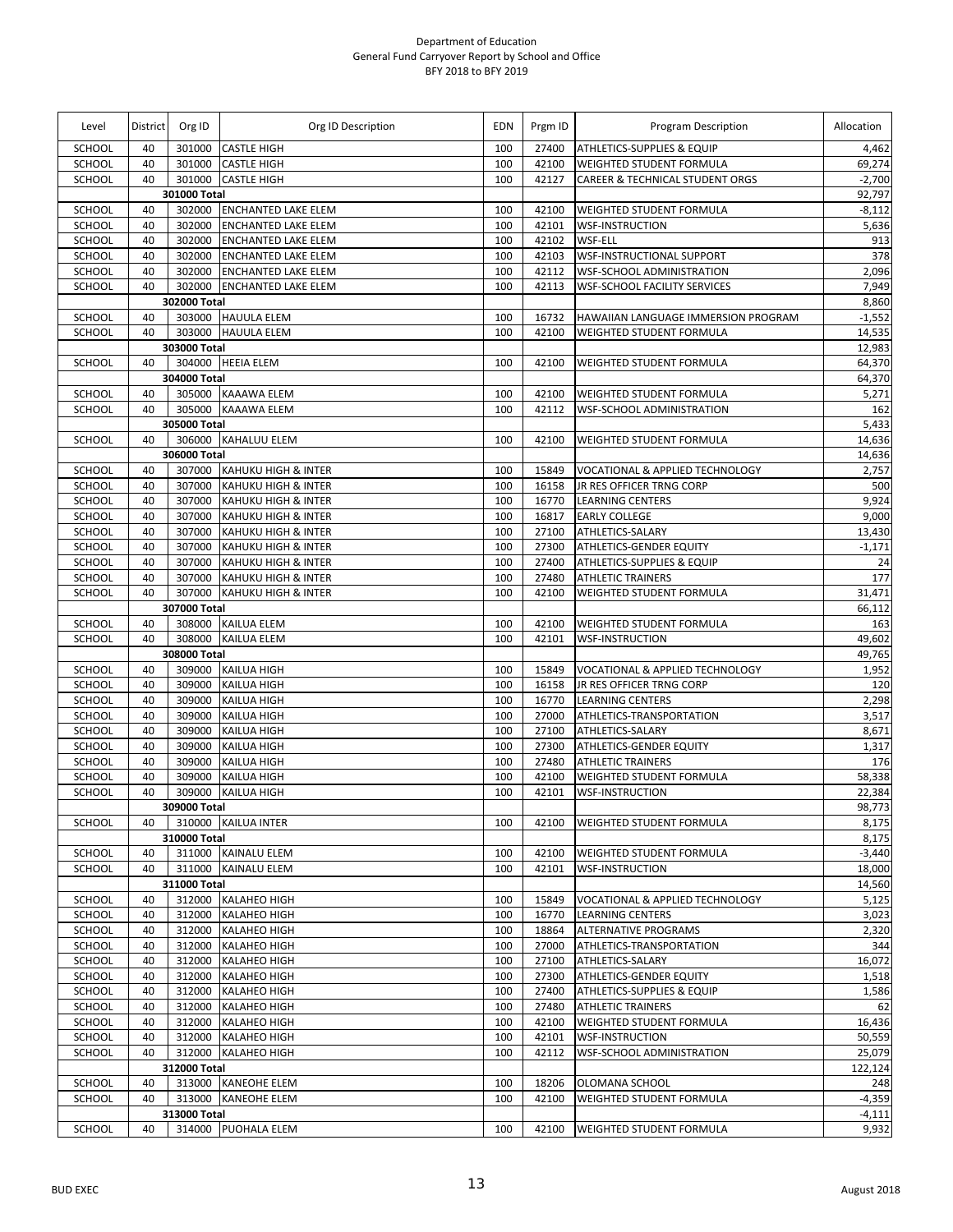| Level                    |          | District Org ID        | Org ID Description                            | <b>EDN</b> | Prgm ID        | Program Description                                                | Allocation       |
|--------------------------|----------|------------------------|-----------------------------------------------|------------|----------------|--------------------------------------------------------------------|------------------|
| <b>SCHOOL</b>            | 40       |                        | 314000 PUOHALA ELEM                           | 100        | 42101          | <b>WSF-INSTRUCTION</b>                                             | 140              |
|                          |          | 314000 Total           |                                               |            |                |                                                                    | 10,072           |
| SCHOOL                   | 40       | 315000 Total           | 315000 KAPUNAHALA ELEM                        | 100        | 42100          | <b>WEIGHTED STUDENT FORMULA</b>                                    | 2,370            |
| SCHOOL                   | 40       | 317000                 | <b>KEOLU ELEM</b>                             | 100        | 42100          | <b>WEIGHTED STUDENT FORMULA</b>                                    | 2,370<br>8,944   |
| SCHOOL                   | 40       |                        | 317000 KEOLU ELEM                             | 100        | 42101          | <b>WSF-INSTRUCTION</b>                                             | 5,000            |
| SCHOOL                   | 40       |                        | 317000 KEOLU ELEM                             | 700        | 10301          | PRESCHOOL                                                          | 3                |
|                          |          | 317000 Total           |                                               |            |                |                                                                    | 13,947           |
| SCHOOL                   | 40       |                        | 318000 KING INTER                             | 100        | 42100          | <b>WEIGHTED STUDENT FORMULA</b>                                    | 32,225           |
| SCHOOL                   | 40       | 318000                 | <b>KING INTER</b>                             | 100        | 42101          | <b>WSF-INSTRUCTION</b>                                             | 4,789            |
| SCHOOL                   | 40       | 318000                 | <b>KING INTER</b>                             | 100        | 42112          | <b>WSF-SCHOOL ADMINISTRATION</b>                                   | 11,780           |
| SCHOOL                   | 40       |                        | 318000 KING INTER                             | 100        | 42113          | <b>WSF-SCHOOL FACILITY SERVICES</b>                                | 4,000            |
| SCHOOL                   | 40       |                        | 318000 KING INTER                             | 100        | 42114          | <b>WSF-PROTOCOL FUND</b>                                           | 464              |
| SCHOOL                   | 40       | 318000 Total           | 319000 LAIE ELEM                              | 100        | 42100          | WEIGHTED STUDENT FORMULA                                           | 53,258<br>30,252 |
| SCHOOL                   | 40       |                        | 319000 LAIE ELEM                              | 100        | 42101          | <b>WSF-INSTRUCTION</b>                                             | 15,370           |
|                          |          | 319000 Total           |                                               |            |                |                                                                    | 45,622           |
| SCHOOL                   | 40       |                        | 321000 MAUNAWILI ELEM                         | 100        | 42100          | WEIGHTED STUDENT FORMULA                                           | 2,072            |
|                          |          | 321000 Total           |                                               |            |                |                                                                    | 2,072            |
| SCHOOL                   | 40       |                        | 322000 MOKAPU ELEM                            | 100        | 42100          | WEIGHTED STUDENT FORMULA                                           | 38,062           |
|                          |          | 322000 Total           |                                               |            |                |                                                                    | 38,062           |
| SCHOOL                   | 40       |                        | 323000 PARKER ELEM                            | 100        | 42100          | <b>WEIGHTED STUDENT FORMULA</b>                                    | 4,044            |
| SCHOOL                   | 40       |                        | 323000 PARKER ELEM                            | 100        | 42101          | <b>WSF-INSTRUCTION</b>                                             | 10,000           |
| SCHOOL                   | 40       |                        | 323000 PARKER ELEM                            | 100        | 42112          | <b>WSF-SCHOOL ADMINISTRATION</b>                                   | 1,700            |
|                          |          | 323000 Total           | 324000 POPE ELEM                              |            |                | <b>WEIGHTED STUDENT FORMULA</b>                                    | 15,744           |
| SCHOOL<br>SCHOOL         | 40<br>40 | 324000                 | <b>POPE ELEM</b>                              | 100<br>100 | 42100<br>42101 | <b>WSF-INSTRUCTION</b>                                             | 11,060<br>9,825  |
| SCHOOL                   | 40       |                        | 324000 POPE ELEM                              | 100        | 42112          | <b>WSF-SCHOOL ADMINISTRATION</b>                                   | 6,365            |
| SCHOOL                   | 40       |                        | 324000 POPE ELEM                              | 100        | 42113          | <b>WSF-SCHOOL FACILITY SERVICES</b>                                | 5,000            |
|                          |          | 324000 Total           |                                               |            |                |                                                                    | 32,250           |
| SCHOOL                   | 40       |                        | 325000 SUNSET BEACH ELEM                      | 100        | 42100          | <b>WEIGHTED STUDENT FORMULA</b>                                    | $-11,878$        |
| SCHOOL                   | 40       | 325000                 | <b>SUNSET BEACH ELEM</b>                      | 100        | 42101          | <b>WSF-INSTRUCTION</b>                                             | 20,000           |
|                          |          | 325000 Total           |                                               |            |                |                                                                    | 8,122            |
| SCHOOL                   | 40       |                        | 326000 WAIAHOLE ELEM                          | 100        | 42100          | <b>WEIGHTED STUDENT FORMULA</b>                                    | 36,535           |
| SCHOOL                   | 40       |                        | 326000 WAIAHOLE ELEM                          | 700        | 10301          | <b>PRESCHOOL</b>                                                   | $-274$           |
| SCHOOL                   | 40       | 326000 Total           | 327000 WAIMANALO ELEM & INTER                 | 100        | 42100          | WEIGHTED STUDENT FORMULA                                           | 36,261<br>38,797 |
|                          |          | 327000 Total           |                                               |            |                |                                                                    | 38,797           |
| SCHOOL                   | 40       |                        | 330000 KAELEPULU ELEM                         | 100        | 42100          | <b>WEIGHTED STUDENT FORMULA</b>                                    | 32,728           |
| SCHOOL                   | 40       |                        | 330000 KAELEPULU ELEM                         | 100        | 42101          | <b>WSF-INSTRUCTION</b>                                             | 32,000           |
|                          |          | 330000 Total           |                                               |            |                |                                                                    | 64,728           |
| SCHOOL                   | 40       |                        | 331000 KAHUKU ELEM                            | 100        | 42100          | <b>WEIGHTED STUDENT FORMULA</b>                                    | 25,748           |
|                          |          | 331000 Total           |                                               |            |                |                                                                    | 25,748           |
| SCHOOL                   | 40       |                        | 335000 AHUIMANU ELEM                          | 100        |                | 42100 WEIGHTED STUDENT FORMULA                                     | 32,088           |
| SCHOOL                   | 40       |                        | 335000 AHUIMANU ELEM                          | 100        | 42112          | <b>WSF-SCHOOL ADMINISTRATION</b>                                   | 10,000           |
|                          | 40       | 335000 Total<br>475000 |                                               | 100        | 15849          |                                                                    | 42,088           |
| SCHOOL<br>SCHOOL         | 40       | 475000                 | OLOMANA SCHOOL<br>OLOMANA SCHOOL              | 100        | 18205          | VOCATIONAL & APPLIED TECHNOLOGY<br>OLOMANA HALE HOOMALU            | 3,349<br>$-369$  |
| SCHOOL                   | 40       | 475000                 | OLOMANA SCHOOL                                | 100        | 18206          | OLOMANA SCHOOL                                                     | 49,635           |
| SCHOOL                   | 40       | 475000                 | OLOMANA SCHOOL                                | 100        | 18864          | <b>ALTERNATIVE PROGRAMS</b>                                        | 1,935            |
| SCHOOL                   | 40       | 475000                 | OLOMANA SCHOOL                                | 100        | 18869          | <b>OLOMANA YOUTH CENTER</b>                                        | 29,258           |
|                          |          | 475000 Total           |                                               |            |                |                                                                    | 83,808           |
| COMPLEX/CA               | 40       |                        | 941000 CA-CASTLE-KAHUKU                       | 100        | 42100          | <b>WEIGHTED STUDENT FORMULA</b>                                    | 6,175            |
| COMPLEX/CA               | 40       |                        | 941000 CA-CASTLE-KAHUKU                       | 100        | 42101          | <b>WSF-INSTRUCTION</b>                                             | 1,750            |
|                          |          | 941000 Total           |                                               |            |                |                                                                    | 7,925            |
| COMPLEX/CA<br>COMPLEX/CA | 40<br>40 | 942000                 | 942000 CA-KAILUA-KALAHEO<br>CA-KAILUA-KALAHEO | 100<br>100 | 15849<br>42100 | VOCATIONAL & APPLIED TECHNOLOGY<br><b>WEIGHTED STUDENT FORMULA</b> | 2,392<br>4,925   |
|                          |          | 942000 Total           |                                               |            |                |                                                                    | 7,317            |
| SCHOOL                   | 50       |                        | 351000 DE SILVA ELEM                          | 100        | 42100          | WEIGHTED STUDENT FORMULA                                           | 77,248           |
|                          |          | 351000 Total           |                                               |            |                |                                                                    | 77,248           |
| SCHOOL                   | 50       |                        | 352000 HAAHEO ELEM                            | 100        | 42100          | WEIGHTED STUDENT FORMULA                                           | 34,762           |
|                          |          | 352000 Total           |                                               |            |                |                                                                    | 34,762           |
| SCHOOL                   | 50       |                        | 353000 KEAAU ELEM                             | 100        | 42100          | WEIGHTED STUDENT FORMULA                                           | 206,038          |
| SCHOOL                   | 50       |                        | 353000 KEAAU ELEM                             | 700        | 10301          | <b>PRESCHOOL</b>                                                   | 2,726            |
|                          |          | 353000 Total           |                                               |            |                |                                                                    | 208,764          |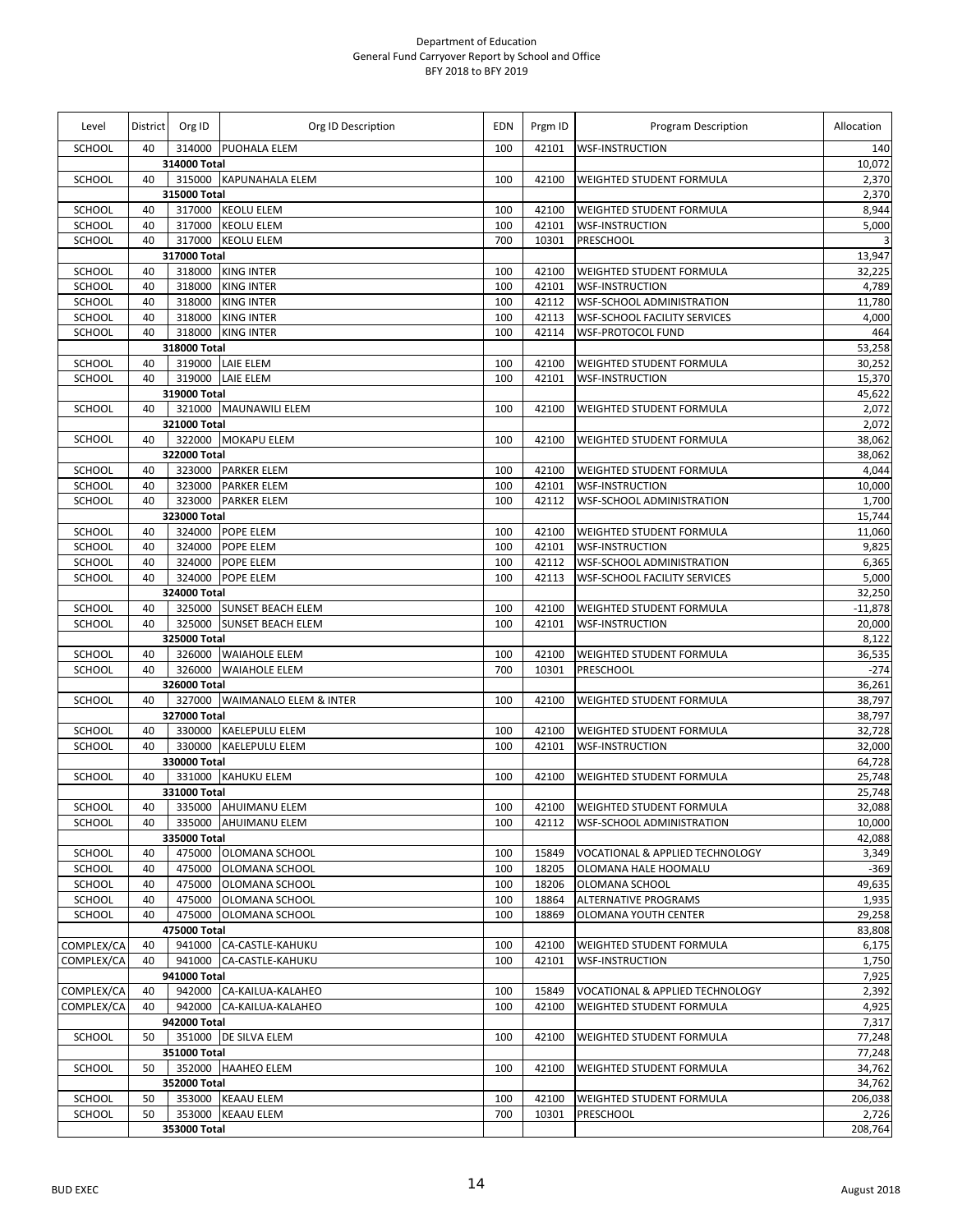| Level            | District | Org ID                 | Org ID Description                   | <b>EDN</b> | Prgm ID        | Program Description                                     | Allocation       |
|------------------|----------|------------------------|--------------------------------------|------------|----------------|---------------------------------------------------------|------------------|
| <b>SCHOOL</b>    | 50       | 354000                 | <b>KEAAU HIGH</b>                    | 100        | 15849          | VOCATIONAL & APPLIED TECHNOLOGY                         | 2,840            |
| SCHOOL           | 50       | 354000                 | <b>KEAAU HIGH</b>                    | 100        | 16817          | EARLY COLLEGE                                           | 4,500            |
| SCHOOL           | 50       | 354000                 | <b>KEAAU HIGH</b>                    | 100        | 27000          | ATHLETICS-TRANSPORTATION                                | 591              |
| SCHOOL           | 50       | 354000                 | <b>KEAAU HIGH</b>                    | 100        | 27100          | ATHLETICS-SALARY                                        | 54,894           |
| SCHOOL           | 50       | 354000                 | <b>KEAAU HIGH</b>                    | 100        | 27300          | ATHLETICS-GENDER EQUITY                                 | 9,269            |
| SCHOOL           | 50       | 354000                 | <b>KEAAU HIGH</b>                    | 100        | 42100          | WEIGHTED STUDENT FORMULA                                | 21,464           |
|                  |          | 354000 Total           |                                      |            |                |                                                         | 93,558           |
| SCHOOL           | 50       | 355000                 | <b>HILO HIGH</b>                     | 100        | 15849          | VOCATIONAL & APPLIED TECHNOLOGY                         | 4,989            |
| SCHOOL           | 50       | 355000                 | <b>HILO HIGH</b>                     | 100        | 16158          | JR RES OFFICER TRNG CORP                                | 928              |
| SCHOOL           | 50       | 355000                 | <b>HILO HIGH</b>                     | 100        | 16770          | <b>LEARNING CENTERS</b>                                 | 6,222            |
| SCHOOL           | 50       | 355000                 | <b>HILO HIGH</b>                     | 100        | 27000          | ATHLETICS-TRANSPORTATION                                | 49               |
| SCHOOL<br>SCHOOL | 50       | 355000                 | <b>HILO HIGH</b><br><b>HILO HIGH</b> | 100        | 27100<br>27300 | ATHLETICS-SALARY                                        | 12,059           |
|                  | 50       | 355000                 |                                      | 100        |                | ATHLETICS-GENDER EQUITY                                 | 1,344            |
| SCHOOL           | 50<br>50 | 355000<br>355000       | <b>HILO HIGH</b>                     | 100<br>100 | 27400<br>42100 | ATHLETICS-SUPPLIES & EQUIP                              | 486              |
| SCHOOL           | 50       |                        | <b>HILO HIGH</b>                     | 100        | 42112          | WEIGHTED STUDENT FORMULA                                | 31,732           |
| SCHOOL           |          | 355000<br>355000 Total | <b>HILO HIGH</b>                     |            |                | WSF-SCHOOL ADMINISTRATION                               | 12,000<br>69,809 |
| SCHOOL           | 50       |                        | 356000 HILO INTER                    | 100        | 18864          |                                                         | 34               |
| SCHOOL           | 50       | 356000                 | <b>HILO INTER</b>                    | 100        | 42100          | ALTERNATIVE PROGRAMS<br><b>WEIGHTED STUDENT FORMULA</b> | 6,518            |
|                  |          | 356000 Total           |                                      |            |                |                                                         | 6,552            |
| SCHOOL           | 50       |                        | 357000 HILO UNION ELEM               | 100        | 42100          | WEIGHTED STUDENT FORMULA                                | 42,203           |
| SCHOOL           | 50       | 357000                 | <b>HILO UNION ELEM</b>               | 100        | 42101          | <b>WSF-INSTRUCTION</b>                                  | 29,652           |
|                  |          | 357000 Total           |                                      |            |                |                                                         | 71,855           |
| SCHOOL           | 50       |                        | 358000 HOLUALOA ELEM                 | 100        | 42100          | WEIGHTED STUDENT FORMULA                                | 33,243           |
| SCHOOL           | 50       | 358000                 | <b>HOLUALOA ELEM</b>                 | 100        | 42101          | <b>WSF-INSTRUCTION</b>                                  | 40,795           |
| SCHOOL           | 50       | 358000                 | <b>HOLUALOA ELEM</b>                 | 100        | 42112          | WSF-SCHOOL ADMINISTRATION                               | 95,000           |
| SCHOOL           | 50       | 358000                 | <b>HOLUALOA ELEM</b>                 | 100        | 42113          | <b>WSF-SCHOOL FACILITY SERVICES</b>                     | 17,553           |
|                  |          | 358000 Total           |                                      |            |                |                                                         | 186,591          |
| SCHOOL           | 50       |                        | 359000 HONAUNAU ELEM                 | 100        | 42100          | WEIGHTED STUDENT FORMULA                                | 9,228            |
|                  |          | 359000 Total           |                                      |            |                |                                                         | 9,228            |
| SCHOOL           | 50       |                        | 360000 HONOKAA HIGH & INTER          | 100        | 15849          | VOCATIONAL & APPLIED TECHNOLOGY                         | 1,892            |
| SCHOOL           | 50       | 360000                 | <b>HONOKAA HIGH &amp; INTER</b>      | 100        | 27100          | ATHLETICS-SALARY                                        | 35,831           |
| SCHOOL           | 50       | 360000                 | <b>HONOKAA HIGH &amp; INTER</b>      | 100        | 27300          | ATHLETICS-GENDER EQUITY                                 | 3,700            |
| SCHOOL           | 50       | 360000                 | <b>HONOKAA HIGH &amp; INTER</b>      | 100        | 27480          | <b>ATHLETIC TRAINERS</b>                                | 366              |
| SCHOOL           | 50       | 360000                 | <b>HONOKAA HIGH &amp; INTER</b>      | 100        | 42100          | WEIGHTED STUDENT FORMULA                                | $-19,970$        |
| SCHOOL           | 50       | 360000                 | <b>HONOKAA HIGH &amp; INTER</b>      | 100        | 42101          | <b>WSF-INSTRUCTION</b>                                  | 1,200            |
|                  |          | 360000 Total           |                                      |            |                |                                                         | 23,019           |
| SCHOOL           | 50       |                        | 361000 HONOKAA ELEM                  | 100        | 42100          | <b>WEIGHTED STUDENT FORMULA</b>                         | 138,858          |
| SCHOOL           | 50       | 361000                 | <b>HONOKAA ELEM</b>                  | 100        | 42101          | <b>WSF-INSTRUCTION</b>                                  | 70,161           |
| SCHOOL           | 50       | 361000                 | <b>HONOKAA ELEM</b>                  | 700        | 10301          | PRESCHOOL                                               | 1,663            |
|                  |          | 361000 Total           |                                      |            |                |                                                         | 210,682          |
| SCHOOL           | 50       |                        | 363000 HOOKENA ELEM                  | 100        | 42100          | <b>WEIGHTED STUDENT FORMULA</b>                         | 27,798           |
| SCHOOL           | 50       |                        | 363000 HOOKENA ELEM                  | 700        | 10301          | PRESCHOOL                                               | 786              |
|                  |          | 363000 Total           |                                      |            |                |                                                         | 28,584           |
| SCHOOL           | 50       |                        | 365000 KALANIANAOLE ELEM & INTER     | 100        | 42100          | <b>WEIGHTED STUDENT FORMULA</b>                         | $-4,161$         |
|                  |          | 365000 Total           |                                      |            |                |                                                         | $-4,161$         |
| SCHOOL           | 50       |                        | 366000 KOHALA MIDDLE                 | 100        | 42100          | WEIGHTED STUDENT FORMULA                                | 46,343           |
|                  |          | 366000 Total           |                                      |            |                |                                                         | 46,343           |
| SCHOOL           | 50       |                        | 367000 KAPIOLANI ELEM                | 100        | 42100          | WEIGHTED STUDENT FORMULA                                | 38,154           |
|                  |          | 367000 Total           |                                      |            |                |                                                         | 38,154           |
| SCHOOL           | 50       |                        | 368000 KAU HIGH & PAHALA ELEM        | 100        | 15849          | <b>VOCATIONAL &amp; APPLIED TECHNOLOGY</b>              | 106              |
| SCHOOL           | 50       | 368000                 | KAU HIGH & PAHALA ELEM               | 100        | 18864          | <b>ALTERNATIVE PROGRAMS</b>                             | $\mathbf{1}$     |
| SCHOOL           | 50       |                        | 368000 KAU HIGH & PAHALA ELEM        | 100        | 27100          | ATHLETICS-SALARY                                        | $-26,752$        |
| SCHOOL           | 50       |                        | 368000 KAU HIGH & PAHALA ELEM        | 100        | 27400          | ATHLETICS-SUPPLIES & EQUIP                              | 208              |
| SCHOOL           | 50       |                        | 368000 KAU HIGH & PAHALA ELEM        | 100        | 42100          | WEIGHTED STUDENT FORMULA                                | 5,589            |
|                  |          | 368000 Total           |                                      |            |                |                                                         | $-20,848$        |
| SCHOOL           | 50       |                        | 369000 KAUMANA ELEM                  | 100        | 42100          | WEIGHTED STUDENT FORMULA                                | 25,327           |
| SCHOOL           | 50       |                        | 369000 KAUMANA ELEM                  | 100        | 42112          | WSF-SCHOOL ADMINISTRATION                               | 1,400            |
|                  |          | 369000 Total           |                                      |            |                |                                                         | 26,727           |
| SCHOOL           | 50       |                        | 370000 KEAAU MIDDLE                  | 100        | 42100          | WEIGHTED STUDENT FORMULA                                | 11,171           |
|                  |          | 370000 Total           |                                      |            |                |                                                         | 11,171           |
| SCHOOL           | 50       |                        | 371000 KAHAKAI ELEM                  | 100        | 42100          | WEIGHTED STUDENT FORMULA                                | 22,372           |
| SCHOOL           | 50       |                        | 371000 KAHAKAI ELEM                  | 100        | 42112          | WSF-SCHOOL ADMINISTRATION                               | 86,924           |
|                  |          | 371000 Total           |                                      |            |                |                                                         | 109,296          |
| SCHOOL           | 50       |                        | 372000 KEAUKAHA ELEM                 | 100        | 42100          | WEIGHTED STUDENT FORMULA                                | 22,117           |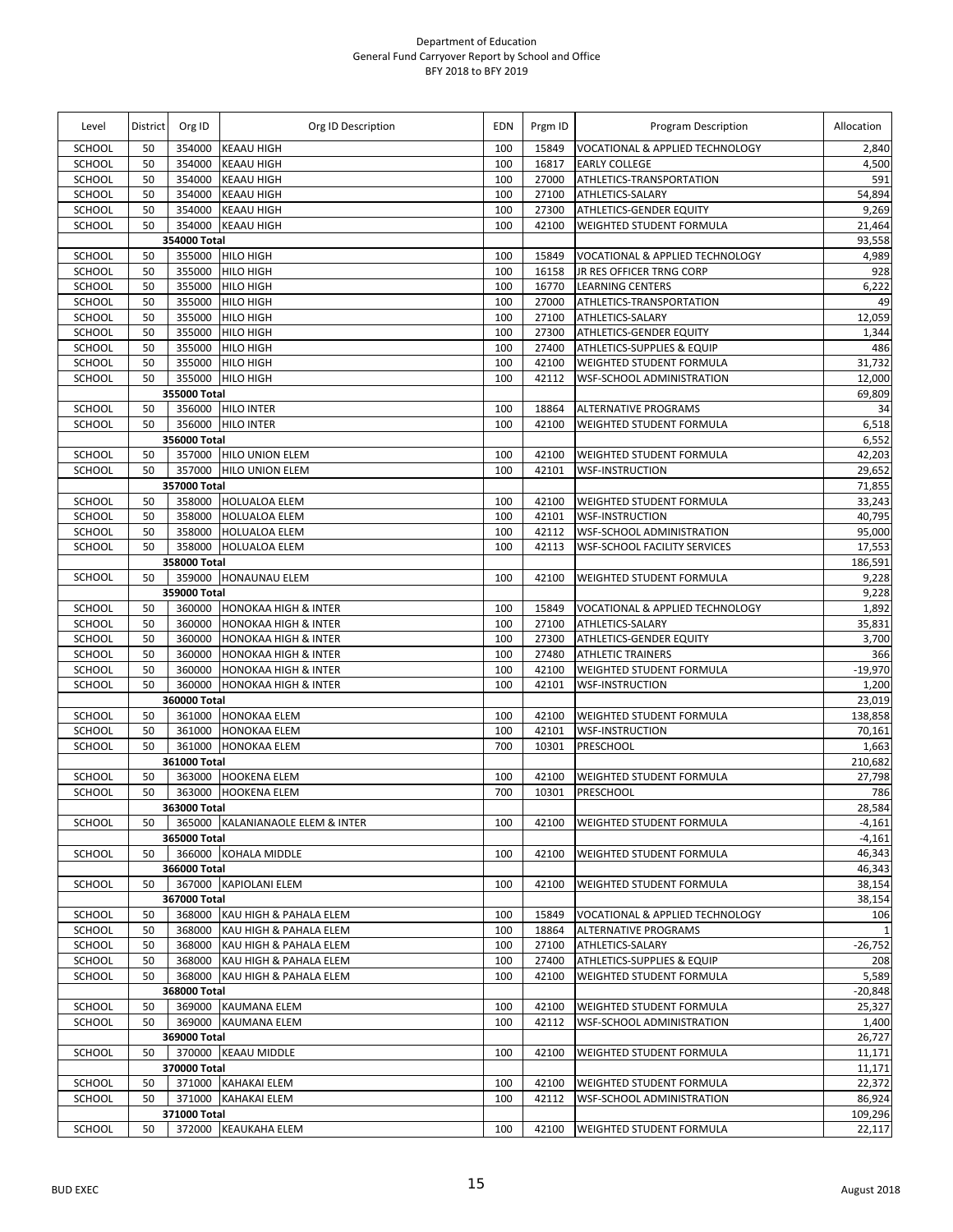| Level                   | <b>District</b> | Org ID           | Org ID Description                                                | <b>EDN</b> | Prgm ID        | <b>Program Description</b>                                       | Allocation       |
|-------------------------|-----------------|------------------|-------------------------------------------------------------------|------------|----------------|------------------------------------------------------------------|------------------|
| SCHOOL                  | 50              |                  | 372000 KEAUKAHA ELEM                                              | 100        | 42104          | <b>WSF-STUDENT SERVICES</b>                                      | 14,580           |
|                         |                 | 372000 Total     |                                                                   |            |                |                                                                  | 36,697           |
| SCHOOL                  | 50              |                  | 373000 KOHALA HIGH                                                | 100        | 15849          | VOCATIONAL & APPLIED TECHNOLOGY                                  | 5,062            |
| <b>SCHOOL</b><br>SCHOOL | 50<br>50        | 373000<br>373000 | <b>KOHALA HIGH</b><br><b>KOHALA HIGH</b>                          | 100<br>100 | 27000<br>27100 | ATHLETICS-TRANSPORTATION<br>ATHLETICS-SALARY                     | 45<br>39,061     |
| SCHOOL                  | 50              | 373000           | <b>KOHALA HIGH</b>                                                | 100        | 27300          | <b>ATHLETICS-GENDER EQUITY</b>                                   | 2,796            |
| SCHOOL                  | 50              | 373000           | <b>KOHALA HIGH</b>                                                | 100        | 27400          | <b>ATHLETICS-SUPPLIES &amp; EQUIP</b>                            | 4,586            |
| SCHOOL                  | 50              | 373000           | <b>KOHALA HIGH</b>                                                | 100        | 27480          | <b>ATHLETIC TRAINERS</b>                                         | 2,748            |
| SCHOOL                  | 50              | 373000           | KOHALA HIGH                                                       | 100        | 42100          | WEIGHTED STUDENT FORMULA                                         | 53,413           |
|                         |                 | 373000 Total     |                                                                   |            |                |                                                                  | 107,711          |
| <b>SCHOOL</b>           | 50              | 374000           | KONAWAENA HIGH                                                    | 100        | 15849          | VOCATIONAL & APPLIED TECHNOLOGY                                  | 8,278            |
| SCHOOL                  | 50              | 374000           | <b>KONAWAENA HIGH</b>                                             | 100        | 16158          | JR RES OFFICER TRNG CORP                                         | 1,138            |
| SCHOOL                  | 50              | 374000           | <b>KONAWAENA HIGH</b>                                             | 100        | 27000          | ATHLETICS-TRANSPORTATION                                         | 565              |
| SCHOOL<br>SCHOOL        | 50<br>50        | 374000<br>374000 | KONAWAENA HIGH<br><b>KONAWAENA HIGH</b>                           | 100<br>100 | 27100<br>27300 | <b>ATHLETICS-SALARY</b><br><b>ATHLETICS-GENDER EQUITY</b>        | 54,461<br>5,338  |
| SCHOOL                  | 50              | 374000           | KONAWAENA HIGH                                                    | 100        | 27400          | ATHLETICS-SUPPLIES & EQUIP                                       | 128              |
| SCHOOL                  | 50              | 374000           | KONAWAENA HIGH                                                    | 100        | 27480          | <b>ATHLETIC TRAINERS</b>                                         | 460              |
| SCHOOL                  | 50              | 374000           | KONAWAENA HIGH                                                    | 100        | 42100          | <b>WEIGHTED STUDENT FORMULA</b>                                  | 209,399          |
| SCHOOL                  | 50              | 374000           | <b>KONAWAENA HIGH</b>                                             | 100        | 42112          | WSF-SCHOOL ADMINISTRATION                                        | 40,000           |
|                         |                 | 374000 Total     |                                                                   |            |                |                                                                  | 319,767          |
| SCHOOL                  | 50              |                  | 375000 KONAWAENA ELEM                                             | 100        | 42100          | <b>WEIGHTED STUDENT FORMULA</b>                                  | 4,093            |
| SCHOOL                  | 50              | 375000           | <b>KONAWAENA ELEM</b>                                             | 100        | 42103          | <b>WSF-INSTRUCTIONAL SUPPORT</b>                                 | 2,416            |
|                         |                 | 375000 Total     |                                                                   |            |                |                                                                  | 6,509            |
| SCHOOL                  | 50              |                  | 376000 KONAWAENA MIDDLE                                           | 100        | 42100          | WEIGHTED STUDENT FORMULA                                         | 443,143          |
|                         |                 | 376000 Total     |                                                                   |            |                |                                                                  | 443,143          |
| SCHOOL                  | 50              |                  | 378000 KE KULA 'O 'EHUNUIKAIMALINO                                | 100        | 15849          | VOCATIONAL & APPLIED TECHNOLOGY                                  | 7,835            |
| SCHOOL                  | 50              | 378000           | KE KULA 'O 'EHUNUIKAIMALINO                                       | 100        | 27000          | ATHLETICS-TRANSPORTATION                                         | 1,699            |
| SCHOOL<br>SCHOOL        | 50<br>50        | 378000           | 378000 KE KULA 'O 'EHUNUIKAIMALINO<br>KE KULA 'O 'EHUNUIKAIMALINO | 100<br>100 | 27100<br>27400 | <b>ATHLETICS-SALARY</b><br><b>ATHLETICS-SUPPLIES &amp; EQUIP</b> | 10,241<br>1,686  |
| SCHOOL                  | 50              | 378000           | KE KULA 'O 'EHUNUIKAIMALINO                                       | 100        | 42100          | WEIGHTED STUDENT FORMULA                                         | 344,350          |
|                         |                 | 378000 Total     |                                                                   |            |                |                                                                  | 365,811          |
| <b>SCHOOL</b>           | 50              |                  | 379000 MOUNTAIN VIEW ELEM                                         | 100        | 42100          | <b>WEIGHTED STUDENT FORMULA</b>                                  | 29,365           |
| SCHOOL                  | 50              | 379000           | <b>MOUNTAIN VIEW ELEM</b>                                         | 100        | 42101          | <b>WSF-INSTRUCTION</b>                                           | 34,000           |
| SCHOOL                  | 50              | 379000           | <b>MOUNTAIN VIEW ELEM</b>                                         | 100        | 42112          | <b>WSF-SCHOOL ADMINISTRATION</b>                                 | 5,400            |
| SCHOOL                  | 50              | 379000           | <b>MOUNTAIN VIEW ELEM</b>                                         | 700        | 10301          | PRESCHOOL                                                        | 3                |
|                         |                 | 379000 Total     |                                                                   |            |                |                                                                  | 68,768           |
| SCHOOL                  | 50              |                  | 380000 NAALEHU ELEM                                               | 100        | 42100          | <b>WEIGHTED STUDENT FORMULA</b>                                  | 32,635           |
| SCHOOL                  | 50              | 380000           | <b>NAALEHU ELEM</b>                                               | 100        | 42101          | <b>WSF-INSTRUCTION</b>                                           | 109,044          |
| <b>SCHOOL</b>           | 50              |                  | 380000 NAALEHU ELEM                                               | 700        | 10301          | PRESCHOOL                                                        | 6                |
| SCHOOL                  | 50              | 380000 Total     | 381000 PAHOA ELEM                                                 | 100        | 42100          | WEIGHTED STUDENT FORMULA                                         | 141,685          |
|                         |                 | 381000 Total     |                                                                   |            |                |                                                                  | 48,414<br>48,414 |
| <b>SCHOOL</b>           | 50              |                  | 382000 PAAUILO ELEM & INTER                                       | 100        | 42100          | <b>WEIGHTED STUDENT FORMULA</b>                                  | 18,694           |
| SCHOOL                  | 50              |                  | 382000 PAAUILO ELEM & INTER                                       | 100        | 42101          | <b>WSF-INSTRUCTION</b>                                           | 49,912           |
| SCHOOL                  | 50              |                  | 382000 PAAUILO ELEM & INTER                                       | 100        | 42112          | <b>WSF-SCHOOL ADMINISTRATION</b>                                 | 10,000           |
|                         |                 | 382000 Total     |                                                                   |            |                |                                                                  | 78,606           |
| SCHOOL                  | 50              |                  | 383000 PAHOA HIGH & INTER                                         | 100        | 15849          | <b>VOCATIONAL &amp; APPLIED TECHNOLOGY</b>                       | 3,293            |
| SCHOOL                  | 50              | 383000           | <b>PAHOA HIGH &amp; INTER</b>                                     | 100        | 18864          | <b>ALTERNATIVE PROGRAMS</b>                                      | $-3,952$         |
| SCHOOL                  | 50              | 383000           | PAHOA HIGH & INTER                                                | 100        | 27000          | ATHLETICS-TRANSPORTATION                                         | 3,276            |
| SCHOOL                  | 50              | 383000           | PAHOA HIGH & INTER                                                | 100        | 27100          | ATHLETICS-SALARY                                                 | 21,565           |
| SCHOOL                  | 50              | 383000           | PAHOA HIGH & INTER                                                | 100        | 27300          | <b>ATHLETICS-GENDER EQUITY</b>                                   | 5,609            |
| SCHOOL                  | 50              | 383000           | PAHOA HIGH & INTER                                                | 100        | 27400          | ATHLETICS-SUPPLIES & EQUIP                                       | 1,003            |
| SCHOOL<br>SCHOOL        | 50<br>50        | 383000           | PAHOA HIGH & INTER<br>383000 PAHOA HIGH & INTER                   | 100<br>100 | 27480<br>42100 | <b>ATHLETIC TRAINERS</b><br><b>WEIGHTED STUDENT FORMULA</b>      | 984<br>99,282    |
|                         |                 | 383000 Total     |                                                                   |            |                |                                                                  | 131,060          |
| SCHOOL                  | 50              |                  | 384000 WAIAKEA ELEM                                               | 100        | 42100          | <b>WEIGHTED STUDENT FORMULA</b>                                  | 201,227          |
|                         |                 | 384000 Total     |                                                                   |            |                |                                                                  | 201,227          |
| SCHOOL                  | 50              |                  | 385000 WAIAKEA INTER                                              | 100        | 18864          | <b>ALTERNATIVE PROGRAMS</b>                                      | 4,877            |
| SCHOOL                  | 50              |                  | 385000 WAIAKEA INTER                                              | 100        | 42100          | <b>WEIGHTED STUDENT FORMULA</b>                                  | 29,178           |
|                         |                 | 385000 Total     |                                                                   |            |                |                                                                  | 34,055           |
| SCHOOL                  | 50              |                  | 386000 WAIAKEAWAENA ELEM                                          | 100        | 42100          | <b>WEIGHTED STUDENT FORMULA</b>                                  | 71,831           |
| SCHOOL                  | 50              | 386000           | WAIAKEAWAENA ELEM                                                 | 100        | 42101          | <b>WSF-INSTRUCTION</b>                                           | 46,064           |
|                         |                 | 386000 Total     |                                                                   |            |                |                                                                  | 117,895          |
| SCHOOL                  | 50              | 387000           | <b>WAIMEA ELEM</b>                                                | 100        | 42100          | <b>WEIGHTED STUDENT FORMULA</b>                                  | 7,241            |
| SCHOOL                  | 50              | 387000           | <b>WAIMEA ELEM</b>                                                | 100        | 42101          | <b>WSF-INSTRUCTION</b>                                           | 4,198            |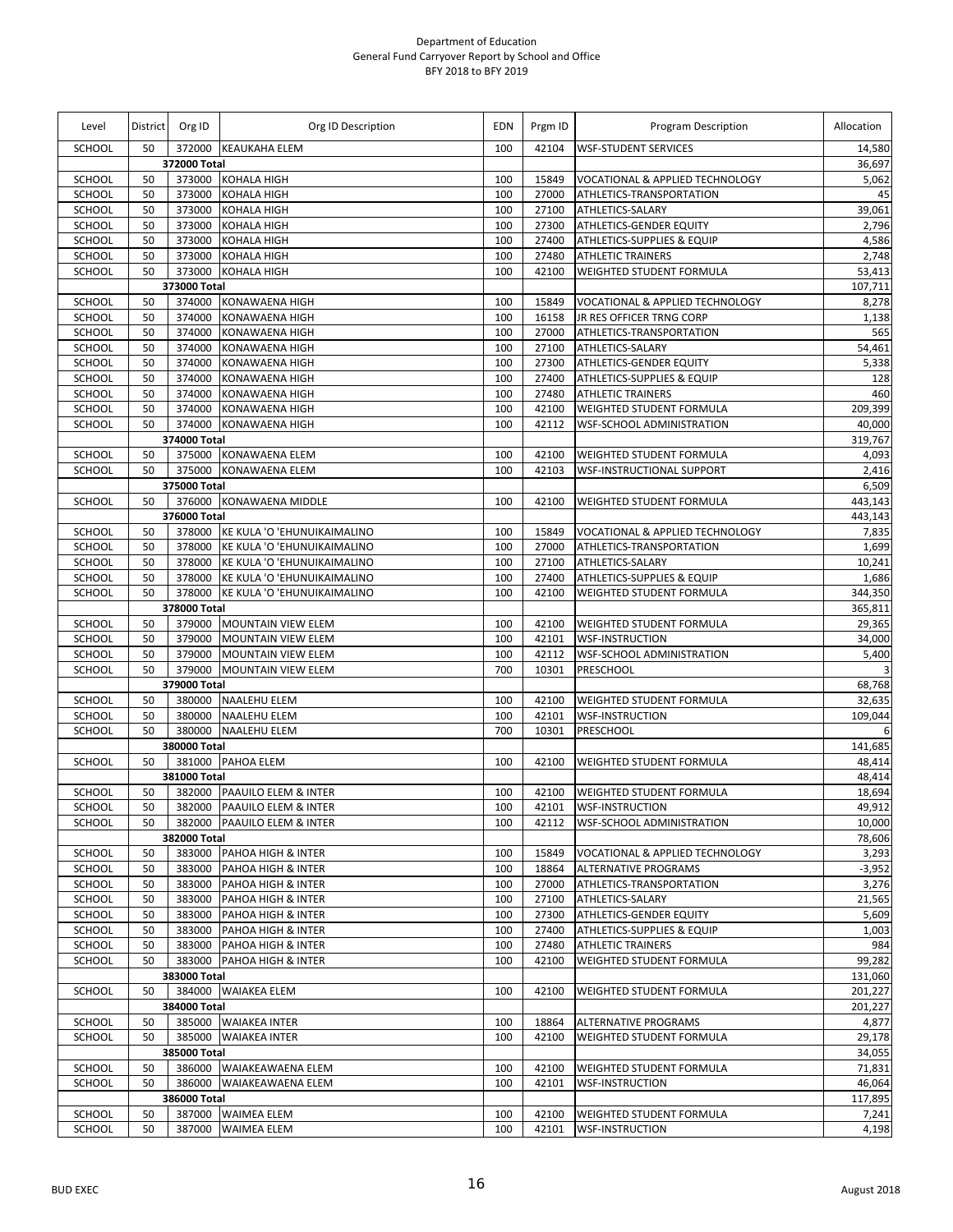| Level                   | District | Org ID                 | Org ID Description                             | <b>EDN</b> | Prgm ID        | Program Description                                         | Allocation         |
|-------------------------|----------|------------------------|------------------------------------------------|------------|----------------|-------------------------------------------------------------|--------------------|
| SCHOOL                  | 50       |                        | 387000 WAIMEA ELEM                             | 100        | 42112          | <b>WSF-SCHOOL ADMINISTRATION</b>                            | 11,885             |
| SCHOOL                  | 50       |                        | 387000 WAIMEA ELEM                             | 100        | 42113          | <b>WSF-SCHOOL FACILITY SERVICES</b>                         | 5,591              |
|                         |          | 387000 Total           |                                                |            |                |                                                             | 28,915             |
| SCHOOL                  | 50       |                        | 388000 KEALAKEHE ELEM                          | 100        | 42100          | <b>WEIGHTED STUDENT FORMULA</b>                             | 458,397            |
| SCHOOL                  | 50       | 388000                 | <b>KEALAKEHE ELEM</b>                          | 100        | 42101          | <b>WSF-INSTRUCTION</b>                                      | 2,000              |
|                         |          | 388000 Total           |                                                |            |                |                                                             | 460,397            |
| <b>SCHOOL</b><br>SCHOOL | 50<br>50 | 389000<br>389000       | <b>WAIAKEA HIGH</b><br><b>WAIAKEA HIGH</b>     | 100<br>100 | 15849<br>16770 | VOCATIONAL & APPLIED TECHNOLOGY<br><b>LEARNING CENTERS</b>  | 6,387<br>8,538     |
| SCHOOL                  | 50       | 389000                 | <b>WAIAKEA HIGH</b>                            | 100        | 16817          | <b>EARLY COLLEGE</b>                                        | 4,500              |
| SCHOOL                  | 50       | 389000                 | <b>WAIAKEA HIGH</b>                            | 100        | 27100          | ATHLETICS-SALARY                                            | 28,179             |
| SCHOOL                  | 50       | 389000                 | <b>WAIAKEA HIGH</b>                            | 100        | 27300          | ATHLETICS-GENDER EQUITY                                     | 1,233              |
| SCHOOL                  | 50       | 389000                 | <b>WAIAKEA HIGH</b>                            | 100        | 27400          | ATHLETICS-SUPPLIES & EQUIP                                  | 3,126              |
| SCHOOL                  | 50       | 389000                 | <b>WAIAKEA HIGH</b>                            | 100        | 27480          | <b>ATHLETIC TRAINERS</b>                                    | 272                |
| <b>SCHOOL</b>           | 50       | 389000                 | <b>WAIAKEA HIGH</b>                            | 100        | 42100          | WEIGHTED STUDENT FORMULA                                    | 6,610              |
|                         |          | 389000 Total           |                                                |            |                |                                                             | 58,845             |
| SCHOOL                  | 50       | 390000                 | <b>KEALAKEHE INTER</b>                         | 100        | 42100          | WEIGHTED STUDENT FORMULA                                    | 72,177             |
| SCHOOL                  | 50       | 390000                 | <b>KEALAKEHE INTER</b>                         | 100        | 42101          | <b>WSF-INSTRUCTION</b>                                      | 500                |
| SCHOOL                  | 50       | 390000                 | <b>KEALAKEHE INTER</b>                         | 100        | 42112          | <b>WSF-SCHOOL ADMINISTRATION</b>                            | 5,000              |
|                         |          | 390000 Total           |                                                |            |                |                                                             | 77,677             |
| SCHOOL                  | 50       | 391000                 | <b>KEONEPOKO ELEM</b>                          | 100        | 42100          | <b>WEIGHTED STUDENT FORMULA</b>                             | 18,687             |
| SCHOOL                  | 50       | 391000                 | <b>KEONEPOKO ELEM</b>                          | 700        | 10301          | PRESCHOOL                                                   | 143                |
|                         |          | 391000 Total           |                                                |            |                |                                                             | 18,830             |
| SCHOOL                  | 50       | 392000                 | <b>KEALAKEHE HIGH</b>                          | 100        | 15849          | VOCATIONAL & APPLIED TECHNOLOGY                             | 12,420             |
| SCHOOL                  | 50       | 392000                 | <b>KEALAKEHE HIGH</b>                          | 100        | 16158          | JR RES OFFICER TRNG CORP                                    | 1,067              |
| SCHOOL                  | 50       | 392000                 | <b>KEALAKEHE HIGH</b>                          | 100        | 16817          | <b>EARLY COLLEGE</b>                                        | 4,500              |
| SCHOOL<br>SCHOOL        | 50       | 392000                 | <b>KEALAKEHE HIGH</b>                          | 100        | 27000<br>27100 | ATHLETICS-TRANSPORTATION                                    | 3,182              |
| SCHOOL                  | 50<br>50 | 392000                 | <b>KEALAKEHE HIGH</b>                          | 100<br>100 |                | ATHLETICS-SALARY<br><b>ATHLETICS-GENDER EQUITY</b>          | 15,216<br>$-6,088$ |
| SCHOOL                  | 50       | 392000<br>392000       | <b>KEALAKEHE HIGH</b><br><b>KEALAKEHE HIGH</b> | 100        | 27300<br>27400 | ATHLETICS-SUPPLIES & EQUIP                                  | 280                |
| SCHOOL                  | 50       | 392000                 | <b>KEALAKEHE HIGH</b>                          | 100        | 42100          | WEIGHTED STUDENT FORMULA                                    | 15,507             |
|                         |          | 392000 Total           |                                                |            |                |                                                             | 46,084             |
| SCHOOL                  | 50       |                        | 393000 WAIKOLOA ELEM & MIDDLE                  | 100        | 42100          | <b>WEIGHTED STUDENT FORMULA</b>                             | 142,994            |
|                         |          | 393000 Total           |                                                |            |                |                                                             | 142,994            |
| SCHOOL                  | 50       | 395000                 | <b>KOHALA ELEM</b>                             | 100        | 42100          | <b>WEIGHTED STUDENT FORMULA</b>                             | 37,093             |
| SCHOOL                  | 50       | 395000                 | KOHALA ELEM                                    | 100        | 42104          | <b>WSF-STUDENT SERVICES</b>                                 | 4,956              |
| SCHOOL                  | 50       | 395000                 | <b>KOHALA ELEM</b>                             | 100        | 42112          | WSF-SCHOOL ADMINISTRATION                                   | 10,000             |
| SCHOOL                  | 50       | 395000                 | <b>KOHALA ELEM</b>                             | 100        | 42113          | WSF-SCHOOL FACILITY SERVICES                                | 225                |
|                         |          | 395000 Total           |                                                |            |                |                                                             | 52,274             |
| COMPLEX/CA              | 50       |                        | 951000 CA-HILO-WAIAKEA                         | 100        | 42100          | WEIGHTED STUDENT FORMULA                                    | 689                |
|                         |          | 951000 Total           |                                                |            |                |                                                             | 689                |
| COMPLEX/CA              | 50       |                        | 952000 CA-KAU-KEAAU-PAHOA                      | 100        | 15849          | VOCATIONAL & APPLIED TECHNOLOGY                             | 2,942              |
| COMPLEX/CA              | 50       |                        | 952000 CA-KAU-KEAAU-PAHOA                      | 100        | 27480          | <b>ATHLETIC TRAINERS</b>                                    | 3,700              |
| COMPLEX/CA              | 50       |                        | 952000 CA-KAU-KEAAU-PAHOA                      | 100        | 42100          | <b>WEIGHTED STUDENT FORMULA</b>                             | 3,624              |
|                         |          | 952000 Total           |                                                |            |                |                                                             | 10,266             |
| COMPLEX/CA              | 50       |                        | 953000 CA-HAWAII-WEST                          | 100        | 15849          | VOCATIONAL & APPLIED TECHNOLOGY                             | 7,449              |
| COMPLEX/CA              | 50       | 953000<br>953000 Total | CA-HAWAII-WEST                                 | 100        | 42100          | <b>WEIGHTED STUDENT FORMULA</b>                             | 976<br>8,425       |
|                         |          |                        |                                                | 100        |                |                                                             |                    |
| SCHOOL<br>SCHOOL        | 60<br>60 | 400000                 | 400000 BALDWIN HIGH<br><b>BALDWIN HIGH</b>     | 100        | 15849<br>16158 | VOCATIONAL & APPLIED TECHNOLOGY<br>JR RES OFFICER TRNG CORP | 11,973<br>25       |
| SCHOOL                  | 60       | 400000                 | <b>BALDWIN HIGH</b>                            | 100        | 16770          | <b>LEARNING CENTERS</b>                                     | 2,008              |
| SCHOOL                  | 60       | 400000                 | <b>BALDWIN HIGH</b>                            | 100        | 27000          | ATHLETICS-TRANSPORTATION                                    | 9,986              |
| SCHOOL                  | 60       | 400000                 | <b>BALDWIN HIGH</b>                            | 100        | 27100          | ATHLETICS-SALARY                                            | 9,266              |
| SCHOOL                  | 60       | 400000                 | <b>BALDWIN HIGH</b>                            | 100        | 27300          | <b>ATHLETICS-GENDER EQUITY</b>                              | $-3,000$           |
| SCHOOL                  | 60       | 400000                 | <b>BALDWIN HIGH</b>                            | 100        | 27400          | ATHLETICS-SUPPLIES & EQUIP                                  | 5,814              |
| SCHOOL                  | 60       | 400000                 | <b>BALDWIN HIGH</b>                            | 100        | 27480          | <b>ATHLETIC TRAINERS</b>                                    | 376                |
| SCHOOL                  | 60       |                        | 400000 BALDWIN HIGH                            | 100        | 42100          | WEIGHTED STUDENT FORMULA                                    | $-3,585$           |
|                         |          | 400000 Total           |                                                |            |                |                                                             | 32,863             |
| SCHOOL                  | 60       |                        | 401000 HAIKU ELEM                              | 100        | 42100          | WEIGHTED STUDENT FORMULA                                    | 85,284             |
|                         |          | 401000 Total           |                                                |            |                |                                                             | 85,284             |
| SCHOOL                  | 60       | 402000                 | <b>HANA HIGH &amp; ELEM</b>                    | 100        | 15849          | VOCATIONAL & APPLIED TECHNOLOGY                             | 4,517              |
| SCHOOL                  | 60       | 402000                 | <b>HANA HIGH &amp; ELEM</b>                    | 100        | 27000          | ATHLETICS-TRANSPORTATION                                    | 7,726              |
| SCHOOL                  | 60       | 402000                 | HANA HIGH & ELEM                               | 100        | 27100          | ATHLETICS-SALARY                                            | 33,608             |
| SCHOOL                  | 60       | 402000                 | <b>HANA HIGH &amp; ELEM</b>                    | 100        | 27400          | <b>ATHLETICS-SUPPLIES &amp; EQUIP</b>                       | 5,904              |
| SCHOOL                  | 60       | 402000                 | <b>HANA HIGH &amp; ELEM</b>                    | 100        | 27480          | <b>ATHLETIC TRAINERS</b>                                    | 2,040              |
| SCHOOL                  | 60       | 402000                 | <b>HANA HIGH &amp; ELEM</b>                    | 100        | 42100          | WEIGHTED STUDENT FORMULA                                    | 24,018             |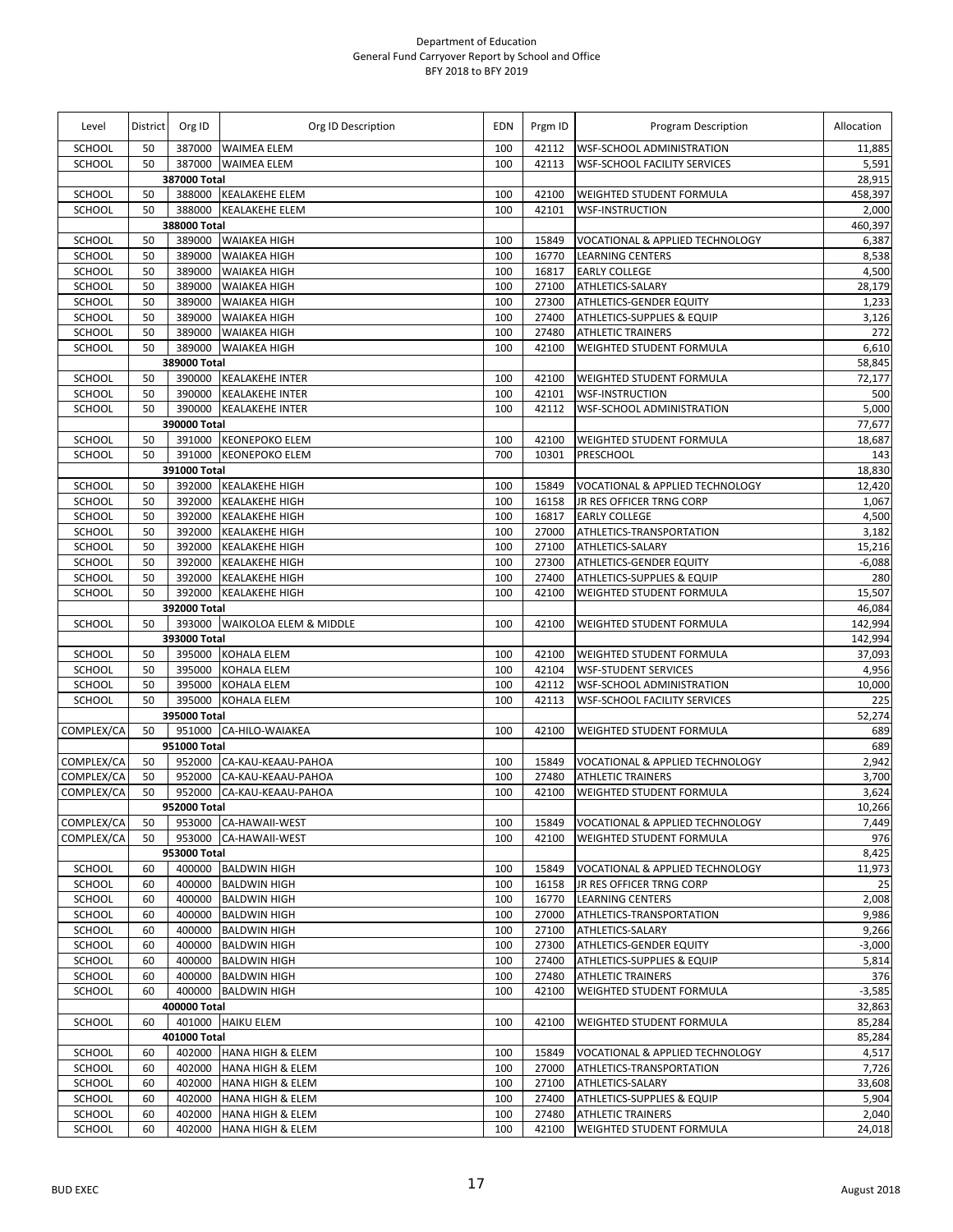| Level            | <b>District</b> | Org ID           | Org ID Description                                   | <b>EDN</b> | Prgm ID        | Program Description                                                           | Allocation         |
|------------------|-----------------|------------------|------------------------------------------------------|------------|----------------|-------------------------------------------------------------------------------|--------------------|
| <b>SCHOOL</b>    | 60              | 402000           | <b>HANA HIGH &amp; ELEM</b>                          | 100        | 42101          | <b>WSF-INSTRUCTION</b>                                                        | 10,000             |
| SCHOOL           | 60              | 402000           | <b>HANA HIGH &amp; ELEM</b>                          | 100        | 42112          | <b>WSF-SCHOOL ADMINISTRATION</b>                                              | 20,000             |
| SCHOOL           | 60              | 402000           | <b>HANA HIGH &amp; ELEM</b>                          | 700        | 10301          | PRESCHOOL                                                                     | 32                 |
|                  |                 | 402000 Total     |                                                      |            |                |                                                                               | 107,845            |
| SCHOOL           | 60              | 404000           | <b>IAO INTER</b>                                     | 100        | 42100          | <b>WEIGHTED STUDENT FORMULA</b>                                               | 22,019             |
| SCHOOL           | 60              | 404000 Total     | 404000 IAO INTER                                     | 100        | 42101          | <b>WSF-INSTRUCTION</b>                                                        | 10,000<br>32,019   |
| SCHOOL           | 60              |                  | 405000 KAHULUI ELEM                                  | 100        | 42100          | <b>WEIGHTED STUDENT FORMULA</b>                                               | $-71,626$          |
| SCHOOL           | 60              | 405000           | <b>KAHULUI ELEM</b>                                  | 100        | 42101          | <b>WSF-INSTRUCTION</b>                                                        | 172                |
|                  |                 | 405000 Total     |                                                      |            |                |                                                                               | $-71,454$          |
| SCHOOL           | 60              | 406000           | KAMEHAMEHA III ELEM                                  | 100        | 42100          | <b>WEIGHTED STUDENT FORMULA</b>                                               | 45,102             |
| SCHOOL           | 60              | 406000           | KAMEHAMEHA III ELEM                                  | 100        | 42101          | <b>WSF-INSTRUCTION</b>                                                        | 66,045             |
| SCHOOL           | 60              | 406000           | KAMEHAMEHA III ELEM                                  | 100        | 42102          | WSF-ELL                                                                       | 45,469             |
| SCHOOL           | 60              | 406000           | KAMEHAMEHA III ELEM                                  | 100        | 42103          | <b>WSF-INSTRUCTIONAL SUPPORT</b>                                              | 32,181             |
| SCHOOL           | 60              | 406000           | KAMEHAMEHA III ELEM                                  | 100        | 42104          | <b>WSF-STUDENT SERVICES</b>                                                   | 4,007              |
| SCHOOL           | 60              | 406000           | KAMEHAMEHA III ELEM                                  | 100        | 42112          | WSF-SCHOOL ADMINISTRATION                                                     | 46,812             |
|                  |                 | 406000 Total     |                                                      |            |                |                                                                               | 239,616            |
| SCHOOL<br>SCHOOL | 60<br>60        | 407000<br>407000 | <b>KAUNAKAKAI ELEM</b><br>KAUNAKAKAI ELEM            | 100<br>100 | 42100<br>42101 | <b>WEIGHTED STUDENT FORMULA</b><br><b>WSF-INSTRUCTION</b>                     | 40,460<br>22,000   |
| SCHOOL           | 60              |                  | 407000 KAUNAKAKAI ELEM                               | 700        | 10301          | <b>PRESCHOOL</b>                                                              | $-440$             |
|                  |                 | 407000 Total     |                                                      |            |                |                                                                               | 62,020             |
| SCHOOL           | 60              |                  | 409000 KIHEI ELEM                                    | 100        | 42100          | <b>WEIGHTED STUDENT FORMULA</b>                                               | $-46,223$          |
| SCHOOL           | 60              |                  | 409000 KIHEI ELEM                                    | 100        | 42101          | <b>WSF-INSTRUCTION</b>                                                        | 19,000             |
|                  |                 | 409000 Total     |                                                      |            |                |                                                                               | $-27,223$          |
| SCHOOL           | 60              |                  | 410000 KILOHANA ELEM                                 | 100        | 42100          | <b>WEIGHTED STUDENT FORMULA</b>                                               | 27,656             |
| SCHOOL           | 60              |                  | 410000 KILOHANA ELEM                                 | 700        | 10301          | <b>PRESCHOOL</b>                                                              | 202                |
|                  |                 | 410000 Total     |                                                      |            |                |                                                                               | 27,858             |
| SCHOOL           | 60              |                  | 412000 KULA ELEM                                     | 100        | 42100          | <b>WEIGHTED STUDENT FORMULA</b>                                               | $-50,565$          |
| SCHOOL           | 60              |                  | 412000 KULA ELEM                                     | 700        | 10301          | PRESCHOOL                                                                     | 3,791              |
|                  |                 | 412000 Total     |                                                      |            |                |                                                                               | $-46,774$          |
| SCHOOL           | 60              | 413000 Total     | 413000 LAHAINA INTER                                 | 100        | 42100          | WEIGHTED STUDENT FORMULA                                                      | 176,627<br>176,627 |
| SCHOOL           | 60              | 414000           | LAHAINALUNA HIGH                                     | 100        | 15849          | VOCATIONAL & APPLIED TECHNOLOGY                                               | 3,023              |
| SCHOOL           | 60              | 414000           | LAHAINALUNA HIGH                                     | 100        | 16770          | <b>LEARNING CENTERS</b>                                                       | 2,036              |
| SCHOOL           | 60              | 414000           | LAHAINALUNA HIGH                                     | 100        | 27100          | ATHLETICS-SALARY                                                              | 32,876             |
| SCHOOL           | 60              | 414000           | LAHAINALUNA HIGH                                     | 100        | 27300          | <b>ATHLETICS-GENDER EQUITY</b>                                                | 524                |
| SCHOOL           | 60              | 414000           | LAHAINALUNA HIGH                                     | 100        | 27400          | ATHLETICS-SUPPLIES & EQUIP                                                    | 49                 |
| SCHOOL           | 60              | 414000           | LAHAINALUNA HIGH                                     | 100        | 27480          | <b>ATHLETIC TRAINERS</b>                                                      | 314                |
| SCHOOL           | 60              | 414000           | LAHAINALUNA HIGH                                     | 100        | 42100          | <b>WEIGHTED STUDENT FORMULA</b>                                               | 127,078            |
| SCHOOL           | 60              | 414000           | LAHAINALUNA HIGH                                     | 100        | 42112          | <b>WSF-SCHOOL ADMINISTRATION</b>                                              | 853                |
|                  |                 | 414000 Total     |                                                      |            |                |                                                                               | 166,753            |
| SCHOOL<br>SCHOOL | 60<br>60        |                  | 415000 LANAI HIGH & ELEM<br>415000 LANAI HIGH & ELEM | 100<br>100 | 15849<br>27000 | <b>VOCATIONAL &amp; APPLIED TECHNOLOGY</b><br><b>ATHLETICS-TRANSPORTATION</b> | 6,818<br>10,173    |
| SCHOOL           | 60              |                  | 415000 LANAI HIGH & ELEM                             | 100        | 27100          | ATHLETICS-SALARY                                                              | 18,873             |
| SCHOOL           | 60              | 415000           | LANAI HIGH & ELEM                                    | 100        | 27400          | <b>ATHLETICS-SUPPLIES &amp; EQUIP</b>                                         | 1,830              |
| SCHOOL           | 60              | 415000           | LANAI HIGH & ELEM                                    | 100        | 27480          | <b>ATHLETIC TRAINERS</b>                                                      | 397                |
| SCHOOL           | 60              | 415000           | LANAI HIGH & ELEM                                    | 100        | 27900          | ATHLETICS-TRANSPORTATION MAUI                                                 | $-944$             |
| SCHOOL           | 60              | 415000           | LANAI HIGH & ELEM                                    | 100        | 42100          | <b>WEIGHTED STUDENT FORMULA</b>                                               | 118,149            |
| SCHOOL           | 60              | 415000           | LANAI HIGH & ELEM                                    | 100        | 42112          | <b>WSF-SCHOOL ADMINISTRATION</b>                                              | 7,685              |
| SCHOOL           | 60              |                  | 415000 LANAI HIGH & ELEM                             | 700        | 10301          | PRESCHOOL                                                                     | 4                  |
|                  |                 | 415000 Total     |                                                      |            |                |                                                                               | 162,985            |
| SCHOOL           | 60              |                  | 416000 LIHIKAI ELEM                                  | 100        | 42100          | <b>WEIGHTED STUDENT FORMULA</b>                                               | 250,759            |
| SCHOOL           | 60              |                  | 416000 LIHIKAI ELEM                                  | 100        | 42101          | <b>WSF-INSTRUCTION</b>                                                        | 94                 |
| SCHOOL           | 60              | 416000 Total     | 417000 MAKAWAO ELEM                                  | 100        | 42100          | WEIGHTED STUDENT FORMULA                                                      | 250,853<br>145,693 |
| SCHOOL           | 60              | 417000           | MAKAWAO ELEM                                         | 100        | 42101          | <b>WSF-INSTRUCTION</b>                                                        | 120,000            |
| SCHOOL           | 60              | 417000           | <b>MAKAWAO ELEM</b>                                  | 100        | 42108          | <b>WSF-ENABLING ACTIVITIES III</b>                                            | 14,887             |
|                  |                 | 417000 Total     |                                                      |            |                |                                                                               | 280,580            |
| SCHOOL           | 60              |                  | 418000 MAUI HIGH                                     | 100        | 15849          | VOCATIONAL & APPLIED TECHNOLOGY                                               | 6,588              |
| SCHOOL           | 60              | 418000           | <b>MAUI HIGH</b>                                     | 100        | 16770          | <b>LEARNING CENTERS</b>                                                       | 7,391              |
| SCHOOL           | 60              | 418000           | <b>MAUI HIGH</b>                                     | 100        | 27000          | ATHLETICS-TRANSPORTATION                                                      | 1,351              |
| SCHOOL           | 60              | 418000           | <b>MAUI HIGH</b>                                     | 100        | 27100          | ATHLETICS-SALARY                                                              | 62,922             |
| SCHOOL           | 60              | 418000           | <b>MAUI HIGH</b>                                     | 100        | 27300          | ATHLETICS-GENDER EQUITY                                                       | 1,896              |
| SCHOOL           | 60              | 418000           | <b>MAUI HIGH</b>                                     | 100        | 27400          | <b>ATHLETICS-SUPPLIES &amp; EQUIP</b>                                         | 959                |
| SCHOOL           | 60              | 418000           | <b>MAUI HIGH</b>                                     | 100        | 27480          | <b>ATHLETIC TRAINERS</b>                                                      | 354                |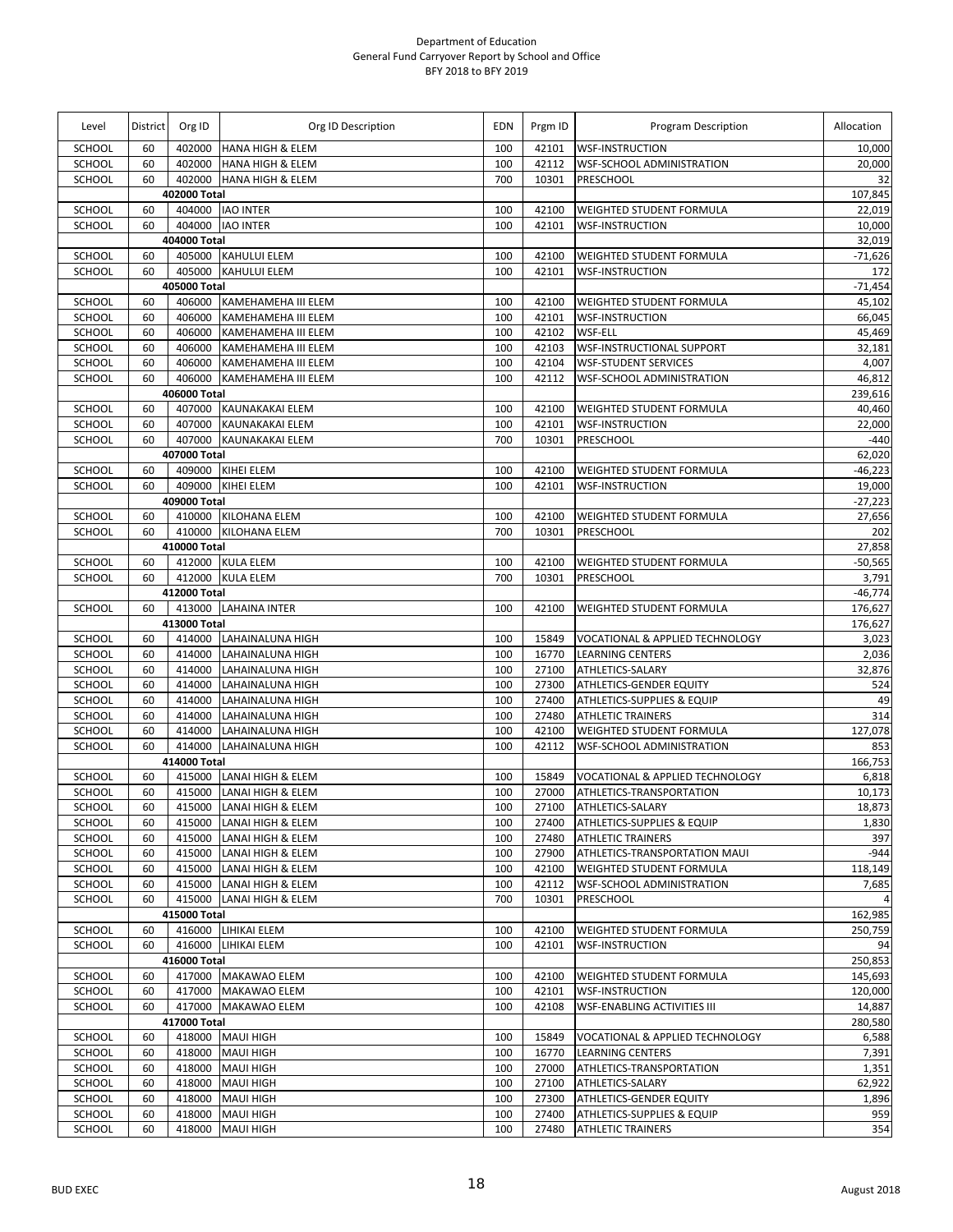| Level            |    | District Org ID        | Org ID Description      | <b>EDN</b> | Prgm ID        | Program Description                                                    | Allocation       |
|------------------|----|------------------------|-------------------------|------------|----------------|------------------------------------------------------------------------|------------------|
| <b>SCHOOL</b>    | 60 |                        | 418000 MAUI HIGH        | 100        | 42100          | <b>WEIGHTED STUDENT FORMULA</b>                                        | 76,709           |
|                  |    | 418000 Total           |                         |            |                |                                                                        | 158,170          |
| SCHOOL           | 60 |                        | 419000 MAUNALOA ELEM    | 100        | 42100          | <b>WEIGHTED STUDENT FORMULA</b>                                        | 12,000           |
| SCHOOL           | 60 | 419000                 | <b>MAUNALOA ELEM</b>    | 100        | 42101          | <b>WSF-INSTRUCTION</b>                                                 | 2,000            |
| SCHOOL           | 60 | 419000                 | <b>MAUNALOA ELEM</b>    | 100        | 42112          | WSF-SCHOOL ADMINISTRATION                                              | 7,000            |
|                  |    | 419000 Total           |                         |            |                |                                                                        | 21,000           |
| SCHOOL           | 60 |                        | 420000 KALAMA INTER     | 100        | 27100          | ATHLETICS-SALARY                                                       | $-732$           |
| SCHOOL           | 60 | 420000                 | <b>KALAMA INTER</b>     | 100        | 42100          | WEIGHTED STUDENT FORMULA                                               | -22,342          |
|                  | 60 | 420000 Total<br>421000 | MOLOKAI HIGH            | 100        |                |                                                                        | $-23,074$        |
| SCHOOL<br>SCHOOL | 60 | 421000                 | <b>MOLOKAI HIGH</b>     | 100        | 15849<br>16732 | VOCATIONAL & APPLIED TECHNOLOGY<br>HAWAIIAN LANGUAGE IMMERSION PROGRAM | 442<br>1,249     |
| SCHOOL           | 60 | 421000                 | <b>MOLOKAI HIGH</b>     | 100        | 27000          | ATHLETICS-TRANSPORTATION                                               | 3,449            |
| SCHOOL           | 60 | 421000                 | <b>MOLOKAI HIGH</b>     | 100        | 27100          | ATHLETICS-SALARY                                                       | 16,940           |
| SCHOOL           | 60 | 421000                 | <b>MOLOKAI HIGH</b>     | 100        | 27400          | <b>ATHLETICS-SUPPLIES &amp; EQUIP</b>                                  | 3,627            |
| SCHOOL           | 60 | 421000                 | <b>MOLOKAI HIGH</b>     | 100        | 27480          | <b>ATHLETIC TRAINERS</b>                                               | 30               |
| SCHOOL           | 60 | 421000                 | <b>MOLOKAI HIGH</b>     | 100        | 27900          | ATHLETICS-TRANSPORTATION MAUI                                          | 223              |
| SCHOOL           | 60 | 421000                 | <b>MOLOKAI HIGH</b>     | 100        | 42100          | WEIGHTED STUDENT FORMULA                                               | 40,009           |
| SCHOOL           | 60 | 421000                 | <b>MOLOKAI HIGH</b>     | 100        | 42112          | <b>WSF-SCHOOL ADMINISTRATION</b>                                       | 15,000           |
| SCHOOL           | 60 | 421000                 | <b>MOLOKAI HIGH</b>     | 100        | 42127          | CAREER & TECHNICAL STUDENT ORGS                                        | $-1,800$         |
|                  |    | 421000 Total           |                         |            |                |                                                                        | 79,169           |
| SCHOOL           | 60 |                        | 422000 PAIA ELEM        | 100        | 42100          | WEIGHTED STUDENT FORMULA                                               | 44,489           |
|                  |    | 422000 Total           |                         |            |                |                                                                        | 44,489           |
| SCHOOL           | 60 |                        | 424000 WAIHEE ELEM      | 100        | 42100          | WEIGHTED STUDENT FORMULA                                               | 41,222           |
| SCHOOL           | 60 |                        | 424000 WAIHEE ELEM      | 100        | 42101          | <b>WSF-INSTRUCTION</b>                                                 | 20,000           |
|                  |    | 424000 Total           |                         |            |                |                                                                        | 61,222           |
| SCHOOL           | 60 |                        | 425000 WAILUKU ELEM     | 100        | 42100          | <b>WEIGHTED STUDENT FORMULA</b>                                        | 37,000           |
| SCHOOL           | 60 | 425000                 | <b>WAILUKU ELEM</b>     | 100        | 42112          | WSF-SCHOOL ADMINISTRATION                                              | 30,000           |
|                  |    | 425000 Total           |                         |            |                |                                                                        | 67,000           |
| SCHOOL           | 60 |                        | 426000 PUKALANI ELEM    | 100        | 42100          | <b>WEIGHTED STUDENT FORMULA</b>                                        | 15,972           |
| SCHOOL           | 60 | 426000                 | PUKALANI ELEM           | 100        | 42101          | <b>WSF-INSTRUCTION</b>                                                 | 11,076           |
|                  |    | 426000 Total           |                         |            |                |                                                                        | 27,048           |
| SCHOOL           | 60 |                        | 428000 MAUI WAENA INTER | 100        | 42100          | WEIGHTED STUDENT FORMULA                                               | 43,691           |
| SCHOOL           | 60 | 428000                 | MAUI WAENA INTER        | 100        | 42101          | <b>WSF-INSTRUCTION</b>                                                 | 100,537          |
|                  |    | 428000 Total           |                         |            |                |                                                                        | 144,228          |
| SCHOOL           | 60 | 429000                 | NAHIENAENA ELEM         | 100        | 42100          | WEIGHTED STUDENT FORMULA                                               | $-794$           |
| SCHOOL           | 60 | 429000                 | NAHIENAENA ELEM         | 100        | 42101          | <b>WSF-INSTRUCTION</b>                                                 | 101,000          |
| SCHOOL           | 60 | 429000                 | NAHIENAENA ELEM         | 100        | 42104          | <b>WSF-STUDENT SERVICES</b>                                            | 5,000            |
| SCHOOL           | 60 | 429000                 | NAHIENAENA ELEM         | 100        | 42113          | <b>WSF-SCHOOL FACILITY SERVICES</b>                                    | 3,000            |
|                  |    | 429000 Total           |                         |            |                |                                                                        | 108,206          |
| SCHOOL           | 60 | 430000 Total           | 430000 LOKELANI INTER   | 100        | 42100          | <b>WEIGHTED STUDENT FORMULA</b>                                        | 28,474<br>28,474 |
| SCHOOL           | 60 |                        | 431000 KAMALII ELEM     | 100        | 42100          |                                                                        | 103,239          |
| SCHOOL           | 60 |                        | 431000 KAMALII ELEM     | 100        | 42101          | WEIGHTED STUDENT FORMULA<br><b>WSF-INSTRUCTION</b>                     | 20,000           |
|                  |    | 431000 Total           |                         |            |                |                                                                        | 123,239          |
| SCHOOL           | 60 | 433000                 | POMAIKAI ELEM           | 100        | 42100          | <b>WEIGHTED STUDENT FORMULA</b>                                        | 70,571           |
| SCHOOL           | 60 | 433000                 | POMAIKAI ELEM           | 100        | 42101          | <b>WSF-INSTRUCTION</b>                                                 | 86,000           |
| SCHOOL           | 60 | 433000                 | POMAIKAI ELEM           | 100        | 42103          | <b>WSF-INSTRUCTIONAL SUPPORT</b>                                       | 41,334           |
| SCHOOL           | 60 |                        | 433000 POMAIKAI ELEM    | 100        | 42108          | <b>WSF-ENABLING ACTIVITIES III</b>                                     | 37,145           |
|                  |    | 433000 Total           |                         |            |                |                                                                        | 235,050          |
| SCHOOL           | 60 | 434000                 | MOLOKAI MIDDLE          | 100        | 42100          | <b>WEIGHTED STUDENT FORMULA</b>                                        | 9,562            |
| SCHOOL           | 60 | 434000                 | MOLOKAI MIDDLE          | 100        | 42101          | <b>WSF-INSTRUCTION</b>                                                 | 1,000            |
| SCHOOL           | 60 | 434000                 | MOLOKAI MIDDLE          | 100        | 42105          | <b>WSF-STUDENT BODY ACTIVITIES</b>                                     | 2,000            |
|                  |    | 434000 Total           |                         |            |                |                                                                        | 12,562           |
| SCHOOL           | 60 |                        | 435000 KEKAULIKE HIGH   | 100        | 15849          | <b>VOCATIONAL &amp; APPLIED TECHNOLOGY</b>                             | 4,078            |
| SCHOOL           | 60 | 435000                 | <b>KEKAULIKE HIGH</b>   | 100        | 27000          | ATHLETICS-TRANSPORTATION                                               | 78               |
| SCHOOL           | 60 | 435000                 | <b>KEKAULIKE HIGH</b>   | 100        | 27100          | ATHLETICS-SALARY                                                       | 8,916            |
| SCHOOL           | 60 | 435000                 | <b>KEKAULIKE HIGH</b>   | 100        | 27300          | <b>ATHLETICS-GENDER EQUITY</b>                                         | $-1,806$         |
| SCHOOL           | 60 | 435000                 | <b>KEKAULIKE HIGH</b>   | 100        | 27400          | ATHLETICS-SUPPLIES & EQUIP                                             | 524              |
| SCHOOL           | 60 | 435000                 | <b>KEKAULIKE HIGH</b>   | 100        | 27480          | <b>ATHLETIC TRAINERS</b>                                               | 11               |
| SCHOOL           | 60 | 435000                 | <b>KEKAULIKE HIGH</b>   | 100        | 42100          | <b>WEIGHTED STUDENT FORMULA</b>                                        | 172,278          |
| SCHOOL           | 60 | 435000                 | <b>KEKAULIKE HIGH</b>   | 100        | 42101          | <b>WSF-INSTRUCTION</b>                                                 | 5,000            |
| SCHOOL           | 60 | 435000                 | <b>KEKAULIKE HIGH</b>   | 100        | 42112          | WSF-SCHOOL ADMINISTRATION                                              | 10,000           |
|                  |    | 435000 Total           |                         |            |                |                                                                        | 199,079          |
| SCHOOL           | 60 |                        | 436000 PUU KUKUI ELEM   | 100        | 42100          | <b>WEIGHTED STUDENT FORMULA</b>                                        | 72,950           |
|                  |    | 436000 Total           |                         |            |                |                                                                        | 72,950           |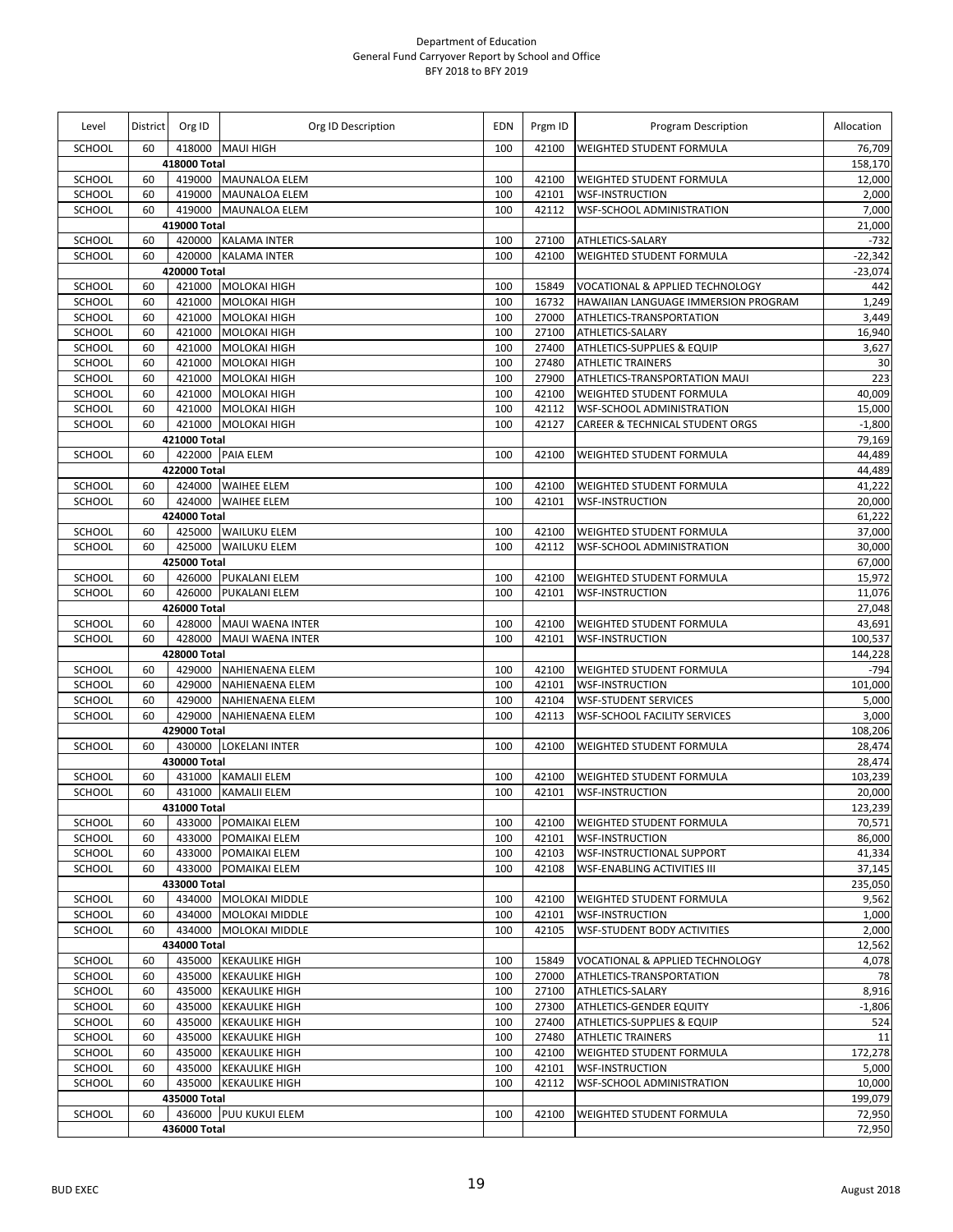| Level                   |          | District Org ID | Org ID Description                             | EDN        | Prgm ID        | Program Description                                       | Allocation         |
|-------------------------|----------|-----------------|------------------------------------------------|------------|----------------|-----------------------------------------------------------|--------------------|
| SCHOOL                  | 60       |                 | 496000 LAHAINALUNA BOARDING                    | 100        | 16173          | LAHAINALUNA BOARDING DEPT-GEN FUND                        | $-774$             |
|                         |          | 496000 Total    |                                                |            |                |                                                           | $-774$             |
| COMPLEX/CA              | 60       |                 | 865000 COMPLEX-MOLOKAI                         | 100        | 42100          | WEIGHTED STUDENT FORMULA                                  | 16                 |
| COMPLEX/CA              | 60       | 865000 Total    | 961000 CA-BALDWIN-KEKAULIKE-MAUI               | 100        |                |                                                           | 16<br>8,254        |
| COMPLEX/CA              | 60       |                 | 961000 CA-BALDWIN-KEKAULIKE-MAUI               | 100        | 27000<br>42100 | ATHLETICS-TRANSPORTATION<br>WEIGHTED STUDENT FORMULA      | $-150$             |
|                         |          | 961000 Total    |                                                |            |                |                                                           | 8,104              |
| COMPLEX/CA              | 60       |                 | 962000 CA-HANA-LAHAINALUNA-LANAI-MOLOKAI       | 100        | 15849          | VOCATIONAL & APPLIED TECHNOLOGY                           | 1,990              |
| COMPLEX/CA              | 60       | 962000          | CA-HANA-LAHAINALUNA-LANAI-MOLOKAI              | 100        | 18864          | <b>ALTERNATIVE PROGRAMS</b>                               | 6,074              |
| COMPLEX/CA              | 60       |                 | 962000 CA-HANA-LAHAINALUNA-LANAI-MOLOKAI       | 100        | 42100          | WEIGHTED STUDENT FORMULA                                  | 1,039              |
| COMPLEX/CA              | 60       |                 | 962000 CA-HANA-LAHAINALUNA-LANAI-MOLOKAI       | 100        | 42112          | WSF-SCHOOL ADMINISTRATION                                 | 90,907             |
|                         |          | 962000 Total    |                                                |            |                |                                                           | 100,010            |
| SCHOOL                  | 70       |                 | 447000 KAPAA MIDDLE                            | 100        | 42100          | WEIGHTED STUDENT FORMULA                                  | 12,143             |
| SCHOOL                  | 70       |                 | 447000 KAPAA MIDDLE                            | 100        | 42101          | <b>WSF-INSTRUCTION</b>                                    | 17,000             |
| SCHOOL                  | 70       |                 | 447000 KAPAA MIDDLE                            | 100        | 42112          | <b>WSF-SCHOOL ADMINISTRATION</b>                          | 5,000              |
| SCHOOL                  | 70       | 447000 Total    | 448000 KAMAKAHELEI MIDDLE                      | 100        | 42100          |                                                           | 34,143<br>$-1,898$ |
|                         |          | 448000 Total    |                                                |            |                | WEIGHTED STUDENT FORMULA                                  | $-1,898$           |
| SCHOOL                  | 70       |                 | 451000 ELEELE ELEM                             | 100        | 42100          | WEIGHTED STUDENT FORMULA                                  | 20,716             |
| SCHOOL                  | 70       |                 | 451000 ELEELE ELEM                             | 700        | 10301          | <b>PRESCHOOL</b>                                          | $-623$             |
|                         |          | 451000 Total    |                                                |            |                |                                                           | 20,093             |
| SCHOOL                  | 70       |                 | 452000 HANALEI ELEM                            | 100        | 42100          | WEIGHTED STUDENT FORMULA                                  | 37,505             |
|                         |          | 452000 Total    |                                                |            |                |                                                           | 37,505             |
| SCHOOL                  | 70       |                 | 453000 KALAHEO ELEM                            | 100        | 42100          | WEIGHTED STUDENT FORMULA                                  | $-2,218$           |
| SCHOOL                  | 70       |                 | 453000 KALAHEO ELEM                            | 100        | 42101          | <b>WSF-INSTRUCTION</b>                                    | 619                |
|                         |          | 453000 Total    |                                                |            |                |                                                           | $-1,599$           |
| SCHOOL                  | 70       | 454000          | <b>KAPAA ELEM</b>                              | 100        | 42100          | WEIGHTED STUDENT FORMULA                                  | 3,489              |
| SCHOOL                  | 70       |                 | 454000 KAPAA ELEM                              | 100        | 42101          | <b>WSF-INSTRUCTION</b>                                    | 5,754              |
| SCHOOL                  | 70       |                 | 454000 KAPAA ELEM                              | 100        | 42112          | <b>WSF-SCHOOL ADMINISTRATION</b>                          | 6,291              |
| SCHOOL                  | 70       |                 | 454000 KAPAA ELEM                              | 100        | 42113          | <b>WSF-SCHOOL FACILITY SERVICES</b>                       | 1,000              |
| SCHOOL                  | 70       | 454000 Total    | 455000 KAPAA HIGH                              | 100        | 16158          | JR RES OFFICER TRNG CORP                                  | 16,534<br>1,039    |
| SCHOOL                  | 70       | 455000          | <b>KAPAA HIGH</b>                              | 100        | 27100          | ATHLETICS-SALARY                                          | 59                 |
| SCHOOL                  | 70       |                 | 455000 KAPAA HIGH                              | 100        | 27480          | <b>ATHLETIC TRAINERS</b>                                  | $\mathbf{1}$       |
| SCHOOL                  | 70       | 455000          | <b>KAPAA HIGH</b>                              | 100        | 42100          | WEIGHTED STUDENT FORMULA                                  | 34,761             |
|                         |          | 455000 Total    |                                                |            |                |                                                           | 35,860             |
| SCHOOL                  | 70       |                 | 456000 KAUAI HIGH                              | 100        | 15849          | <b>VOCATIONAL &amp; APPLIED TECHNOLOGY</b>                | 4,743              |
| SCHOOL                  | 70       | 456000          | <b>KAUAI HIGH</b>                              | 100        | 16770          | <b>LEARNING CENTERS</b>                                   | 16                 |
| SCHOOL                  | 70       |                 | 456000 KAUAI HIGH                              | 100        | 27300          | <b>ATHLETICS-GENDER EQUITY</b>                            | 1,019              |
| SCHOOL                  | 70       |                 | 456000 KAUAI HIGH                              | 100        | 27400          | ATHLETICS-SUPPLIES & EQUIP                                | 7,110              |
| SCHOOL                  | 70       |                 | 456000 KAUAI HIGH                              | 100        | 42100          | WEIGHTED STUDENT FORMULA                                  | 6,333              |
|                         |          | 456000 Total    |                                                |            |                |                                                           | 19,221             |
| <b>SCHOOL</b><br>SCHOOL | 70<br>70 |                 | 457000 KAUMUALII ELEM<br>457000 KAUMUALII ELEM | 100<br>100 | 42100<br>42101 | <b>WEIGHTED STUDENT FORMULA</b><br><b>WSF-INSTRUCTION</b> | 211,339<br>3,000   |
|                         |          | 457000 Total    |                                                |            |                |                                                           | 214,339            |
| SCHOOL                  | 70       |                 | 458000 KEKAHA ELEM                             | 100        | 42100          | WEIGHTED STUDENT FORMULA                                  | $-1,278$           |
| SCHOOL                  | 70       |                 | 458000 KEKAHA ELEM                             | 100        | 42101          | <b>WSF-INSTRUCTION</b>                                    | 13,000             |
| SCHOOL                  | 70       |                 | 458000 KEKAHA ELEM                             | 700        | 10301          | <b>PRESCHOOL</b>                                          | 9                  |
|                         |          | 458000 Total    |                                                |            |                |                                                           | 11,731             |
| SCHOOL                  | 70       |                 | 459000 KILAUEA ELEM                            | 100        | 42100          | WEIGHTED STUDENT FORMULA                                  | 10,790             |
|                         |          | 459000 Total    |                                                |            |                |                                                           | 10,790             |
| SCHOOL                  | 70       |                 | 460000 KOLOA ELEM                              | 100        | 42100          | WEIGHTED STUDENT FORMULA                                  | 56,701             |
|                         |          | 460000 Total    |                                                |            |                |                                                           | 56,701             |
| SCHOOL                  | 70       |                 | 461000 NIIHAU SCHOOL                           | 100        | 16403          | NIIHAU SCHOOL                                             | 8,319              |
|                         |          | 461000 Total    |                                                |            |                |                                                           | 8,319              |
| SCHOOL<br>SCHOOL        | 70<br>70 |                 | 462000 WAIMEA HIGH<br>462000 WAIMEA HIGH       | 100<br>100 | 15849<br>27100 | VOCATIONAL & APPLIED TECHNOLOGY<br>ATHLETICS-SALARY       | $-164$<br>$-1,351$ |
| SCHOOL                  | 70       |                 | 462000 WAIMEA HIGH                             | 100        | 42100          | WEIGHTED STUDENT FORMULA                                  | 6,143              |
|                         |          | 462000 Total    |                                                |            |                |                                                           | 4,628              |
| SCHOOL                  | 70       |                 | 463000 WILCOX ELEM                             | 100        | 42100          | <b>WEIGHTED STUDENT FORMULA</b>                           | 147,351            |
|                         |          | 463000 Total    |                                                |            |                |                                                           | 147,351            |
| SCHOOL                  | 70       |                 | 464000 WAIMEA CANYON MIDDLE                    | 100        | 42100          | <b>WEIGHTED STUDENT FORMULA</b>                           | 6,886              |
|                         |          | 464000 Total    |                                                |            |                |                                                           | 6,886              |
| COMPLEX/CA              | 70       |                 | 971000 CA-KAPAA-KAUAI-WAIMEA                   | 100        | 15849          | VOCATIONAL & APPLIED TECHNOLOGY                           | 11,472             |
| COMPLEX/CA              | 70       | 971000          | CA-KAPAA-KAUAI-WAIMEA                          | 100        | 18864          | <b>ALTERNATIVE PROGRAMS</b>                               | 52,246             |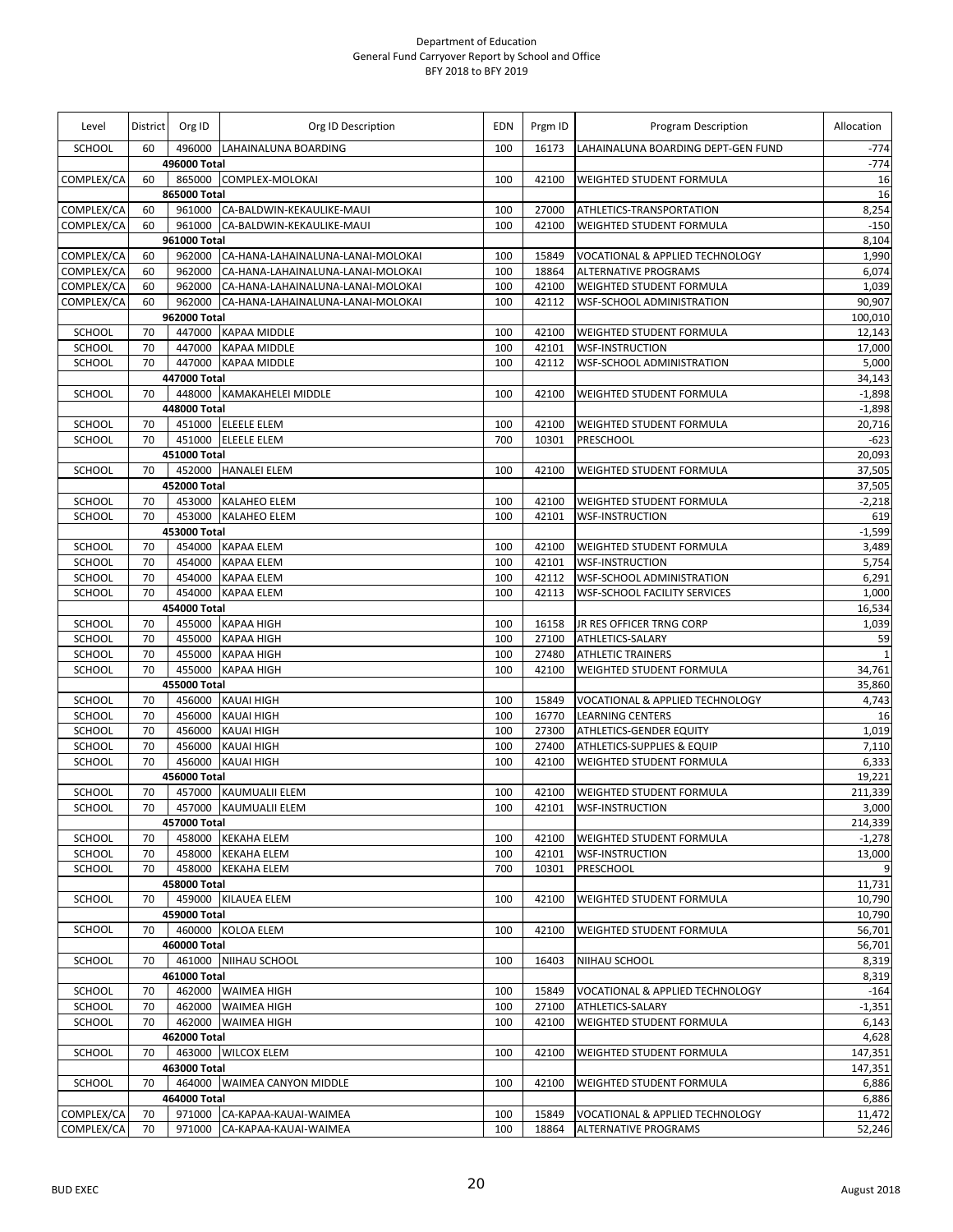| Level         | District | Org ID               | Org ID Description                            | <b>EDN</b> | Prgm ID | Program Description                   | Allocation             |
|---------------|----------|----------------------|-----------------------------------------------|------------|---------|---------------------------------------|------------------------|
| COMPLEX/CA    | 70       |                      | 971000 CA-KAPAA-KAUAI-WAIMEA                  | 100        | 27000   | ATHLETICS-TRANSPORTATION              | 226                    |
| COMPLEX/CA    | 70       | 971000               | CA-KAPAA-KAUAI-WAIMEA                         | 100        | 27400   | ATHLETICS-SUPPLIES & EQUIP            | 5,213                  |
| COMPLEX/CA    | 70       |                      | 971000 CA-KAPAA-KAUAI-WAIMEA                  | 100        | 42100   | WEIGHTED STUDENT FORMULA              | 33,938                 |
|               |          | 971000 Total         |                                               |            |         |                                       | 103,095                |
| SCHOOL        | 75       | 477000               | <b>CSA-FARRINGTON CAMPUS</b>                  | 500        | 46411   | ADULT BASIC EDUCATION                 | 10,505                 |
|               |          | 477000 Total         |                                               |            |         |                                       | 10,505                 |
| SCHOOL        | 75       |                      | 480000 CSA-MCKINLEY CAMPUS                    | 500        | 46403   | ADULT EDUCATION PER PUPIL ALLOCATION  | $-1,789$               |
| SCHOOL        | 75       | 480000               | <b>CSA-MCKINLEY CAMPUS</b>                    | 500        | 46411   | ADULT BASIC EDUCATION                 | 31,864                 |
| SCHOOL        | 75       | 480000 Total         | 481000 CSA-WINDWARD CAMPUS                    | 500        | 46403   | ADULT EDUCATION PER PUPIL ALLOCATION  | 30,075<br>6,874        |
|               |          | 481000 Total         |                                               |            |         |                                       | 6,874                  |
| SCHOOL        | 75       |                      | 482000 CSA-WAHIAWA CAMPUS                     | 500        | 46403   | ADULT EDUCATION PER PUPIL ALLOCATION  | 9,230                  |
|               |          | 482000 Total         |                                               |            |         |                                       | 9,230                  |
| SCHOOL        | 75       |                      | 483000 CSA-HILO CAMPUS                        | 500        | 46403   | ADULT EDUCATION PER PUPIL ALLOCATION  | 2,701                  |
|               |          | 483000 Total         |                                               |            |         |                                       | 2,701                  |
| SCHOOL        | 75       |                      | 484000 CSA-KONA CAMPUS                        | 500        | 46403   | ADULT EDUCATION PER PUPIL ALLOCATION  | 1,666                  |
|               |          | 484000 Total         |                                               |            |         |                                       | 1,666                  |
| <b>SCHOOL</b> | 75       |                      | 485000 CSA-MAUI CAMPUS                        | 500        | 46411   | <b>ADULT BASIC EDUCATION</b>          | 15,383                 |
|               |          | 485000 Total         |                                               |            |         |                                       | 15,383                 |
| SCHOOL        | 75       |                      | 486000 CSA-KAUAI CAMPUS                       | 500        | 46411   | <b>ADULT BASIC EDUCATION</b>          | 8,111                  |
|               |          | 486000 Total         |                                               |            |         |                                       | 8,111                  |
| SCHOOL        | 75       | 488000               | <b>CSA-WAIPAHU CAMPUS</b>                     | 500        | 46010   | PROTOCOL FUND-ADULT COMMUNITY SCHOOLS | 346                    |
| SCHOOL        | 75       |                      | 488000 CSA-WAIPAHU CAMPUS                     | 500        | 46403   | ADULT EDUCATION PER PUPIL ALLOCATION  | 39,669                 |
|               |          | 488000 Total         |                                               |            |         |                                       | 40,015                 |
| SCHOOL        | 75       |                      | 489000 CSA-MOANALUA CAMPUS                    | 500        | 46411   | ADULT BASIC EDUCATION                 | 9,659                  |
|               |          | 489000 Total         |                                               |            |         |                                       | 9,659                  |
| COMPLEX/CA    | 75       |                      | 976000 CA-CSA-HONOLULU-KAUAI-MAUI-MOANALUA    | 500        | 46403   | ADULT EDUCATION PER PUPIL ALLOCATION  | 44,191                 |
|               | 75       | 976000 Total         |                                               | 500        |         |                                       | 44,191                 |
| COMPLEX/CA    |          | 977000 Total         | 977000 CA-CSA-HAWAII-LEEWARD-WAHIAWA-WINDWARD |            | 46403   | ADULT EDUCATION PER PUPIL ALLOCATION  | $-879$<br>$-879$       |
| <b>SCHOOL</b> | 80       |                      | 550000 PCS-MALAMA HONUA                       | 100        | 42100   | <b>WEIGHTED STUDENT FORMULA</b>       | $-1,009$               |
|               |          | 550000 Total         |                                               |            |         |                                       | $-1,009$               |
| <b>STATE</b>  | 91       | 742000               | OSIP-COMMUNITY ENGAGEMENT OFFICE              | 500        | 45005   | <b>REACH PROGRAM</b>                  | 41,134                 |
|               |          | 742000 Total         |                                               |            |         |                                       | 41,134                 |
| <b>STATE</b>  | 92       | 468000               | OS-CENTRAL SALARY-DEPARTMENT                  | 100        | 15997   | HOLDING ACCOUNT - EDN 100             | 958,706                |
| <b>STATE</b>  | 92       | 468000               | OS-CENTRAL SALARY-DEPARTMENT                  | 100        | 42100   | <b>WEIGHTED STUDENT FORMULA</b>       | $-196,428$             |
| <b>STATE</b>  | 92       | 468000               | OS-CENTRAL SALARY-DEPARTMENT                  | 150        | 17997   | HOLDING ACCOUNT - EDN 150             | 9,240,994              |
| <b>STATE</b>  | 92       | 468000               | OS-CENTRAL SALARY-DEPARTMENT                  | 200        | 25997   | HOLDING ACCOUNT - EDN 200             | 829,400                |
| <b>STATE</b>  | 92       | 468000               | OS-CENTRAL SALARY-DEPARTMENT                  | 300        | 33997   | HOLDING ACCOUNT - EDN 300             | 978,019                |
| <b>STATE</b>  | 92       | 468000               | OS-CENTRAL SALARY-DEPARTMENT                  | 400        | 35997   | HOLDING ACCOUNT - EDN 400             | 1,979,846              |
| <b>STATE</b>  | 92       | 468000               | OS-CENTRAL SALARY-DEPARTMENT                  | 500        | 45997   | HOLDING ACCOUNT - EDN 500             | $-163,131$             |
|               |          | 468000 Total         |                                               |            |         |                                       | 13,627,406             |
| <b>STATE</b>  | 92       |                      | 739000 EXECUTIVE OFFICE ON EARLY LEARNING     | 700        | 10301   | PRESCHOOL                             | 137,923                |
| <b>STATE</b>  | 92       |                      | 739000 EXECUTIVE OFFICE ON EARLY LEARNING     | 700        | 10304   | <b>EOEL - GENERAL FUNDS</b>           | 18,203                 |
|               |          | 739000 Total         |                                               |            |         |                                       | 156,126                |
| <b>STATE</b>  | 92       | 740000               | OS-HAWAIIAN EDUCATION OFFICE                  | 100        | 16732   | HAWAIIAN LANGUAGE IMMERSION PROGRAM   | 245,645                |
| <b>STATE</b>  | 92       | 740000               | OS-HAWAIIAN EDUCATION OFFICE                  | 100        | 16807   | <b>HAWAIIAN STUDIES</b>               | 2,394,129<br>2,639,774 |
| <b>STATE</b>  | 93       | 740000 Total<br>9000 | OSFSS-ASSISTANT SUPERINTENDENT                | 100        | 12642   | RESOURCES FOR NEW FACILITIES-REG EDUC | 3,924,384              |
|               |          | 9000 Total           |                                               |            |         |                                       | 3,924,384              |
| <b>STATE</b>  | 94       | 19000                | OHR-CLASSIFIED PERSONNEL MGT SECTION          | 100        | 23002   | UNEMPLOYMENT INSURANCE                | 547,888                |
|               |          | 19000 Total          |                                               |            |         |                                       | 547,888                |
| <b>STATE</b>  | 94       |                      | 580000 OHR-LEADERSHIP INSTITUTE BRANCH        | 100        | 42100   | <b>WEIGHTED STUDENT FORMULA</b>       | 2,083                  |
| <b>STATE</b>  | 94       |                      | 580000 OHR-LEADERSHIP INSTITUTE BRANCH        | 100        | 42112   | <b>WSF-SCHOOL ADMINISTRATION</b>      | 2,000                  |
|               |          | 580000 Total         |                                               |            |         |                                       | 4,083                  |
| <b>STATE</b>  | 95       | 29000                | OCISS-ISB-STANDARDS SUPPORT SECTION           | 100        | 16158   | JR RES OFFICER TRNG CORP              | 322                    |
| <b>STATE</b>  | 95       | 29000                | OCISS-ISB-STANDARDS SUPPORT SECTION           | 100        | 42100   | <b>WEIGHTED STUDENT FORMULA</b>       | $-3,409$               |
|               |          | <b>29000 Total</b>   |                                               |            |         |                                       | $-3,087$               |
| <b>STATE</b>  | 95       |                      | 497000 OCISS-ELB-EXTRACURRICULAR SECTION      | 100        | 27480   | <b>ATHLETIC TRAINERS</b>              | 7,577                  |
|               |          | 497000 Total         |                                               |            |         |                                       | 7,577                  |
| <b>STATE</b>  | 95       | 729000               | OCISS-ISB-CAREER READINESS SECTION            | 100        | 15849   | VOCATIONAL & APPLIED TECHNOLOGY       | 18,938                 |
| <b>STATE</b>  | 95       | 729000               | OCISS-ISB-CAREER READINESS SECTION            | 100        | 16158   | JR RES OFFICER TRNG CORP              | 8,298                  |
| <b>STATE</b>  | 95       | 729000               | OCISS-ISB-CAREER READINESS SECTION            | 100        | 16770   | <b>LEARNING CENTERS</b>               | 8,017                  |
| <b>STATE</b>  | 95       | 729000               | OCISS-ISB-CAREER READINESS SECTION            | 100        | 42100   | <b>WEIGHTED STUDENT FORMULA</b>       | $-33,862$              |
| <b>STATE</b>  | 95       | 729000               | OCISS-ISB-CAREER READINESS SECTION            | 100        | 42122   | <b>WSF BUY BACK SKILLS USA</b>        | 3,070                  |